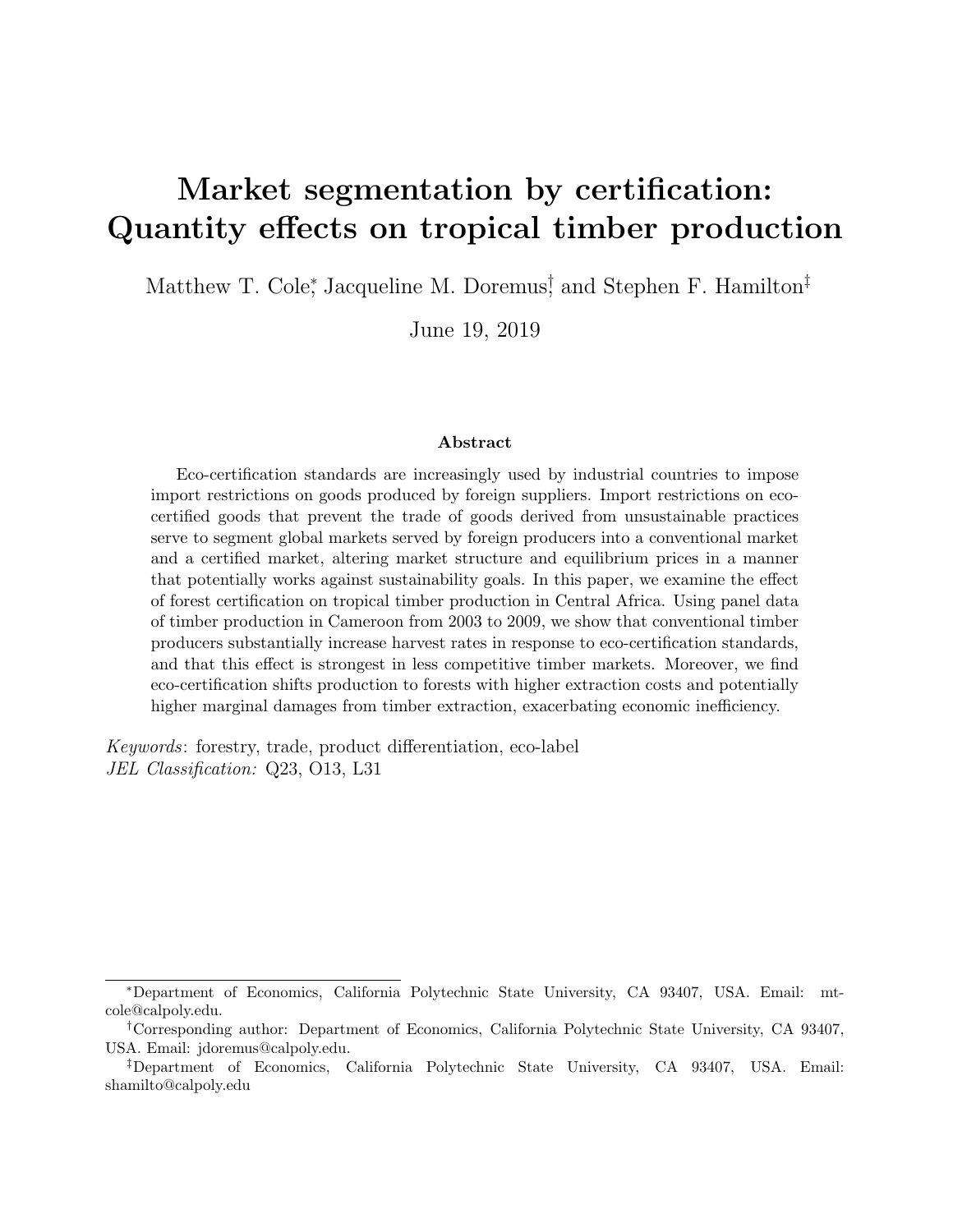## 1 Introduction

Policymakers in industrial countries have increasingly turned toward import restrictions to prevent the trade of goods derived from unsustainable practices. Import restrictions are currently used to prevent consumers from purchasing foreign goods derived from endangered species, unsustainable fishing and forestry practices [\(Asner et al. 2009;](#page-31-0) [Crane and Lidgard](#page-31-1) [1989\)](#page-31-1), and genetically-modified crops, and are being discussed as a way to limit the carboncontent of trade [\(Pauwelyn 2013\)](#page-33-0). Given their proliferation and scope, import restrictions represent an important class of environmental policies to consider. They are naturally attractive to policymakers as an alternative to quotas and tariffs, because mandating eco-labels on imported goods does not violate free trade agreements and requires little in the way of direct intervention. The use of eco-certification standards as the basis for import restrictions provides simple means for a country to control access to its consumer market, while at the same time supporting environmental standards that ostensibly help resolve global externalities.

Nevertheless, using import restrictions to solve global externality problems suffers from the problem of imperfect targeting. Policymakers in industrial country cannot compel producers in foreign countries to harvest natural resources in a sustainable manner, as foreign producers facing import restrictions on certified goods in industrial countries can continue to sell uncertified goods in unrestricted markets. Moreover, because import restrictions on the sale of products derived from unsustainable practices segment global demand into certified and conventional markets, eco-certification standards on imported goods limits the ability of global consumers to substitute between products, reducing the degree of competition among producers in resource-extractive industries. In industries where producers have heterogeneous extraction costs, restricting imports through the use of eco-certification standards can alter production incentives for foreign producers in ways that potentially work against global sustainability goals.

In this paper, we examine the effect of import restrictions in industrial countries that seek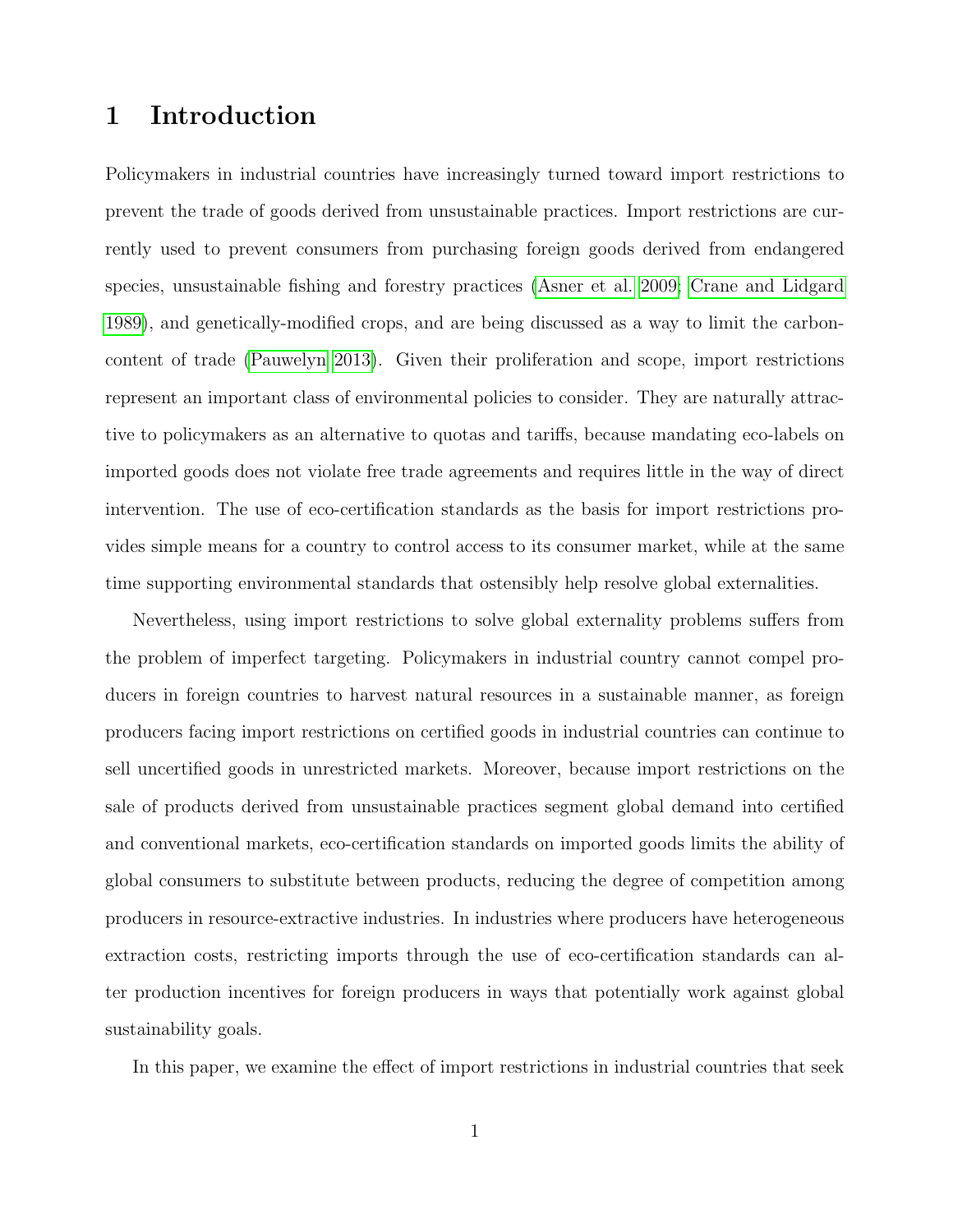to limit tropical forest degradation through eco-certification standards on forest outcomes in Central Africa. Import restrictions address unsustainable timber harvesting by requiring verification of the origin and legality of timber production. Firms can satisfy verification requirements through independent certification, either via Forest Stewardship Council (FSC), which certifies responsible timber management, or through industry eco-labels that verify timber origin and legality. It is currently illegal to purchase timber harvested from tropical forests not certified as sustainable under the Lacey Act Amendments (2008) in the US, under the Green Purchasing Law (2006) in Japan, under the Illegal Logging Prohibition Act (2012) in Australia, and under the the Forest Law Enforcement, Governance, and Trade Action Plan (2003) and the Timber Regulation Act (2013) in the EU.

We consider the effect of sustainable forest certification on timber managers in tropical forest areas. Timber producers facing import restrictions on non-certified goods can choose to sell eco-certified wood products to consumers in the restricted market or to sell conventional wood products to consumers in the unrestricted market, as the import restriction segments the market for producers in the resource-extractive industry. We examine the effect of segmented markets in altering equilibrium prices and production incentives for timber products in both the certified and non-certified markets.

Our analysis is framed by a model of Cournot competition among firms with heterogeneous costs and asymmetric information. Individual forest producers choose to sell timber products either in a conventional market or an eco-certified market subject to an import restriction. We demonstrate that segmenting a regional timber market into conventional and certified marketing channels results in three economic incentives that alter forest management outcomes. First, eco-labeling differentiates timber products, relaxing price competition and increasing industry profits along the lines of [Shaked and Sutton](#page-33-1) [\(1982\)](#page-33-1). This competition effect raises global prices and provides individual forest owners with an incentive to increase timber output. Second, introduction of an eco-label segments demand, resulting in equilib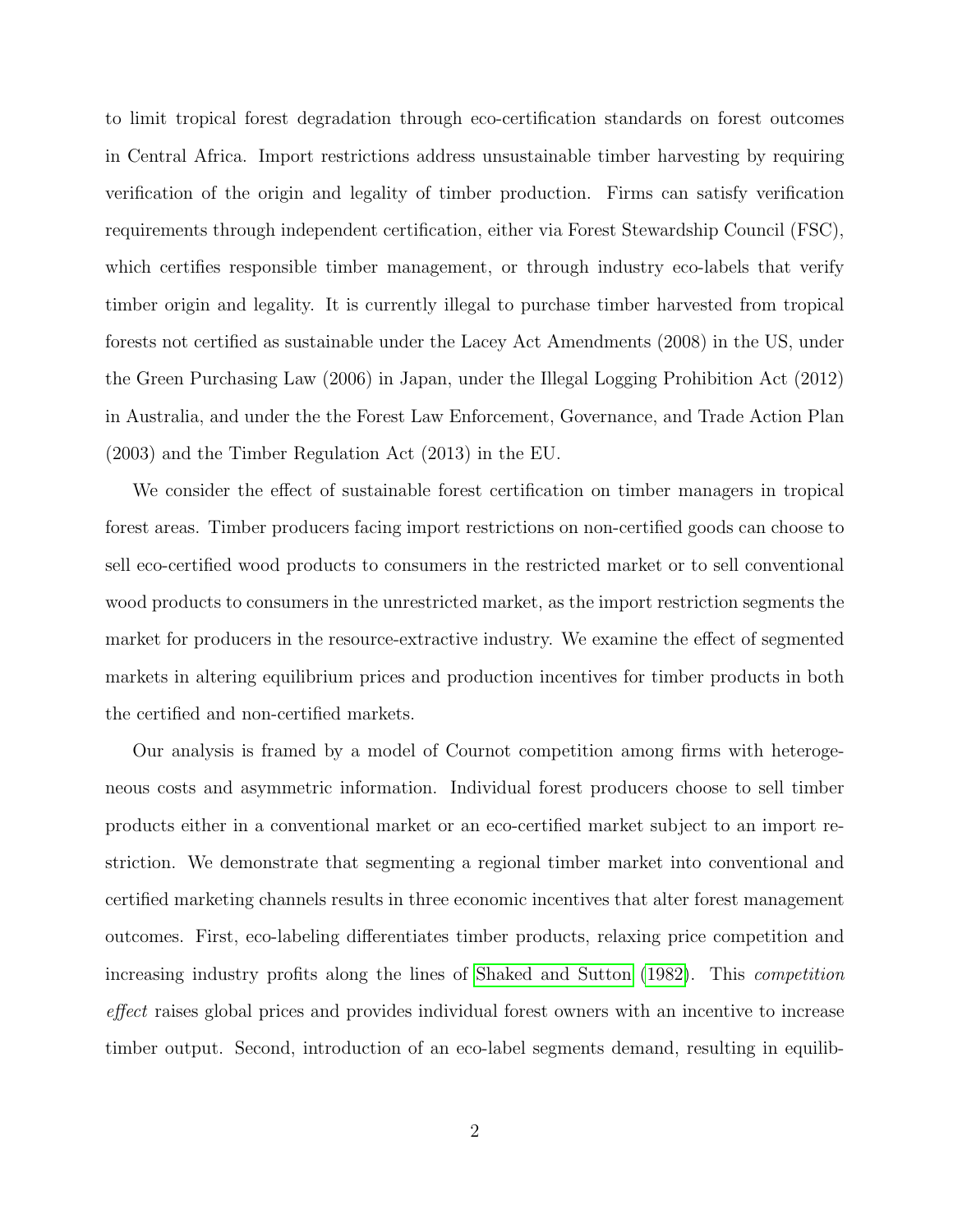rium changes in relative timber prices that create incentives for reduced timber production in a demand effect. Finally, introducing an eco-label truncates the distribution of firm costs in each market, allowing high-cost producers to profitably harvest timber that would otherwise not harvest at all. This *selection effect* increases harvest incentives for forests switching into the certified sustainable market while decreasing harvest incentives for forests with the lowest extraction costs. Depending on which of these three effects dominates on the supply-side of the market, our model demonstrates that conventional and certified timber production can increase or decrease in response to an import restriction.

We test our hypotheses using highly granular data on forest production in Cameroon. Making use of panel data at the species level, we document how certification changes harvest rates for certified forests, conventional forests, and forests on the certification margin. Our model predicts certified and marginal conventional producers will increase harvest rates in response to an import restriction, with more pronounced effects arising in less competitive markets served by fewer firms. We test our model predictions by exploiting ecological variation in the geographic ranges of the various timber species that generates variation in potential competition across species. Perhaps surprisingly, we find firms switching from conventional to certified forest management substantially *increase* production after certification. Indeed, the magnitude of this adjustment effect is quite significant, as we show certified production more than doubles after certification for some specifications of our model, and that this effect is driven primarily by harvest of tree species in less competitive markets.

Our evidence reveals that eco-certification standards segmented the Cameroonian timber market in a manner that resulted in a net increase in production for some forests not certified as sustainable. This finding indicates the potential for import restrictions to achieve adverse environmental consequences, at least in the case harvest rates in primary tropical forests. The loss of primary forests in tropical countries is a significant obstacle to global biodiversity conservation [\(Gibson et al. 2011\)](#page-32-0).<sup>1</sup>

<sup>&</sup>lt;sup>1</sup>Increased harvest intensity in remote forests results in a greater road network, increasing forest frag-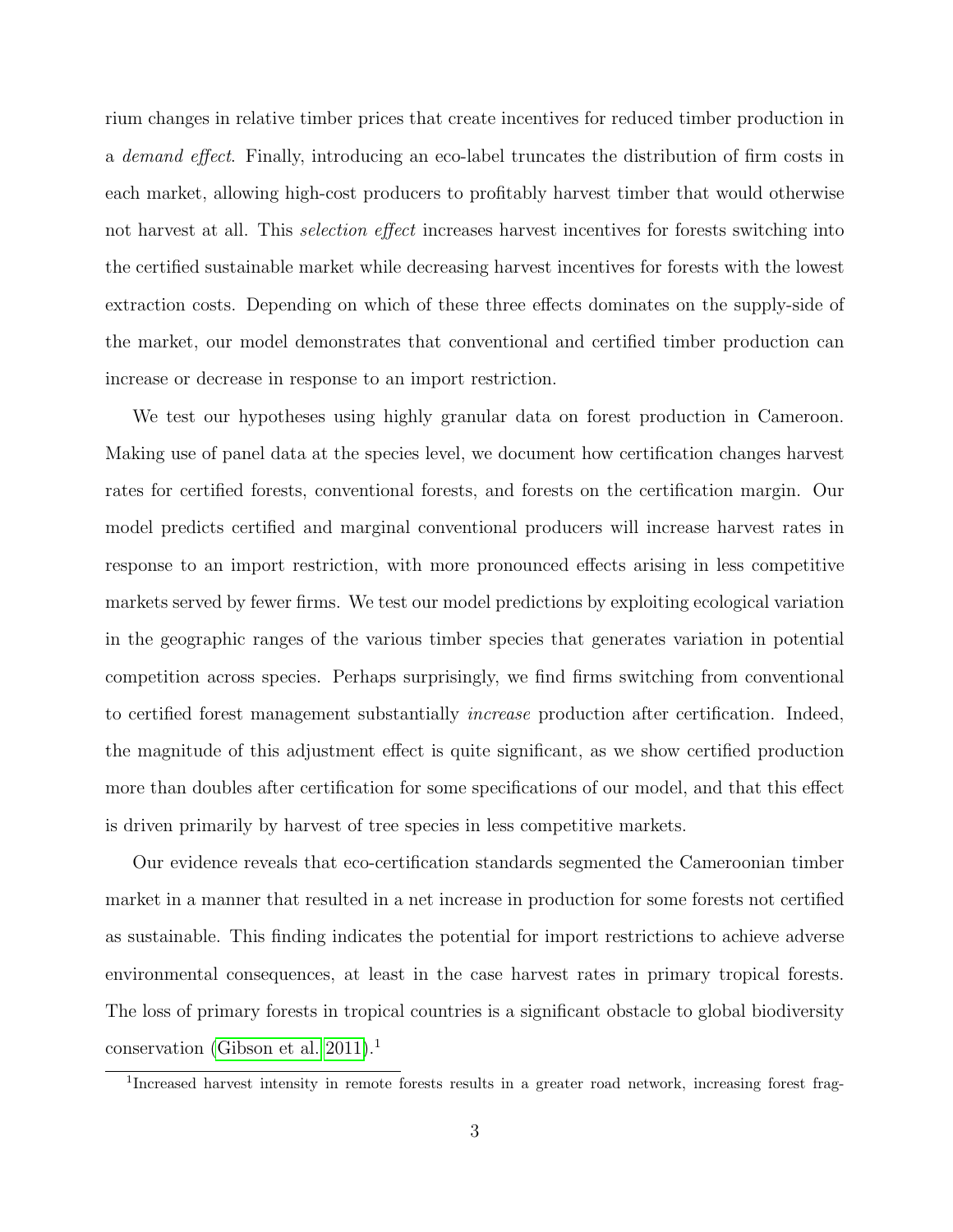A rich literature has emerged to model how eco-certification changes environmental benefits (e.g. [Fischer and Lyon 2014,](#page-32-1) [Li and van't Veld 2015,](#page-33-2) [Chen 2001,](#page-31-2) [Heyes and Martin 2016,](#page-32-2) [Amacher et al. 2004\)](#page-31-3).<sup>2</sup> We contribute to this literature with a model explicitly designed to address quantity effects among suppliers serving globally-segmented markets for certified and uncertified products.

Early work along these lines recognized that feedback in the supply chain between conventional and certified markets could increase total production.<sup>3</sup> In [Mattoo and Singh](#page-33-3) [\(1994\)](#page-33-3), quantity increased after certification because consumers of green products have higher willingnessto-pay, so serving the certified market increases aggregate demand. [Sedjo and Swallow](#page-33-4) [\(2002\)](#page-33-4) describe the demand and competition effects in a competitive partial equilibrium model, and note that conventional firms could benefit from a higher price after certified firms exit the conventional market. Our point of departure is to consider how import restrictions mediated by eco-labels change production incentives among producers with market power and heterogeneous costs.<sup>4</sup> We formalize three channels that drive quantity effects from differentiation by certification – a competition effect, a demand effect, and a new selection effect – and find them to be empirically relevant in determining tropical forest outcomes in Cameroon.

The remainder of the paper is structured as follows. In the next section, we provide background detail on the use of import restrictions to prohibit the consumption of products harvested through unsustainable practices in the timber market. In Section 3, we present a

mentation and leading to greater deforestation rates along roads, skid trails, and gaps from when trees fall [\(Laporte et al. 2007\)](#page-33-5). Roads from selective logging empty forests of protein [\(Wilkie et al. 2000\)](#page-34-0), increase the risk of primate extinction [\(Edwards et al. 2014\)](#page-31-4) and facilitate greater carbon emissions from primary forest conversion to alternative uses [\(Estrada et al. 2017\)](#page-32-3).

 $2$ See [Bonroy and Constantatos](#page-31-5) [\(2014\)](#page-31-5) for a summary

<sup>3</sup>Similar feedback exists when considering alternative land uses in response to a conservation program [\(Wu](#page-34-1) [2000\)](#page-34-1) which result in so-called "leakage" or "slippage" effects. Selective conservation practices on forest cover in one area raise the opportunity cost of retaining forest cover in other areas, and there is evidence this has contributed to deforestation in Vietnam [\(Meyfroidt and Lambin 2009\)](#page-33-6) and in protected areas of Costa Rica [\(Robalino et al. 2017\)](#page-33-7). We focus on a different margin, changes in production given land use.

<sup>4</sup>Eco-labels' potential to decrease consumer surplus [\(Zago and Pick 2004\)](#page-34-2) or change the intensity of competition in a duopoly [\(Amacher et al. 2004\)](#page-31-3) has been recognized in eco-label models of vertical product differentiation; however, quantity effects are limited in these models, because consumers are restricted to purchasing one unit of either good and the focus is on how relative prices separate consumers with heterogeneous demand for the certified attribute.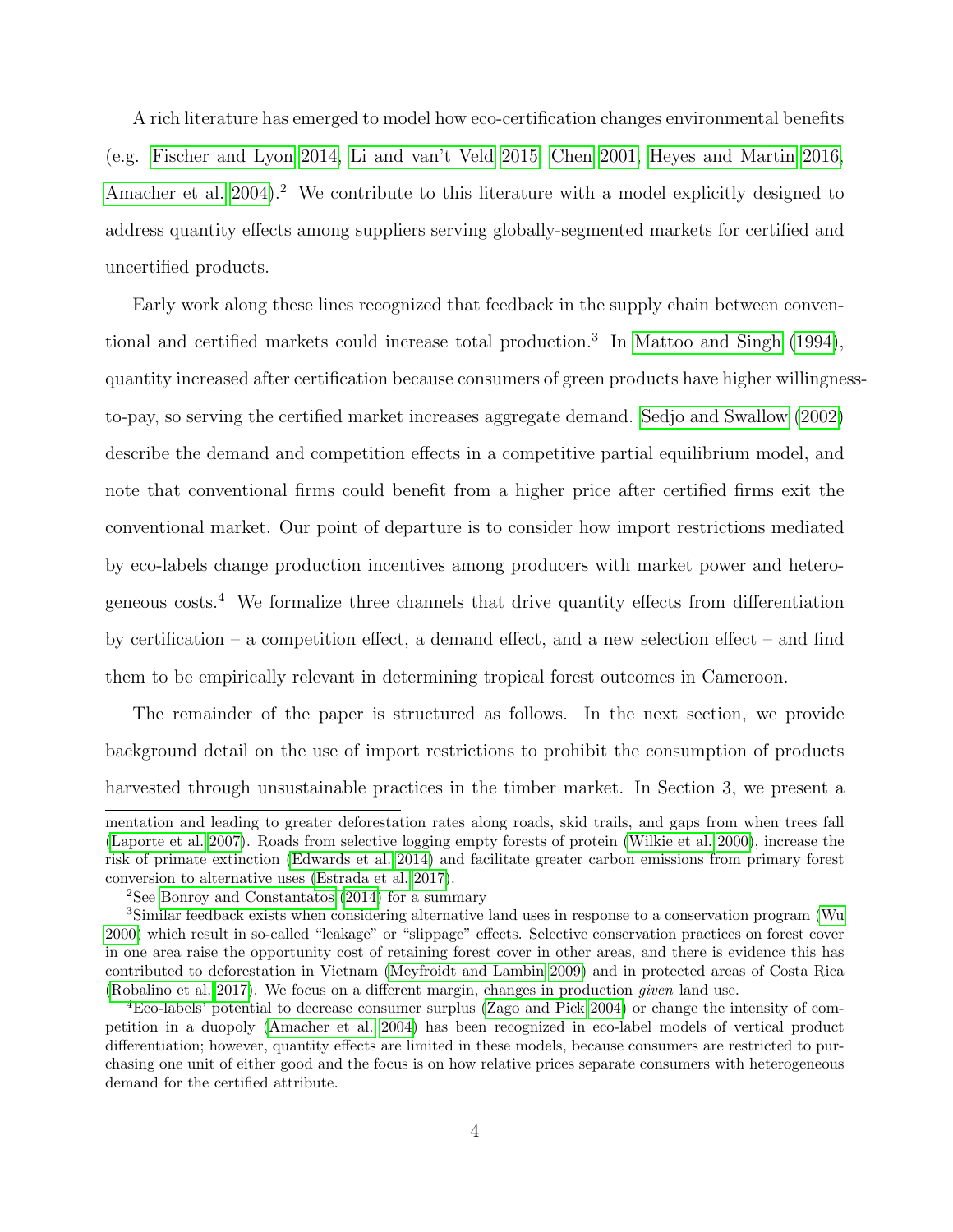theoretical model to explain how production incentives change in resource-extractive industries in response to import restrictions that segment the global consumer market into certified and non-certified markets. In Section 4, we present our empirical analysis on the effect of ecocertified timber requirements in industrial countries on forest outcomes in Cameroon, and in Section 5 we discuss the policy implications of our findings.

## 2 Forest Certification in Cameroon

Protecting global tropical forests is an important policy goal. Tropical forests have more plant species [\(Crane and Lidgard 1989\)](#page-31-1) and contain more locally-rare species [\(Clark et al. 1999\)](#page-31-6) than temperate or boreal forests. Markets exist for a small share of the total number of species within tropical forests, leading to a practice of selective logging that is often destructive to the remaining forest [\(Putz et al. 2000\)](#page-33-8).<sup>5</sup>

In tropical forests, species vary in their distribution across space. Neutral theories of the assembly of tropical trees model tree species dispersion as a random process [\(Hubbell 2001\)](#page-32-4). Though recent evidence suggests that some species variation is linked to variation in soil type [\(John et al. 2007\)](#page-32-5), in Cameroon species variation was best characterized as randomly dispersed [\(Manel et al. 2014\)](#page-33-9). The pattern of tree species assembly in tropical forests creates exogenous variation in the likelihood a species is found in multiple forests, which we exploit in our empirical approach as a source of exogenous variation in the degree of potential competition across forest products.

Eco-labels emerged in the 1990s as a market-based solution that can be used to restrict imports while respecting trade agreements and the sovereignty of producer nations. The use of eco-certification standards as a trade requirement confines legal trade with consumers in the restricting country to consist only of products that meet the eco-certification standard. In

<sup>&</sup>lt;sup>5</sup>Distinct properties like density, workability, finishing, strength and durability make each species uniquely valuable to specific markets, creating incentives for selective cutting [\(Wassink 1982\)](#page-34-3).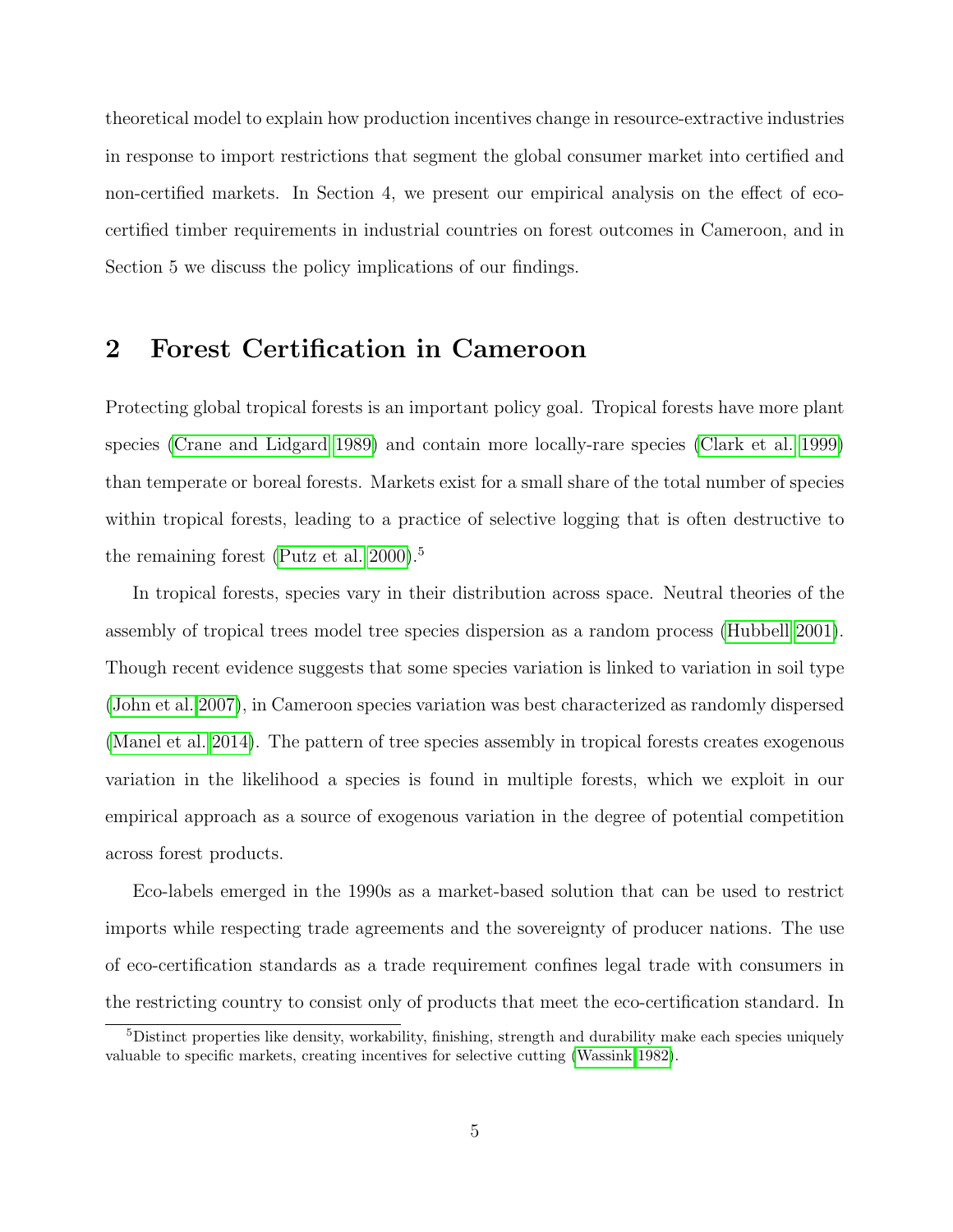the case of forests, eco-labels like Forest Stewardship Council certify that firms leave resources behind for regeneration and future sustainable harvesting. While firm participation in ecocertification programs is voluntary, firms typically earn a higher price in the eco-certified market relative to the conventional market. The higher price may come from consumers in the eco-certified market having a higher willingness to pay or it could emerge in equilibrium through feedback between the conventional and certified market.<sup>6</sup>

In recent years, green procurement programs in Europe have grown in importance, foreclosing markets for conventional timber and stimulating European demand for certified timber products [\(Brusselaers et al. 2017\)](#page-31-7). More formally, in 2003, the European Union (EU) established the Forest Law Enforcement, Governance, and Trade (FLEGT) Action Plan to reduce illegal logging. FLEGT requires imported timber to have a FLEGT license from the exporting country. In Cameroon, most timber is exported either as sawn planks or logs and graded into different levels of quality. Formal FLEGT negotiations between Cameroon and the EU began in 2007 and were finalized in 2011. Before 2011, Cameroon had not signed a Voluntary Partnership Agreement and was unable to issue FLEGT licenses. In order to access EU markets, Cameroonian timber needed independent certification of timber legality.

The Cameroon timber market is characterized by heterogeneous harvesting costs across forests. Extraction cost varies across forests in Cameroon for several reasons. First, some forests are further from export terminals, which increases transportation costs. Second, some forests receive greater rainfall than others, compressing the timber extraction season, increasing material costs from equipment break downs, and raising road maintenance costs. Moreover, some forests are bisected by rivers and waterways, which require additional road planning, construction, and maintenance to bypass or bridge.

Accounting for heterogeneous harvesting costs across forests is important for understanding the performance of eco-certification standards. [Doremus](#page-31-8) [\(2018\)](#page-31-8) presents evidence that the cost

 $6$ Though there may be some variation in willingness-to-pay across countries, the fact that some consumers have a higher willingness to pay for environmentally friendly commodities is well established; see, for example, [Upton and Bass](#page-34-4) [\(1996\)](#page-34-4), [Mattoo and Singh](#page-33-3) [\(1994\)](#page-33-3), and [Stevens et al.](#page-34-5) [\(1998\)](#page-34-5).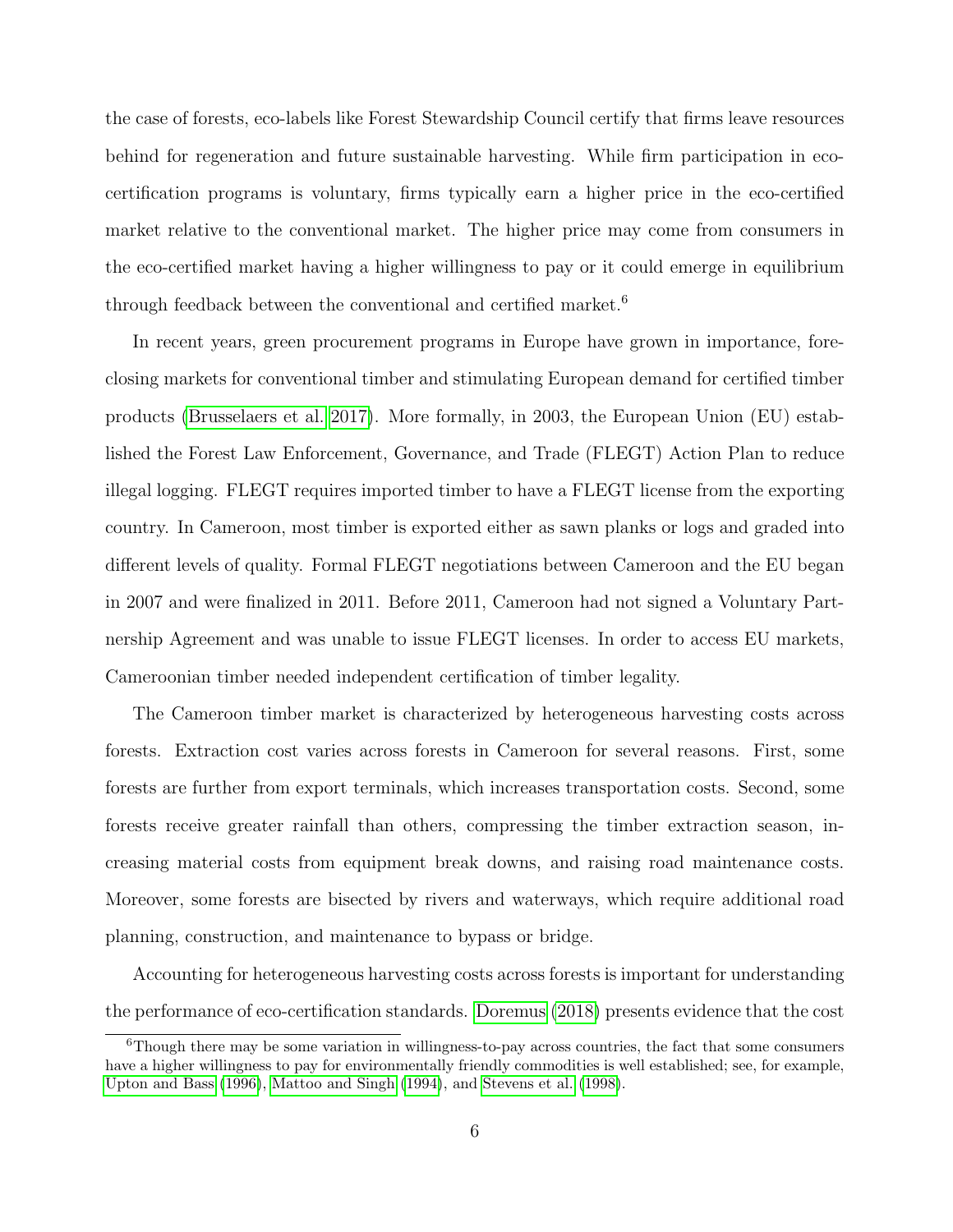of complying with sustainable harvesting standards is inversely related to extraction costs in the Cameroon timber market, as higher extraction costs imply lower opportunity costs from leaving trees behind.<sup>7</sup>

This paper assesses changes in certified and conventional production in response to Forest Stewardship Council (FSC) Certification in Cameroon. FSC certification is the dominant ecolabel used to restrict imports to products from sustainably-managed forests, as well as two weaker labels managed by FSC auditors SGS and Bureau Veritas. FSC certification relies on ten principles and criteria used to evaluate responsible forestry [\(Forest Stewardship Council](#page-32-6) [2004\)](#page-32-6), including respect for indigenous use rights, reduced-impact logging practices, and setaside areas for conservation. Our focus is on the FSC certification requirement for sustainable practices, which requires forest managers to leave behind a sufficient number of trees to allow the forest to regenerate and remain productive in the future.<sup>8</sup> For firms that operate on high-quality land that allows a large number of trees to be extracted, this constraint increases the opportunity cost of participating in the program relative to areas where the terrain favors selective harvesting.

## 3 Theoretical Model

We consider timber producer incentives to adopt forest management practices in response to import restrictions in industrial countries that segment global demand for timber products into two, distinct markets: (i) a "green market" for certified wood that prohibits the sale of unsustainable forest products to consumers in the regulated country; and (ii) a "conventional market" for uncertified wood comprised of buyers outside the regulated country that continue

<sup>&</sup>lt;sup>7</sup>[Doremus](#page-31-8) [\(2018\)](#page-31-8) assigns each forest a score that relates their harvesting costs to the overall distribution of harvesting costs among forests in Cameroon and Gabon.

<sup>8</sup>We focus on quantity effects in certified and conventional forests in this paper. Negative spillovers to conventional forests are less likely for other dimensions of the FSC standard, e.g. reduced-impact logging. Improved harvesting practices may be a source of significant environmental benefits for tropical forests given that the returns to reduced-impact logging are low in the tropics [\(Putz et al. 2000\)](#page-33-8).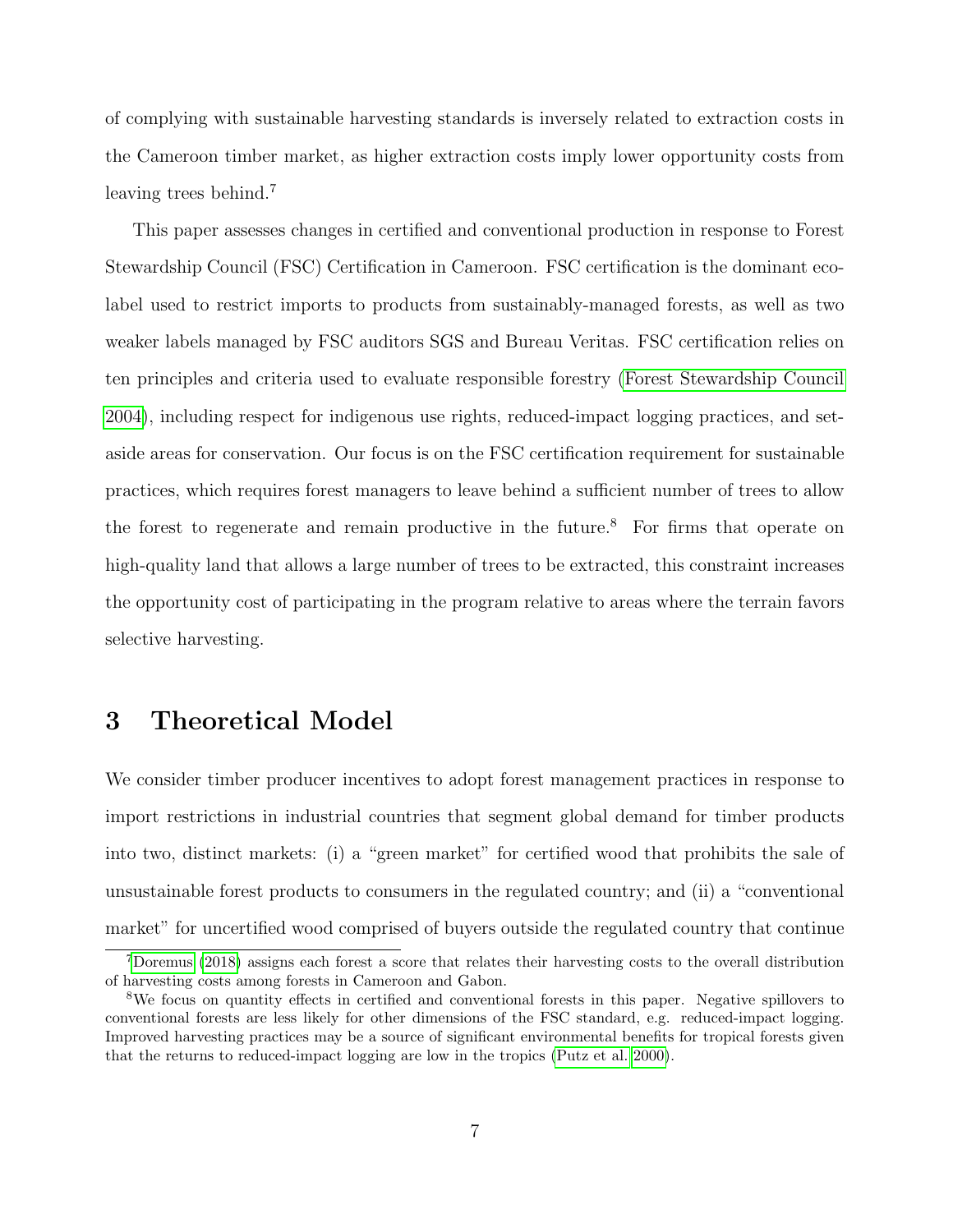to accept wood from forests using unsustainable practices. Given that the import restriction makes trade of uncertified timber products illegal in the regulating country, the effect of the policy is to create regionally distinct markets for certified and conventional products.<sup>9</sup>

The supply-side of the model is comprised of a large number of firms that compete in a Cournot oligopoly market. Timber harvesting firms have heterogeneous costs of timber extraction due to topographical differences such as contour and slope that vary across land parcels. Each firm i has constant marginal cost of production represented by the parameter  $c_i$ , which is unknown to rivals' but drawn from a known cost distribution,  $G(c)$  on the support  $[c_0, c_M]$ . The number of timber-producing firms is fixed at N, and we confine attention to cases in which entry is not possible, for instance when timber resources are harvested on finite plots of land that vary cross-sectionally in terms of land quality.

We compare forest resource allocations in two different oligopoly regimes: (i) a pooling equilibrium in which certification is not possible; and (ii) a separating equilibrium in which individual firms select whether or not to certify and a positive number of firms produces for each market segment. As we discuss below, meeting the certification standard provides firms access to the restricted green market, where consumers potentially have higher willingness to pay for certified wood products, but require firms to incur eco-certification costs.

In general, eco-certification segments heterogeneous distributions of both consumers and firms across the two markets. Here, because the effect of the import restriction is to eliminate sales of uncertified timber in the restricted consumer market, we suppress variation in consumers' valuations for the certified attribute and consider a representative consumer model to describe demand in the globally segmented market.<sup>10</sup> The eco-certification requirement by

<sup>9</sup>We suppress the possibility of fraudulent sales of non-certified wood in the foreign market as in [Hamilton](#page-32-7) [and Zilberman](#page-32-7) [\(2006\)](#page-32-7) and limit attention to cases in which the price of certified wood remains higher than the price of uncertified wood. While illegal logging often coexists with formal industrial logging in tropical forests, the magnitude of illegal production is smaller when allowable forest practices are stipulated in forest concessions [\(Cerutti and Tacconi 2008\)](#page-31-9).

<sup>10</sup>Symmetric utility for green and conventional consumers ensures that our results on the market segmentation effect of global eco-certification standards are not driven by demand differences between domestic and foreign consumers.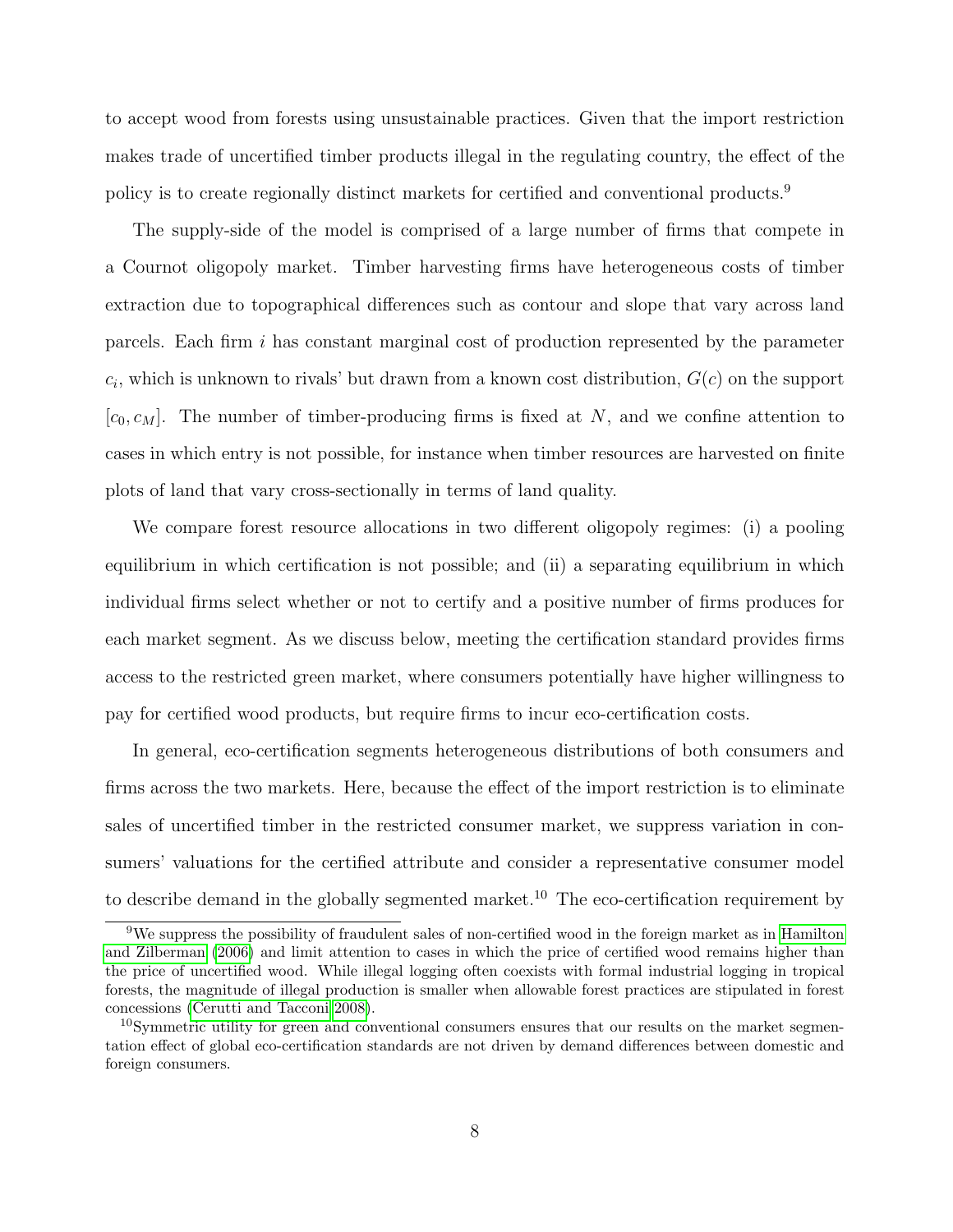an importing country segments the consumer market into two distinct markets in which an exogenous fraction of "green" consumers in the restricted market consume only certified timber, while the remaining consumers in the unrestricted market are free to consume uncertified timber.

Firms select between the markets based on relative prices and compliance costs. Models of eco-label competition have demonstrated that firms with lower compliance costs to participate in certification programs while firms with higher compliance costs do not [\(Fischer and Lyon](#page-32-1) [2014;](#page-32-1) [Li and van't Veld 2015\)](#page-33-2). For the case of timber harvesting in Cameroon, [\(Doremus](#page-31-8) [2018\)](#page-31-8) provides empirical support for selection into forest certification programs based on relative harvesting costs.

Consider a frictionless global economy with a mass of L consumers that inelastically supply one unit of labor. Labor is the only factor of production, which is used to produce a numeraire good with constant returns to scale technology. We normalize marginal cost to 1 and interpret our results in terms of a unit wage.

The utility function for the representative consumers is

<span id="page-9-0"></span>
$$
U = q_0 + \alpha q - \frac{1}{2}\beta q^2 \tag{1}
$$

where  $q_0$  and q represent the individual consumption levels of the numeraire good and of timber, respectively, and  $\alpha$  and  $\beta$  are positive constants. Utility function [\(1\)](#page-9-0) differs from the typical utility function in the eco-certification literature in which consumers are distributed vertically on a unit line according to the strength of their preferences over the certified attribute and only consume one unit of the good.<sup>11</sup> Here, because our focus is on how import restrictions alter harvest incentives among forest managers by segmenting global demand, we focus the model on segmentation effects by modeling a representative consumer in the global timber market.

<sup>&</sup>lt;sup>11</sup>See for example, [Chen](#page-31-2)  $(2001)$ , [Zago and Pick](#page-34-2)  $(2004)$ , and [Walter and Chang](#page-34-6)  $(2017)$ .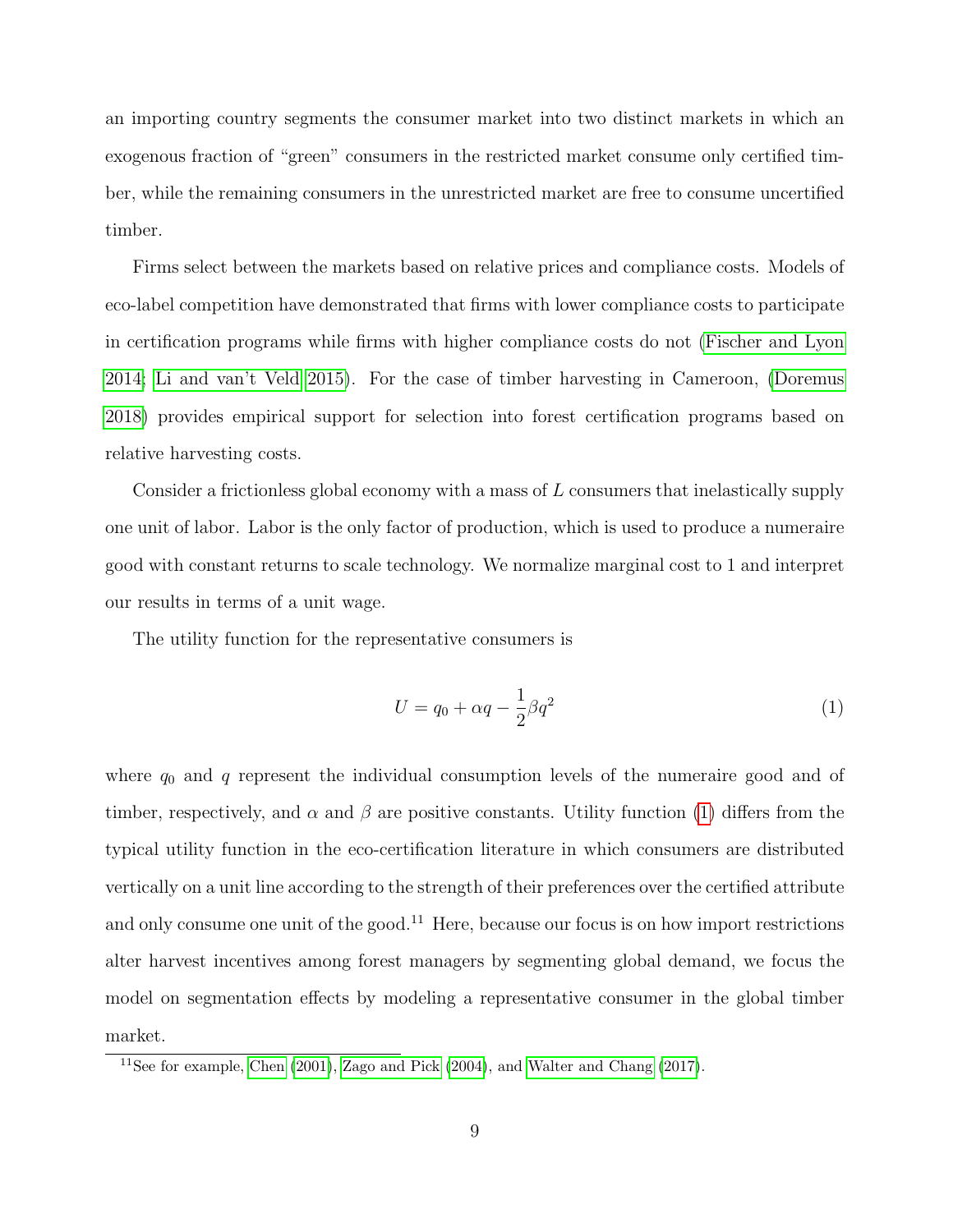## 3.1 Pooling Equilibrium

Consider first the case in which firms cannot certify. Absent certification, all consumers purchase timber from a common, global market, which yields the inverse demand function  $P = \alpha - \frac{\beta}{L}Q$ , where Q is aggregate quantity.

Following [Lepore](#page-33-10)  $(2008)$ , the equilibrium best response function for firm i is

<span id="page-10-1"></span>
$$
q_i = L\left[\frac{\alpha - c_i}{2\beta}\right] - \frac{1}{2}\mathbb{E}\left[Q_{-i}\right],\tag{2}
$$

where  $\mathbb{E}[Q_{-i}]$  is firm *i*'s expectation of his rivals' output levels. Since each firm's cost is independently drawn, by symmetry we have

<span id="page-10-0"></span>
$$
\mathbb{E}\left[Q_{-i}\right] = L\left(\frac{N-1}{N+1}\right)\left(\frac{\alpha - \mathbb{E}[c]}{\beta}\right). \tag{3}
$$

Substituting equation [\(3\)](#page-10-0) into [\(2\)](#page-10-1), the equilibrium quantity of firm  $i$ , the expected market quantity, and the expected market price are

<span id="page-10-2"></span>
$$
q_i = \frac{L}{\beta} \left[ \frac{\alpha - \bar{c}}{(N+1)} + \frac{\bar{c} - c_i}{2} \right]
$$
 (4)

$$
\mathbb{E}[Q] = L\left(\frac{N}{N+1}\right)\left(\frac{\alpha - \bar{c}}{\beta}\right) \tag{5}
$$

$$
\mathbb{E}[P] = \left(\frac{\alpha + N\bar{c}}{N+1}\right). \tag{6}
$$

respectively. To ensure each firm produces in equilibrium, we restrict the marginal cost of the least efficient firm,  $c_N$ , to be less than the market price,  $\mathbb{E}[P] > c_N$ . It follows that  $\alpha > N(c_N - \bar{c}) + c_N.$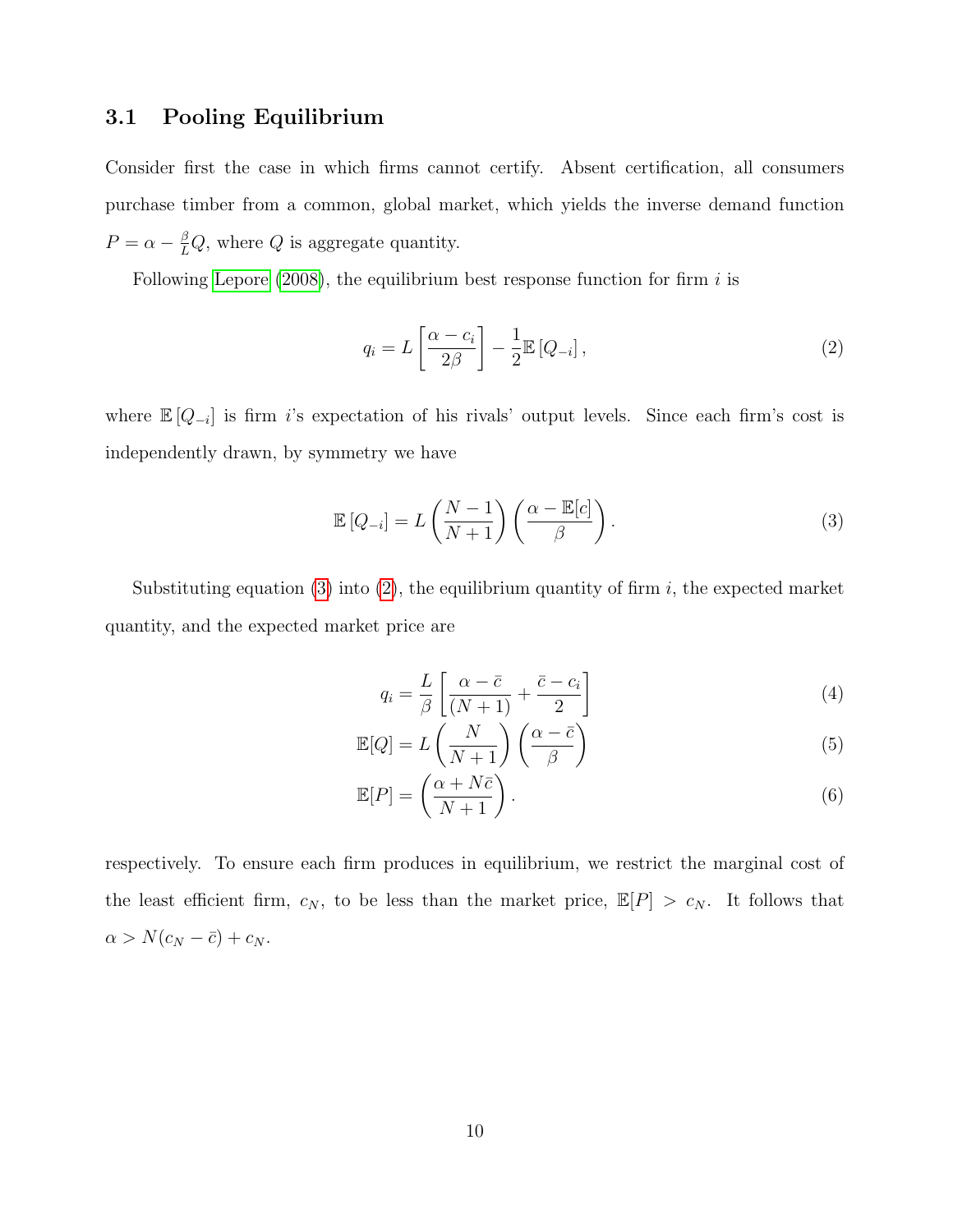### 3.2 Separating Equilibrium

Now consider an import restriction that creates two markets for timber, one that accepts only certified products (C) and one that remains uncertified (U). Let  $\psi$  denote the proportion of consumers residing in the green region, so that  $\psi L$  consumers are required to purchase certified timber, while the remaining population,  $(1 - \psi)L$  purchase conventional timber. Substitution between markets is not permissible, because  $\psi$  is exogenously determined by the share of consumers residing in the restricted region, and resale of non-certified timber in the certified market is not allowed.<sup>12</sup>

Firms in the separating equilibrium face market demand functions for certified and uncertified timber:

$$
P_C = \alpha - \frac{\beta}{\psi L} Q_C \tag{7}
$$

Uncertified 
$$
P_U = \alpha - \frac{\beta}{(1 - \psi)L} Q_U.
$$
 (8)

Firms producing for the certified market must meet the certification criteria. Specifically, f a firm chooses to certify, it must agree to produce  $q_i^C \le q^{max}$ , where  $q^{max}$  is the allowable harvest level under sustainable forest management. We assume that this constraint is binding for at least some low-cost timber producers, which provides, for these firms, a strictly positive opportunity cost to certification. For high-cost timber producers, in contrast, this constraint is slack, resulting in no opportunity cost to certification. To close the model, we assume the quantity constraint on the sustainable harvest level does not bind ex post for firms that choose to certify.<sup>13</sup>

We consider a two-stage certification game. In stage 1, each firm receives a draw of cost and decides whether to certify or not. In stage 2, each firm selects output conditional on the

<sup>&</sup>lt;sup>12</sup>Note that if we allowed consumers to substitute between conventional and certified products, substitution effects would place additional pressure on the industry to lower equilibrium prices.

<sup>&</sup>lt;sup>13</sup>Allowing for the possibility of the quantity constraint to bind complicates the analysis by introducing a potential range in which a firm's best response function is nondifferentiable.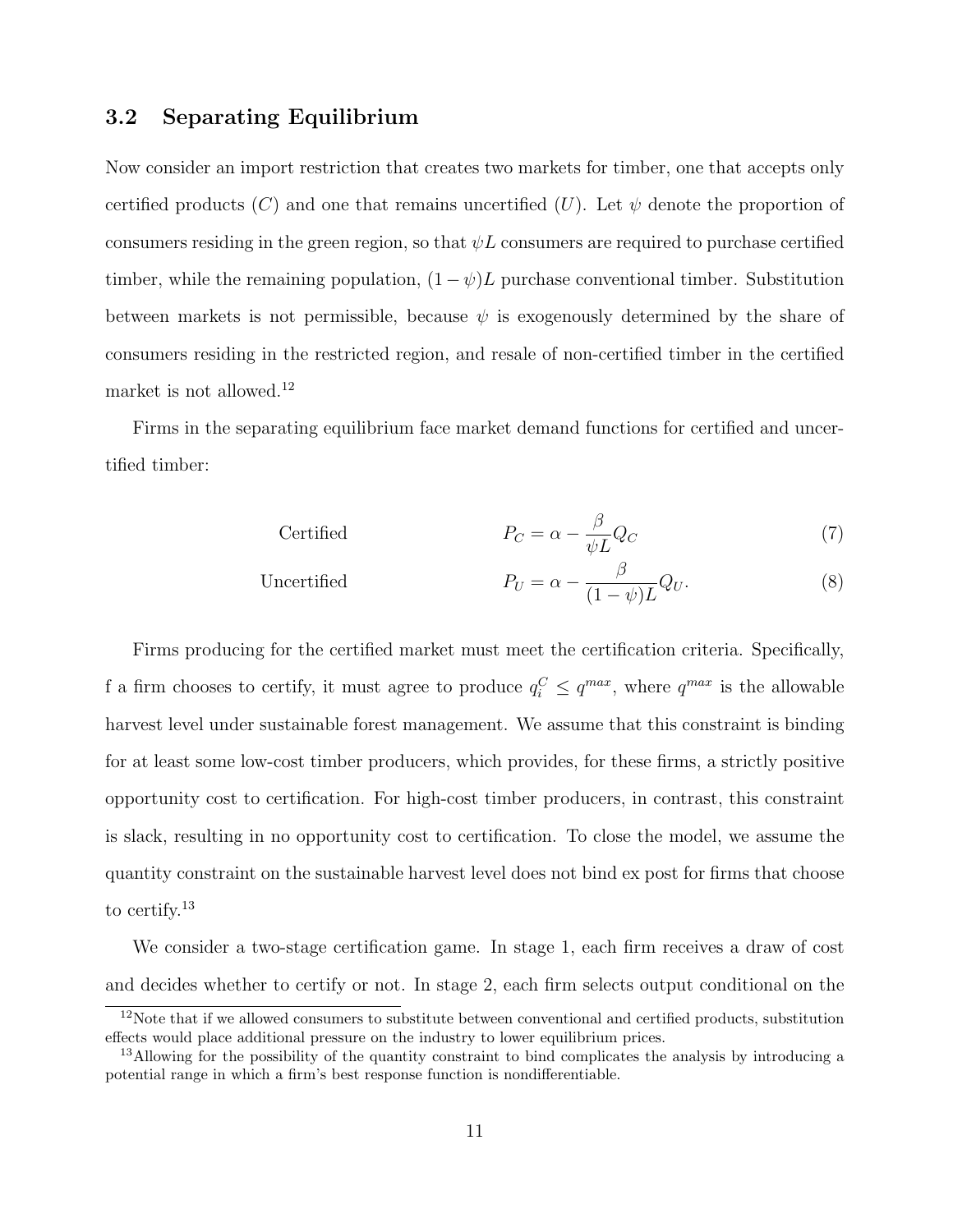certification decision of each firm in stage 1. We solve the model by backward induction and confine attention to pure strategy, subgame perfect equilibrium.

### 3.2.1 Stage 2

In stage 2, each producer knows the number of certified and uncertified producers that was revealed in stage 1. Each firm does not know rival firm's costs, although all firms know the conditional cost distribution. Following the same solution procedure as above, the equilibrium outcomes are:

$$
q_i^U = \frac{(1 - \psi)L}{\beta} \left[ \frac{\alpha - \bar{c}_U}{(N_U + 1)} + \frac{\bar{c}_U - c_i}{2} \right] \tag{9}
$$

$$
\mathbb{E}[Q_U] = (1 - \psi)L\left(\frac{N_U}{N_U + 1}\right)\left(\frac{\alpha - \bar{c}_U}{\beta}\right)
$$
\n(10)

$$
\mathbb{E}[P_U] = \left(\frac{\alpha + N_U \bar{c}_U}{N_U + 1}\right) \tag{11}
$$

for the uncertified market and

$$
q_i^C = \frac{\psi L}{\beta} \left[ \frac{\alpha - \bar{c}_C}{(N_C + 1)} + \frac{\bar{c}_C - c_i}{2} \right]
$$
 (12)

$$
\mathbb{E}[Q_C] = \psi L \left(\frac{N_C}{N_C + 1}\right) \left(\frac{\alpha - \bar{c}_C}{\beta}\right)
$$
\n(13)

$$
\mathbb{E}[P_C] = \left(\frac{\alpha + N_C \bar{c}_C}{N_C + 1}\right) \tag{14}
$$

for the certified market.

We compare outcomes under an import restriction that segments the certified and uncertified markets and results in a higher equilibrium price of eco-certified wood products relative to the equilibrium price of uncertified wood products. $^{14}$ 

<sup>&</sup>lt;sup>14</sup>Implicitly, we assume a sufficiently large share of firms remain uncertified. Alternatively, we could ensure that the price of certified wood products remains higher than the price of uncertified products by selectively raising consumers' valuations for wood products in the restricted market.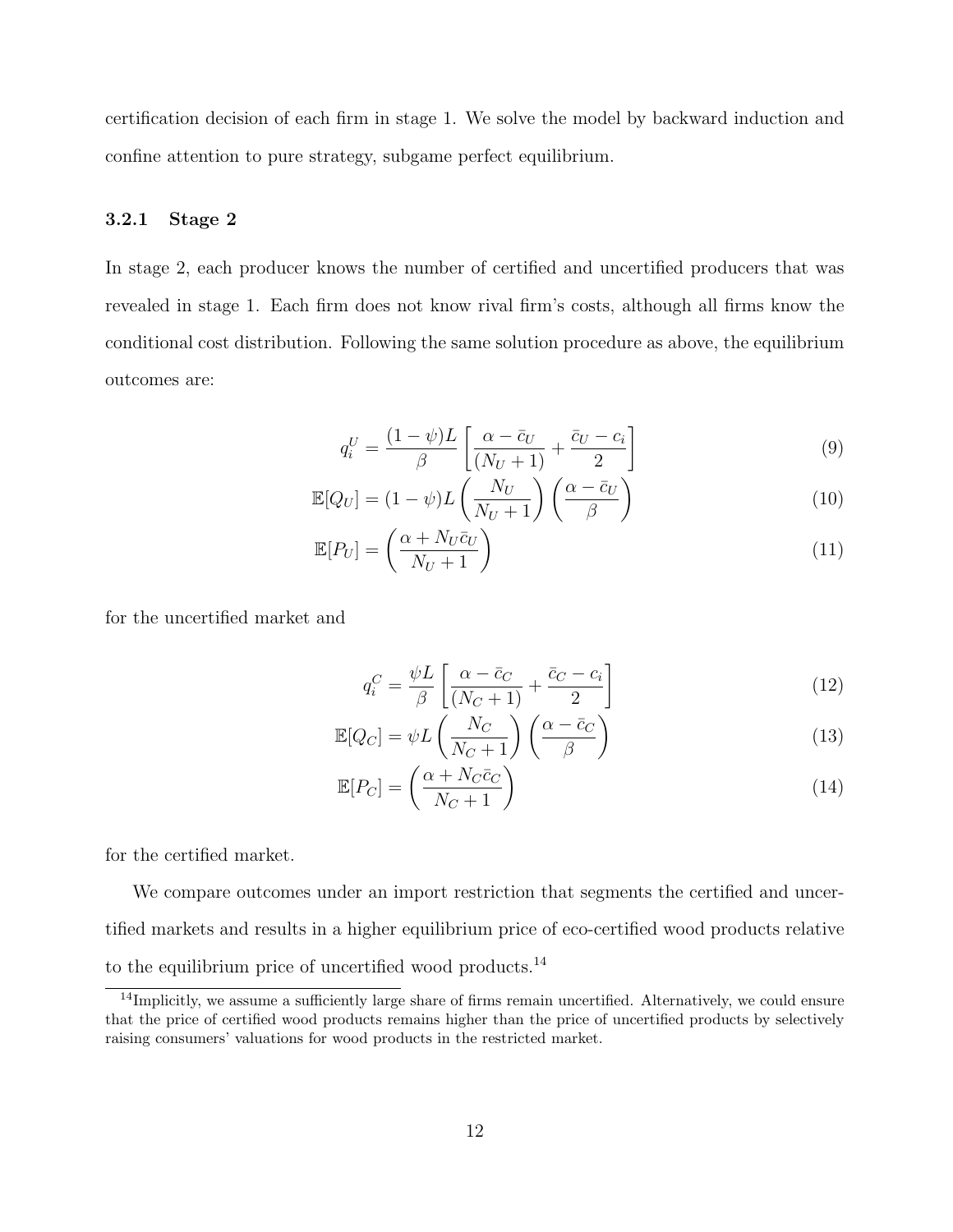### 3.2.2 Stage 1

Our goal in stage 1 is to characterize the conditional average costs,  $\bar{c}_U$  and  $\bar{c}_C$ . To do so, define the cost level  $c^*$  to be the cost of a firm who would, in expectation, be indifferent between certifying and not, so that

$$
\mathbb{E}[(P_U - c^*)q_U^*] = \mathbb{E}[(P_C - c^*)q_C^*].
$$
\n(15)

These expected profits are sum of the probability weighted profit for each possible realization of  $N_U$  and  $N_C$ .

For a firm with cost  $c^*$  that chooses to not certify, the expected profit conditional on being uncertified is

$$
\mathbb{E}[\pi_U^*] = \left(\frac{(1-\psi)L}{\beta}\right) \left[ (1-G(c^*))^{N-1} \left(\frac{\alpha-c^*}{2}\right)^2 + \sum_{n=1}^{N-1} \Pr((N_U-1) = n) \left( \left(\frac{\alpha+(n+1)\bar{c}_U}{(n+1)+1}\right) - c^* \right) \left[ \frac{\alpha-\bar{c}_U}{(n+1)+1} + \frac{\bar{c}_U-c^*}{2} \right] \right]
$$

where

$$
Pr((N_U-1)=n)=\frac{(N-1)!}{n!(N-1-n)!}\left(G(c^*)^n(1-G(c^*))^{N-1-n}\right).
$$

Similarly, the expected profit conditional on being certified is

$$
\mathbb{E}[\pi_C^*] = \left(\frac{\psi L}{\beta}\right) \left[ G(c^*)^{N-1} \left(\frac{\alpha - c^*}{2}\right)^2 + \sum_{n=1}^{N-1} \Pr((N_C - 1) = n) \left( \left(\frac{\alpha + (n+1)\bar{c}_C}{(n+1)+1}\right) - c^* \right) \left[ \frac{\alpha - \bar{c}_C}{(n+1)+1} + \frac{\bar{c}_C - c^*}{2} \right] \right]
$$

where

$$
Pr((N_C-1)=n)=\frac{(N-1)!}{n!(N-1-n)!}\left(G(c^*)^{N-1-n}(1-G(c^*))^n\right).
$$

To characterize  $c^*$ , we assume that  $q^{max} \geq \frac{(\alpha - c^*)}{2}$  $\frac{c^{-c}}{2}$  and that  $\psi$  and  $G(c^*)$  are such that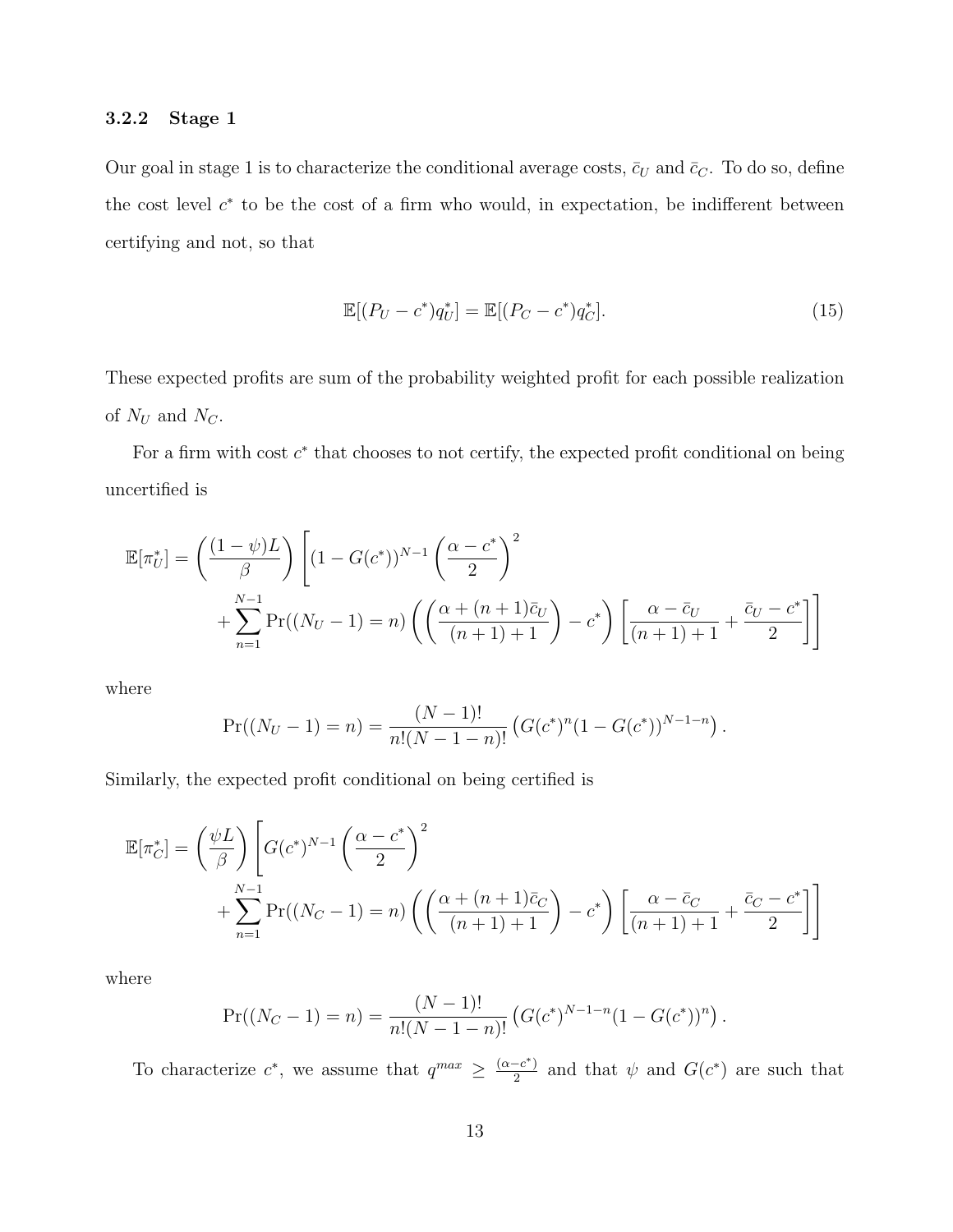$\mathbb{E}[\pi_U(c_0)] > \mathbb{E}[P_C]q^{max}.$ <sup>15</sup> We can now state the equilibrium conditional average costs as

$$
\bar{c}_U = \frac{1}{G(c^*)} \int_{c_0}^{c^*} c dG(c)
$$
\n(16)

$$
\bar{c}_C = \frac{1}{1 - G(c^*)} \int_{c^*}^{c_M} c dG(c). \tag{17}
$$

## 3.3 Comparing the Two Equilibrium

We confine our comparison to cases in which  $N_C$ ,  $N_U \geq 1$ . To see how an import restriction that mandates certified wood products affects firm output decisions, consider the equilibrium quantity of an arbitrary firm in each market,

$$
q_i^U = \frac{(1-\psi)L}{2\beta} \left[ \frac{\alpha + (N_U - 1)\bar{c}_U}{(N_U + 1)} - c_i \right]
$$
  

$$
q_i^C = \frac{\psi L}{2\beta} \left[ \frac{2\alpha + (N_C - 1)\bar{c}_C}{(N_C + 1)} - c_i \right].
$$

Comparing output levels with the no-certification equilibrium output level [\(4\)](#page-10-2), there are three effects driving the output decision with segmented global markets for certified and uncertified products:

- (1) Demand effect: Market size decreases from L to  $(1 \psi)L$  or  $\psi L$ , so that  $q_i^U \downarrow$  and  $q_i^C \downarrow$ .
- (2) Competition effect: The number of firms serving the market decreases from N to  $N_U$  or  $N_C$ , which means  $q_i^U \uparrow$  and  $q_i^C \uparrow$ .
- (3) Selection effect: High cost firms certify, such that  $\bar{c}_U < \bar{c} < \bar{c}_C$ , and this implies  $q_i^U \downarrow$ ; and  $q_i^C$   $\uparrow$ .

In Figure [I,](#page-37-0) we illustrate the quantity choice of firms with given parameterizations of cost in the market equilibrium with no certification and certification. Notice that market

<sup>&</sup>lt;sup>15</sup>This rules out the possibility of mixed strategy equilbria and maintains well-defined best response functions in the continuation game.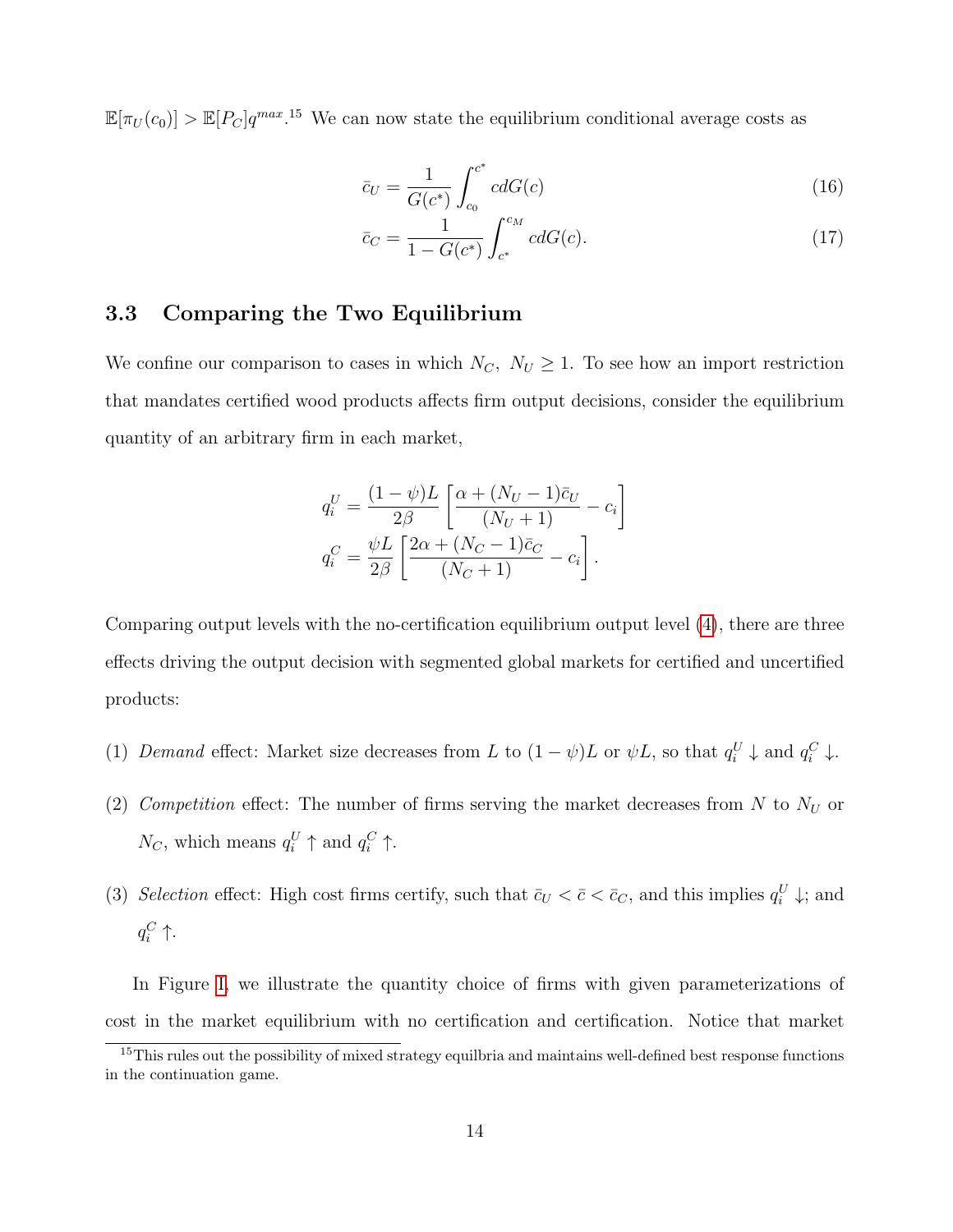segmentation shifts production across firms in each segment from the no-certification line, with high cost firms increasing production relative to their pre-certification level and low cost firms decreasing production relative to their pre-certification level in each market segment. This creates discontinuity in the output choices of firms under certification. Total timber production goes up in response to mandatory eco-certification in one region when the area under the dotted line is greater than the area under the no-certification line.

We next classify weak conditions under which an import restrictions to purchase only certified products in one region increases the rate of resource extraction in the producing industry. We consider the effect of market size in the restricting region and then consider the effect of competitive density in the producing region. In each case, we focus our attention on outcomes that satisfy  $\mathbb{E}[P_U] \leq \mathbb{E}[P_C]$ , so that producers do not have an incentive to sell certified wood products to consumers in the uncertified market.<sup>16</sup>

#### <span id="page-15-1"></span>3.3.1 Market Size

**Proposition 1.** There exists a  $\psi > 0$  such that the quantity of uncertified firms increases.

*Proof.* Suppose firm i has a cost  $c_i \leq c^*$ , then the change in its quantity is

<span id="page-15-0"></span>
$$
\Delta q_i^U = q_i^U - q_i = \frac{(1 - \psi)L}{\beta} \left[ \frac{\alpha - \bar{c}_U}{(N_U + 1)} + \frac{\bar{c}_U - c_i}{2} \right] - \frac{L}{\beta} \left[ \frac{\alpha - \bar{c}}{(N + 1)} + \frac{\bar{c} - c_i}{2} \right] \tag{18}
$$

Equation [\(18\)](#page-15-0) is positive if and only if

$$
\psi < \frac{2N_C\alpha + (N+1)(N_U - 1)\bar{c}_U - (N-1)(N_U + 1)\bar{c}}{(2\alpha + (N_U - 1)\bar{c}_U - (N_U + 1)c_i)(N+1)} = \hat{\psi}_U \tag{19}
$$

Note that the denominator is always positive (given that each firm produces a positive amount) and the numerator is always positive if  $N_C \geq 1$ . Furthermore, when  $N_C = 1$ ,  $N_U = N - 1$ 

<sup>&</sup>lt;sup>16</sup>It is straightforward to show that this condition holds in our model whenever  $N_C \le N_U$ .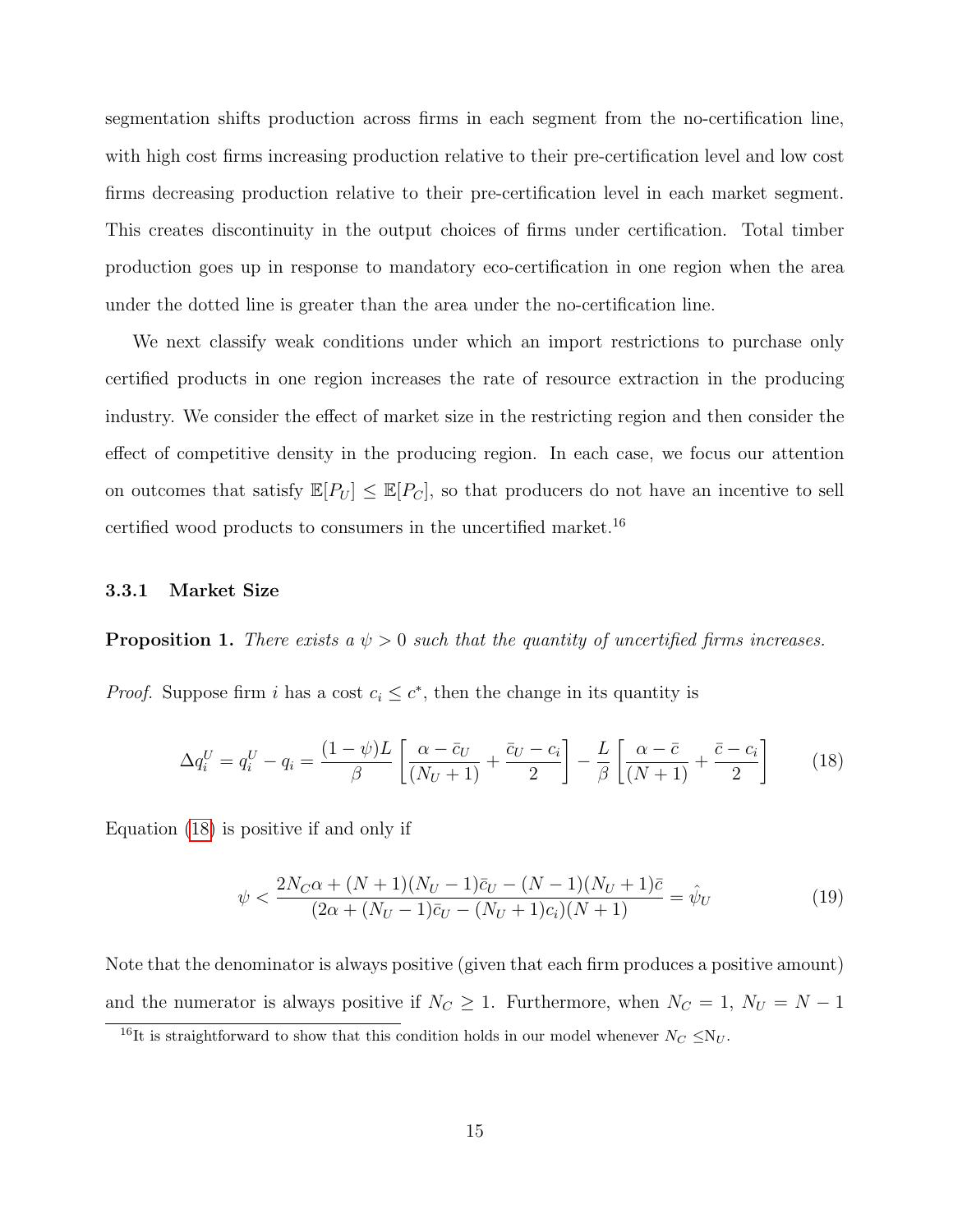and we evaluate at the lower bound of  $\alpha$ :

$$
\hat{\psi}_U = \frac{2c^* + (N+1)[2(c_M - \bar{c}_U) - N(\bar{c} - \bar{c}_U)]}{(2\alpha + (N-2)\bar{c}_U - Nc_i)(N+1)}
$$

where  $c_M$  is the upper bound of the cost distribution. As  $\psi \to 0$ , it follows that  $\hat{\psi}_U > 0$ . Thus, by continuity there exists a  $0 < \psi < \hat{\psi}_U$ .  $\Box$ 

Proposition [1](#page-15-1) reveals that there is a  $\psi$  such that the competition effect outweighs the demand and selection effects of eco-certification, resulting in greater harvest rates for firms serving the uncertified market. In the certified market:

<span id="page-16-1"></span>**Proposition 2.** There exists a  $\psi$  large enough such that certified firms increase quantity.

Proof. Note that

$$
\Delta q_i^C = q_i^C - q_i = \frac{\psi L}{\beta} \left[ \frac{\alpha - \bar{c}_C}{(N_C + 1)} + \frac{\bar{c}_C - c_i}{2} \right] - \frac{L}{\beta} \left[ \frac{\alpha - \bar{c}}{(N + 1)} + \frac{\bar{c} - c_i}{2} \right]
$$
(20)

Thus,  $\Delta q_i^C > 0$  if and only if

$$
\psi > \left(\frac{N_C + 1}{N + 1}\right) \left(\frac{2\alpha + (N - 1)\bar{c} - (N + 1)c_i}{2\alpha + (N_C - 1)\bar{c}_C - (N_C + 1)c_i}\right) = \hat{\psi}_C.
$$
\n(21)

Note further that, because  $\bar{c} < \bar{c}_C$ ,<sup>17</sup>

$$
\frac{d\hat{\psi}_C}{dN_C} = \left(\frac{2(\alpha - \bar{c}_C) [2\alpha + (N-1)\bar{c} - (N+1)c_i]}{(N+1) [2\alpha + (N_C - 1)\bar{c}_C - (N_C + 1)c_i]^2}\right) > 0, \text{ and } (22)
$$

$$
\hat{\psi}_C \Big|_{N_C=N} = \left( \frac{2\alpha + (N-1)\bar{c} - (N+1)c_i}{2\alpha + (N-1)\bar{c}_C - (N+1)c_i} \right) < 1.
$$
\n(23)

<span id="page-16-0"></span>

<sup>&</sup>lt;sup>17</sup>Strictly speaking,  $N_C$  is a discrete variable, so equation [\(22\)](#page-16-0) along with additional comparative statics effects that follow regarding the number of firms should be interpreted as totally differentiating a function that interpolates our equation for the change in firm quantity. This does not pose a significant concern given the monotonicity of the functions.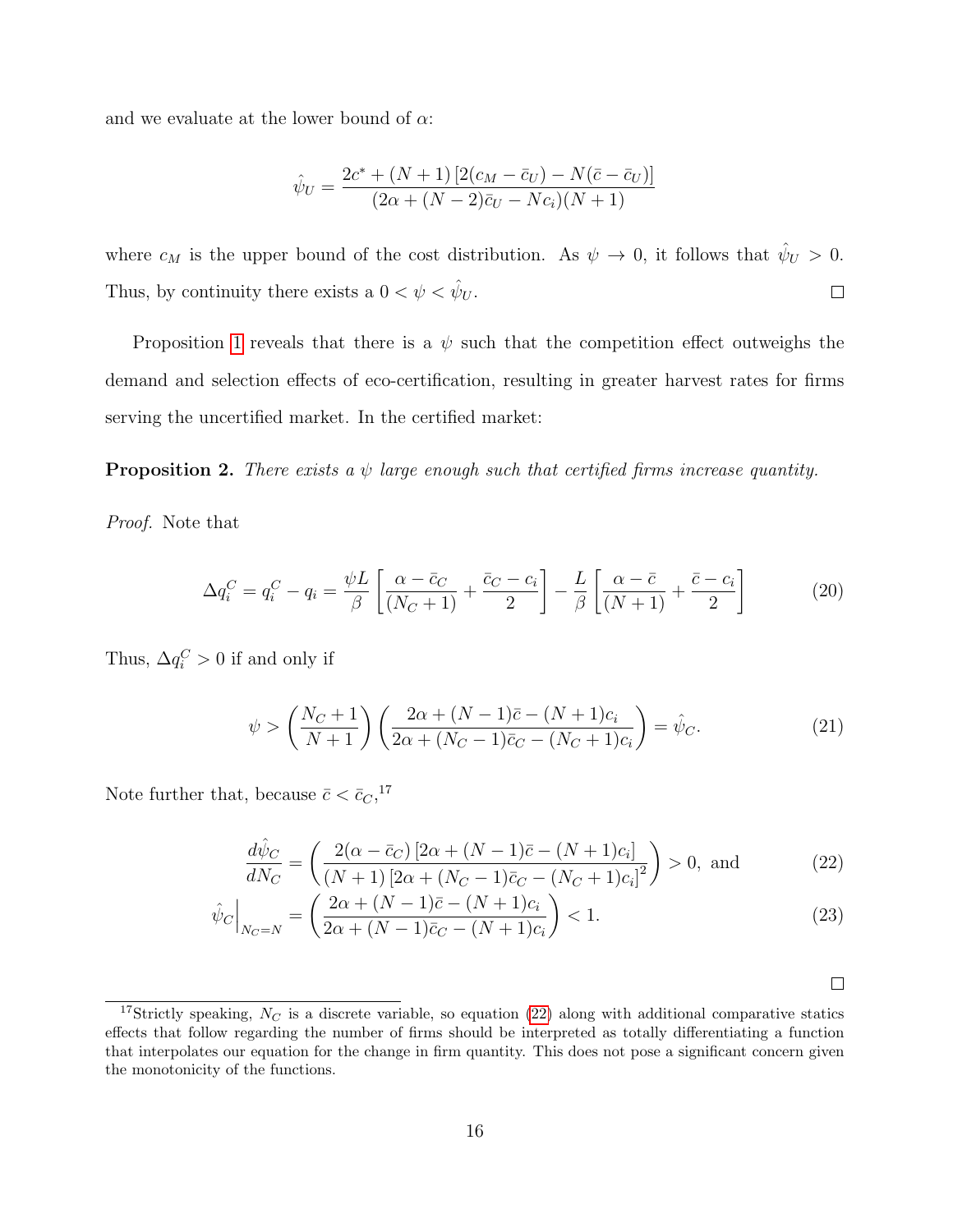Proposition [2](#page-16-1) reveals that for any realization of  $N_C$ , it is possible for the selection and competition effects to outweigh the demand effect. Propositions [1](#page-15-1) and [2](#page-16-1) hold for any arbitrary cost distribution.

#### 3.3.2 Competitive Density

Our data contain considerable variation in the number of firms harvesting each timber species. In this Section we consider the effect of variation in the number of producing firms, N. To do so, consider how N affects the identity of the marginal firm  $c^*$ , which we express in the following Lemma [1:](#page-17-0)

<span id="page-17-0"></span>**Lemma 1.** If  $G(c^*) > \frac{1}{2}$  $\frac{1}{2}$ , then  $\frac{\Delta c^*}{\Delta N} < 0$ .

*Proof.* When  $G(c^*) > \frac{1}{2}$  $\frac{1}{2}$ , the probability of realizing a state of the world with low price competition and relatively high profit increases when the marginal firm chooses to certify. To see this, compare the relative probability of each respective state of the world:

$$
\frac{\Pr((N_U - 1) = n)}{\Pr((N_C - 1) = n)} = \frac{\frac{(N-1)!}{n!(N-1-n)!} \left( G(c^*)^n (1 - G(c^*))^{N-1-n} \right)}{\frac{(N-1)!}{n!(N-1-n)!} \left( G(c^*)^{N-1-n} (1 - G(c^*))^n \right)}
$$

$$
= \left( \frac{(1 - G(c^*))}{G(c^*)} \right)^{N-1-2n}.
$$

Thus, for the original firm with cost  $c^*$ ,  $\mathbb{E}[\pi_U^*] < \mathbb{E}[\pi_C^*]$  when N increases to  $N+1$ , causing the firm to certify. Therefore,  $\frac{\Delta c^*}{\Delta N} < 0$ .  $\Box$ 

The condition  $G(c^*) > \frac{1}{2}$  $\frac{1}{2}$  ensures that a sufficiently large number of firms choose not to certify in equilibrium.<sup>18</sup> Lemma [1](#page-17-0) allows us to isolate and investigate the effect of  $N$  on the selection and competition effects. Provided  $N$  is differentiable, this results in the following proposition:

<sup>&</sup>lt;sup>18</sup>While it is clear that  $G(c^*)$  is endogenous, an interpretation of this condition is that  $\psi$  can not be too large.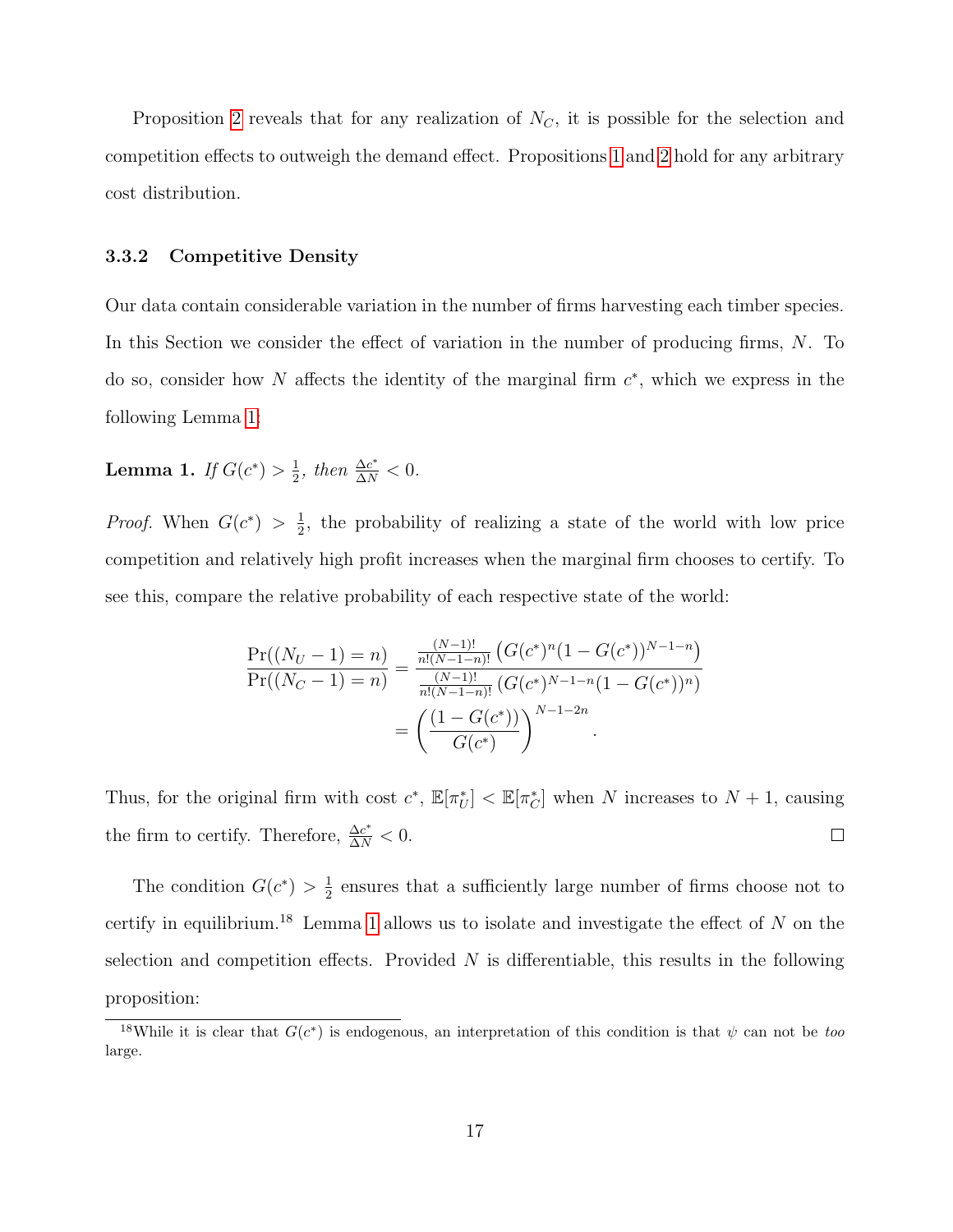<span id="page-18-0"></span>Proposition 3. If  $G(c^*) > \frac{1}{2}$  $\frac{1}{2}$ , a decrease in the number of firms serving a market causes certified firms to increase quantity, while uncertified can increase or decrease quantity.

Proof. The impact of a change in the number of firms serving the market on firm output levels can be decomposed into the selection effect and competition effect of an import restriction. First, consider the selection effect in isolation, holding  $N_U$  and  $N_C$  fixed. Noting that  $\frac{d\bar{c}_U}{dc^*} > 0$ and  $\frac{d\bar{c}_C}{dc^*} > 0$  by definition, the selection effect is

$$
\frac{dq_i^U}{dN} = \frac{(1-\psi)L}{\beta} \left[ \frac{(N_U - 1)}{2(N_U + 1)} \frac{d\bar{c}_U}{dc^*} \frac{dc^*}{dN} \right] < 0
$$
\n(24)

$$
\frac{dq_i^C}{dN} = \frac{\psi L}{\beta} \left[ \frac{(N_C - 1)}{2(N_C + 1)} \frac{d\bar{c}_C}{dc^*} \frac{dc^*}{dN} \right] < 0. \tag{25}
$$

where the signs hold by Lemma [1.](#page-17-0)

Next consider the competition effect. Expressing the expected number of firms in each market as  $\mathbb{E}[N_U] = NG(c^*)$  and  $\mathbb{E}[N_C] = N(1 - G(c^*))$ , we have

$$
\frac{d\mathbb{E}[N_U]}{dN} = G(c^*) + Ng(c^*)\frac{dc^*}{dN} \gtrless 0
$$
  

$$
\frac{d\mathbb{E}[N_C]}{dN} = (1 - G(c^*)) - Ng(c^*)\frac{dc^*}{dN} > 0,
$$

where the signs hold by Lemma [1.](#page-17-0) Holding  $\bar{c}_U$  and  $\bar{c}_C$  fixed, it follows that changes in the number of firms serving the market affect the competition effect of an import restriction as

$$
\left. \frac{dq_i^U}{dN} \right|_{\bar{c}_U \text{ fixed}} = -\frac{(1-\psi)L}{\beta} \left[ \frac{(\alpha - \bar{c}_U)}{(\mathbb{E}[N_U] + 1)^2} \frac{d\mathbb{E}[N_U]}{dN} \right] \leq 0 \tag{26}
$$

$$
\left. \frac{dq_i^C}{dN} \right|_{\bar{c}_C \text{ fixed}} = -\frac{\psi L}{\beta} \left[ \frac{(\alpha - \bar{c}_C)}{(\mathbb{E}[N_C] + 1)^2} \frac{d\mathbb{E}[N_C]}{dN} \right] < 0. \tag{27}
$$

Combining effects completes the proof.

Proposition [3](#page-18-0) shows the effect of the degree of competition on the output effect of ecocertification. For forest species that are served by a sufficiently large number of firms,  $N$ ,

 $\Box$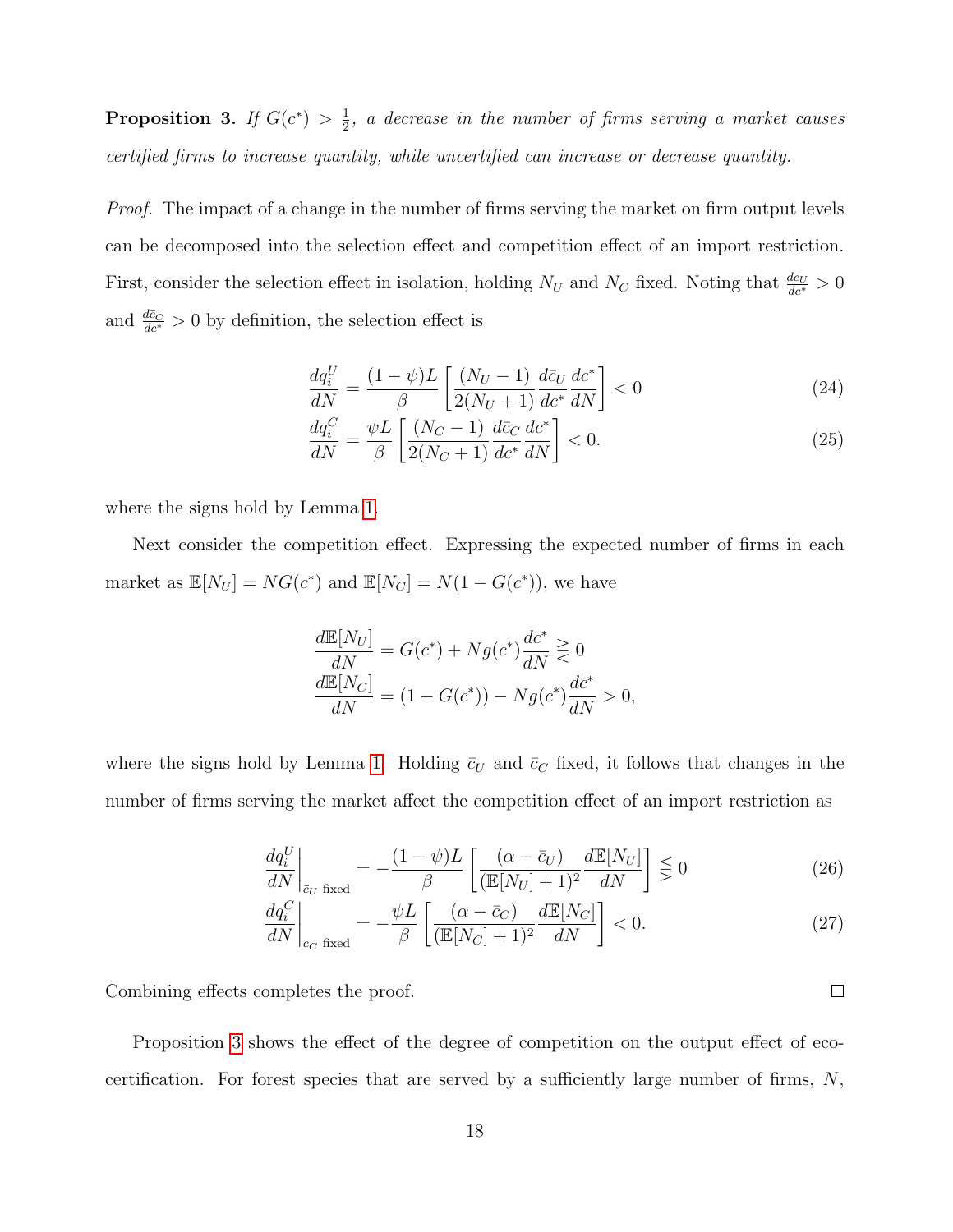forests that certify reduce their harvest levels after certification, while forest certification causes firms to increase their harvest levels for forest species in less competitive markets served by a smaller number of firms.

## 4 Empirical Analysis

Under various parameterizations of the model, both certified and conventional firms increase production in response to an import restriction mandating eco-certification. In this Section, we conduct empirical analysis to explore output effects among timber producers in Cameroon following forest certification standards imposed by importers in the EU. Specifically, we test predictions from our theoretical model by examining quantity changes for certified forests and marginal conventional forests, which are forests that continue to harvest using conventional techniques but are adjacent in compliance costs to the switching margin for eco-certification. Our empirical approach exploits variation in species range that affects competition density, N, which allows us to examine how production changes for marginal conventional forests and certified forests across forest species that vary in the degree of competition.

## 4.1 Data

We rely on three sources of data to empirically test the predictions of the model: (i) production data, (ii) certification data, and (iii) predicted forest cost type. We provide detail below on the nature of each type of data.

### 4.1.1 Production Data

We collect data on forest ownership from the World Resources Institute's Global Forest Watch Atlas for Cameroon, Version 2, which we combine with primary production data from Cameroon's Ministry of Forestry in their Système Informatique de Gestion de l'Information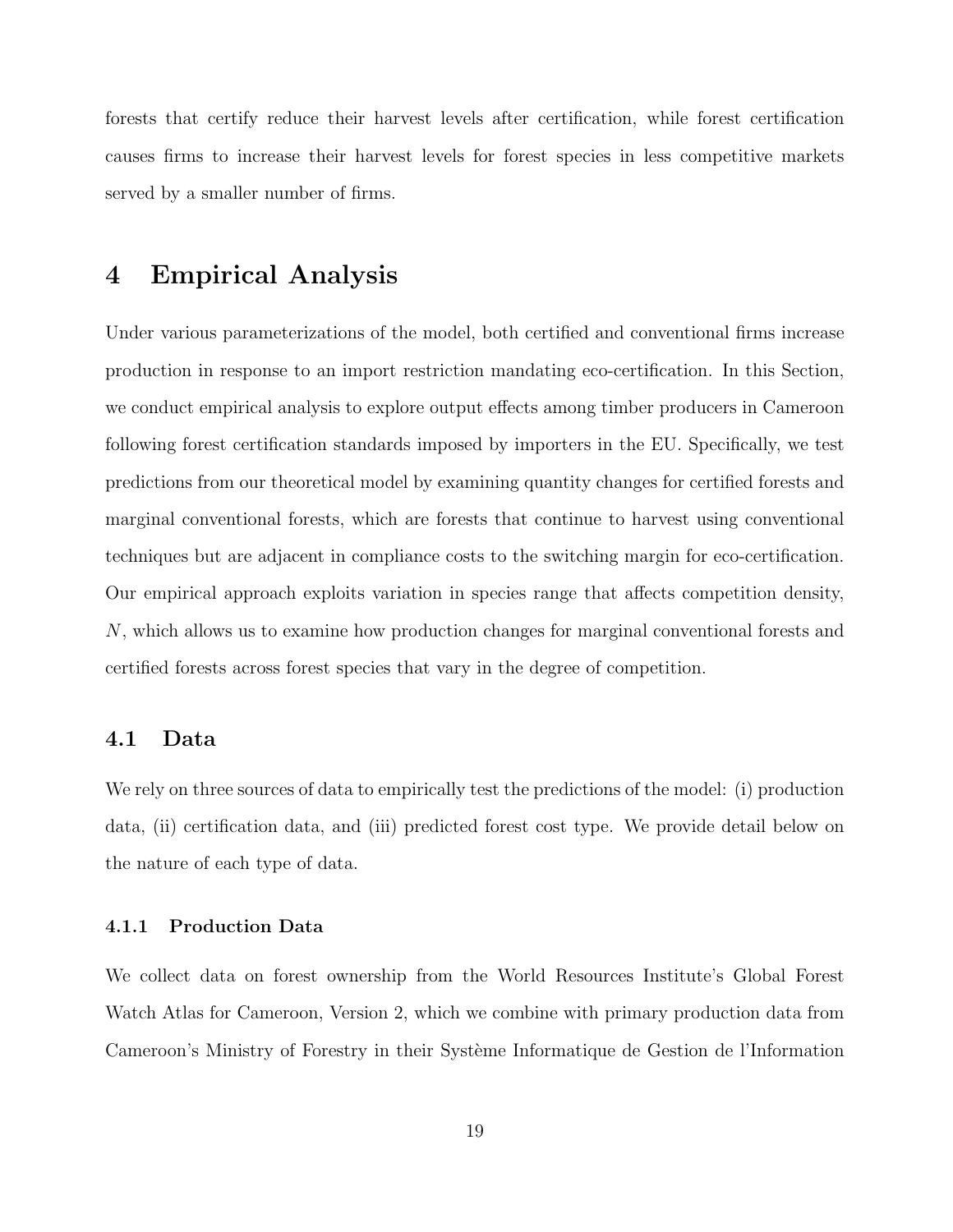Forestière (SIGIF). Within these data, a total of 74 tree species satisfy the sample criteria detailed below and are included in the analysis.

Each tree species varies in its habitat and distribution across space. As discussed earlier, some species have a patchier or wider distribution than others, creating exogenous variation in the number of forest producers harvesting the species that leads to differing levels of competition by species type. For each tree species, we calculate the number of forests producing the species in 2004, prior to eco-certification. [Figure III](#page-39-0) plots the frequency distribution of the degree of competition, measured in the number of rivals serving the market for each tree species prior to eco-certification. We define a species as having a high degree of competition if it has more than 40 forests producing in 2004.<sup>19</sup> Approximately 25% of all species satisfy this criterion for a highly-competitive market.

#### 4.1.2 Forest Certification Data

Certification occurs at the forest level. Each forest's certification timeline comes from World Resources Institute's Forest Atlas for Cameroon, Version 2. The first forest in Cameroon certifies in 2005, after which certification rolls out among forests.<sup>20</sup> Because species' ranges and distribution patterns differ, not all forests produce all species. This feature of our data creates exogenous variation at the species-level in the timing of market segmentation at the point in which firms exit the conventional market and enter the certified market for a given tree species.

### 4.1.3 Predicted Forest Type

Theoretical models of certification predict that firms sort into certification based on their cost of compliance, which is inversely-related to marginal extraction costs [\(Fischer and Lyon 2014;](#page-32-1) [Li and van't Veld 2015\)](#page-33-2). Empirically, [Doremus](#page-31-8) [\(2018\)](#page-31-8) tested whether this outcome holds for

<sup>&</sup>lt;sup>19</sup>In practice, the number of firms that sell the species does not vary substantially across the panel, as we would expect if ecological distribution limits market access. Results are robust to using cutoffs of 30 and 50.

 $^{20}$ see [Doremus](#page-31-8) [\(2018\)](#page-31-8) for more details on roll out timing.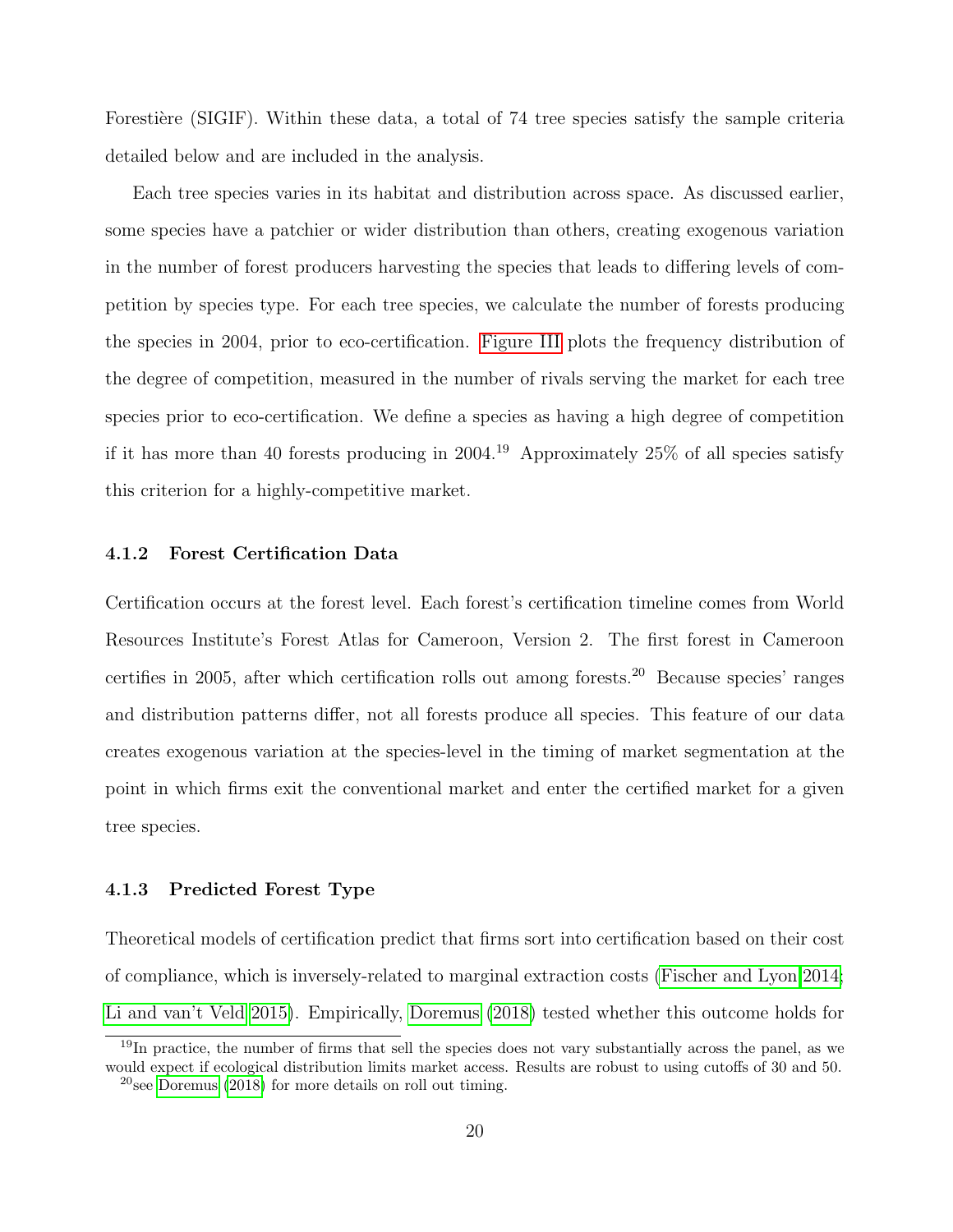timber firms in Cameroon and found evidence that firms sort into strong and weak certification programs according to differences in marginal extraction costs. Evidence in pollution control and other settings is also consistent with firm sorting by  $\cos t$ .<sup>21</sup>

For our empirical analysis, we examine changes in production levels following certification for three forest types. We refer to conventional forests as those with the lowest extraction costs, marginal conventional forests as those with higher marginal costs of extraction, but which do not certify, and certified forests as those with the highest extraction costs. These three types of firms correspond to the regions defined by the cutoff points in Figure [I.](#page-37-0)

To identify forest type, we use the predicted forest type score from [Doremus](#page-31-8) [\(2018\)](#page-31-8), which uses geospatial data corresponding to sustainable harvesting costs to predict forest type.  $22$ We define Marginal Conventional Forests as those with a forest type score between the certified firm cutoff and  $10\%$  below the cutoff.<sup>23</sup> Conventional Forests are those with a score below the Marginal Conventional Forest cutoff (i.e., more than 10% below the certification cutoff), while Certified Forests are those that are observed to certify.

We aggregate the production data from the forest-species-year level to the forest typespecies-year level for three reasons. First, this is the most useful level in regard to our model's predictions. The model predicts increases in production for forests with the highest marginal costs. This breakdown gives us a group with little change, on average (Conventional), expected increases (Marginal Conventional) and an ambiguous net effect effect (Certified). Second, for our empirical analysis we need a control group that fails to change in response to treatment. By aggregating Conventional Forests, we create a control group that does not change in response to certification, even if some individual forests do respond. Third, because tree

<sup>21</sup>For example, high emissions predict participation in voluntary pollution abatement programs, e.g. [Gamper-Rabindran](#page-32-8) [\(2006\)](#page-32-8), which may be because these firms use older pollution abatement technology that is cheaper to replace. Likewise, more frequent inspections by regulators predicts participation, e.g. [Blackman](#page-31-10) [et al.](#page-31-10) [\(2010\)](#page-31-10), and regulators tend to target inspections to firms with low marginal abatement costs [\(Hanna](#page-32-9) [and Oliva 2010\)](#page-32-9).

<sup>22</sup>Sustainable harvesting costs can be grouped into five categories: opportunity cost; careful harvesting; administrative; development; and conservation. Of these, opportunity cost was shown to be the most important factor predicting certification.

<sup>&</sup>lt;sup>23</sup>Results are robust to larger and smaller windows for the cutoffs for marginal conventional forest.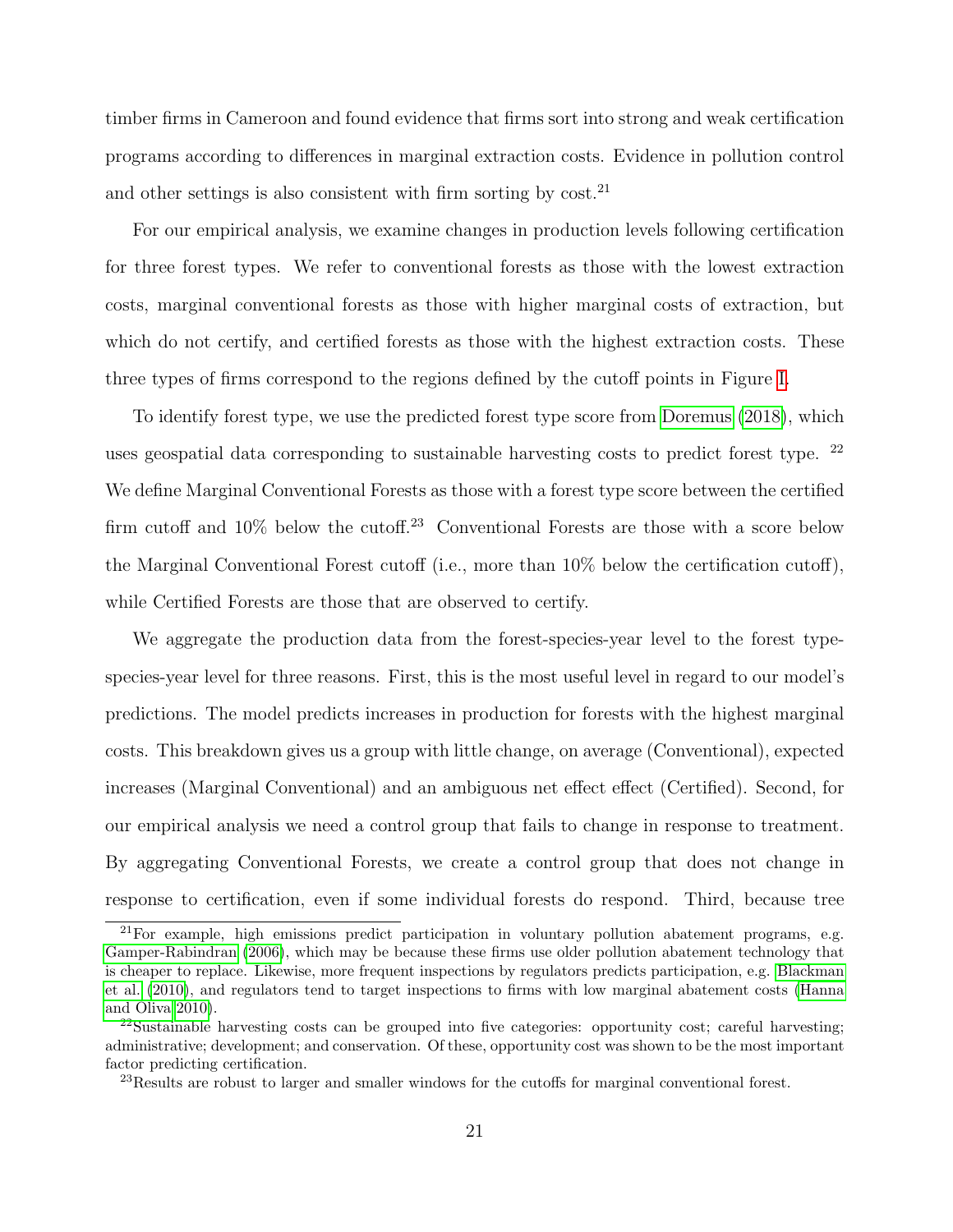species distribution is random and some species have very low density production at the forest level is sparse. Aggregating our data to Conventional, Marginal Conventional, Certified forest types has the added advantage of allowing us work with a balanced panel. Our aggregation results in up to three observations per species per year. Finally, we restrict the analysis to forest type-species pairs with positive production each year, resulting in 1,554 observations.

### 4.2 Empirical Framework

The goal of the empirical analysis is to validate the theoretical model and assess whether the competition effect is important in the context of timber production in Cameroon. Under reasonably weak conditions on the market size of countries imposing import restrictions, timber harvest rates may increase for marginal conventional forests (Proposition [1\)](#page-15-1) and for certified forests (Proposition [2\)](#page-16-1) in response to eco-certification requirements that foreclose import markets to uncertified wood products. Moreover, we expect harvest rates to increase post certification for forest species produced in markets served by a small number of firms relative to markets with a high degree of competition.

We follow a difference-in-differences empirical design using a fixed effects OLS regression framework. Our treatment is market segmentation, which occurs after one or more forests producing the species chooses to certify. Our control group is the set of firms with the lowest extraction costs below the certification cutoff. As seen in [Figure I,](#page-37-0) the average among these firms is not expected to differ after market segmentation.<sup>24</sup> Thus, the counter-factual is that Marginal Conventional and Certified production would have moved similarly to Conventional forests, absent certification/

We estimate the change in production for Certified and Marginal Conventional forests after the first firm producing that species certified, e.g. after the market is segmented. Specifically,

<sup>&</sup>lt;sup>24</sup>Changes after certification by lowest cost firms risks violating the stable unit treatment value assumption. We discuss this threat to identification in the next section and test for it in [Table A1.](#page-41-0)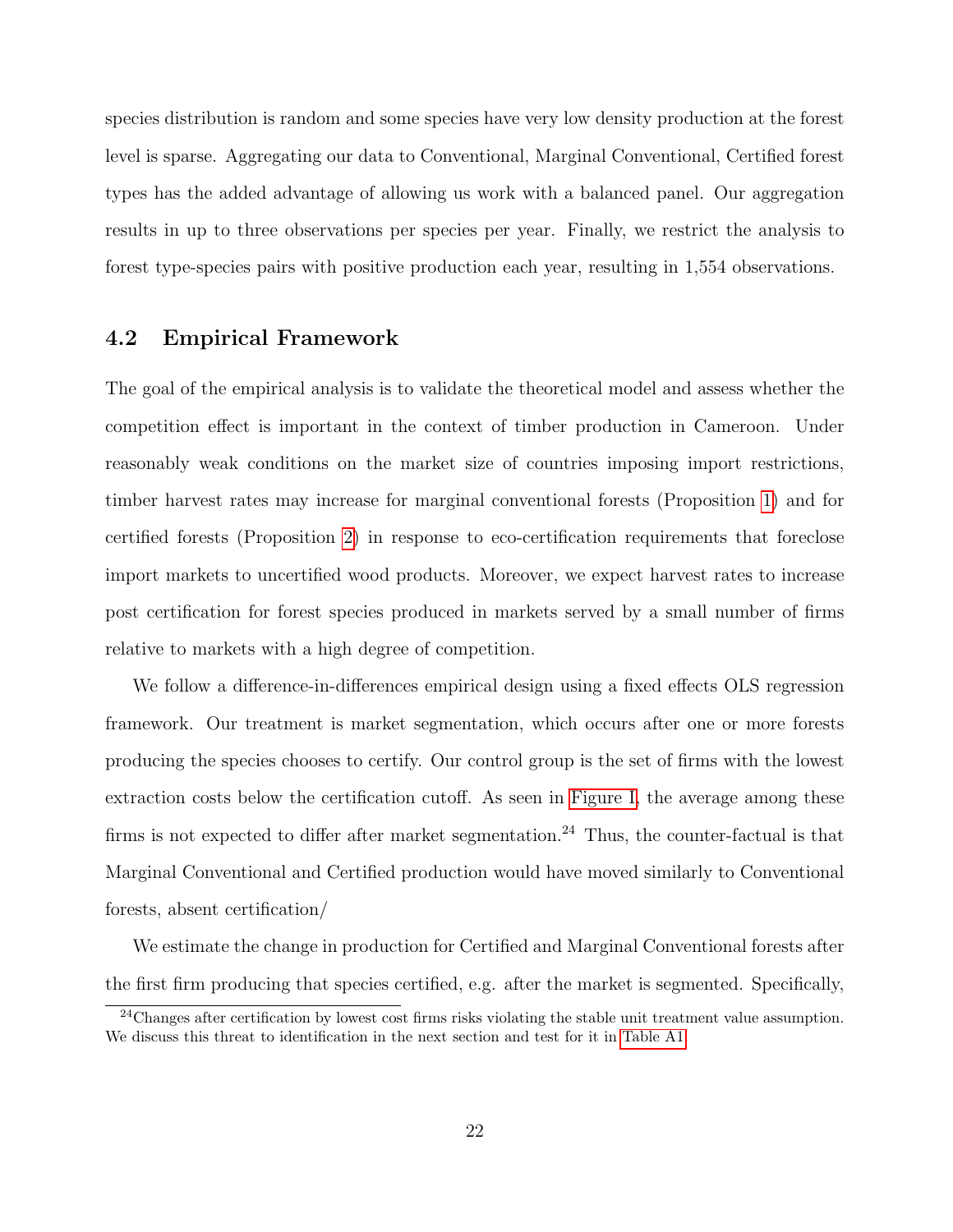we estimate the following regression

$$
y_{fst} = \beta_0 Marginal_{fs} * Segmented_{st} + + \beta_1 Certified_{fs} * Segmented_{st}
$$
  
+  $\alpha_{fs} + \gamma_{st} + \delta_t + \epsilon_{fst}$  (28)

where s indicates a species,  $f$  a forest type, either Conventional, Marginal Conventional, Certified, and t the year. Fixed effects are at the forest type-species level,  $\alpha_{fs}$ , and we include year dummies  $\delta_t$  and, in certain specifications, species trends  $\gamma_{st}$ . Species trends allow us to relax our identifying assumption, as discussed in greater detail below, by allowing time trends to vary across species. Standard errors are clustered by forest type.

We introduce the dummy variable  $LowCompetition<sub>s</sub>$  to indicate markets that are not highly competitive. That is, according to our criteria on highly-competitive markets,  $LowCompetition_s$ indicates a market in which fewer than 40 firms sell the species prior to eco-certification. We add interactions to Equation [\(28\)](#page-23-0) to get

$$
y_{fst} = \beta_0 Marginal_{fs} * Segmented_{st} + \beta_1 [Marginal_{fs} * Segmented_{st} * LowCompetition_s]
$$
  
+  $\beta_2 Certified_{fs} * Segmented_{st} + \beta_3 [Certified_{fs} * Segmented_{st} * LowCompetition_s]$   
+  $\alpha_{fs} + \gamma_{st} + \delta_t + \epsilon_{fst}$ 

<span id="page-23-0"></span>(29)

This specification allows us to compare changes for species in less competitive markets relative to outcomes in highly-competitive markets.

#### 4.2.1 Identifying Assumption

Our baseline specification compares output changes after certification across species within a forest type. Thus, the counterfactual is that for treated forest types, changes in species production would have mirrored those of the lowest cost firms after market segmentation. Our identifying assumptions are that production in low and high cost forests have parallel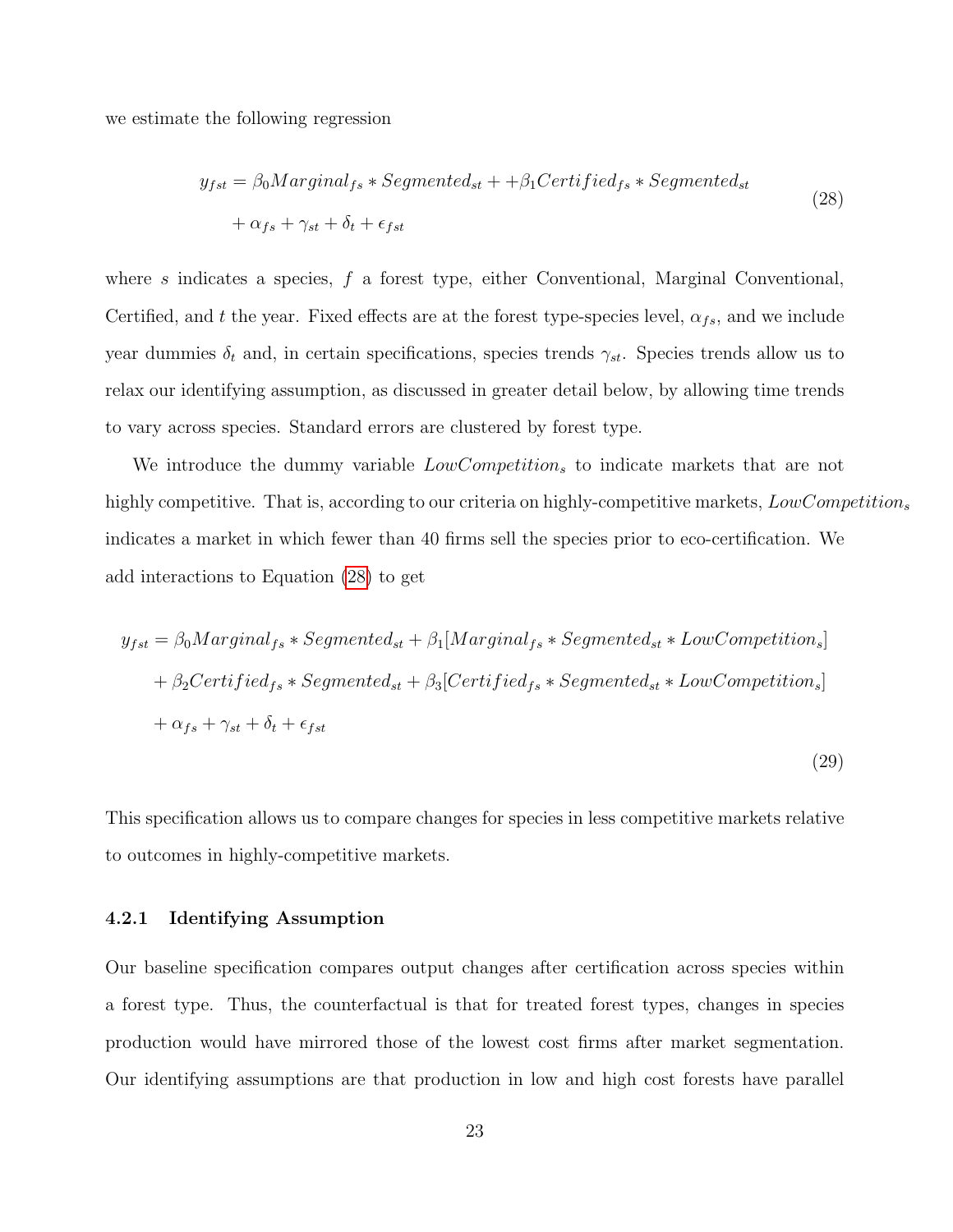trends prior to market segmentation and that average production among low cost forests does not change in response to market segmentation.

Figure [Figure IV](#page-40-0) uses an event study design to look for evidence regarding our first identifying assumption, that of parallel trends. We estimate the following regression specification

$$
y_{fst} = \sum_{k=-3}^{3} \gamma_k \{ K_{fst} = k \} + \gamma_{K-1} \{ K_{fst} \le -4 \} + \alpha_{fs} + \delta_t + \epsilon_{fst} \tag{30}
$$

The regression includes leads for 3 periods before as well as a single coefficient  $\gamma_{K-}$  for 4 or more periods before treatment. We group Marginal Conventional and Certified forests as treated because their responses move in the same direction.<sup>25</sup> We fail to find evidence of trends prior to treatment. As another robustness check, we relax the first identifying assumption by including species-trends in each regression specification. Species-trends allow the pattern for each species to vary across the panel. In this case, our identifying assumption is that there is no discontinuous change in trend at the time of treatment.

Our second identifying assumption is that, on average, low cost forests do not change production after market segmentation. Our model predicts that, among conventional forests, the lowest cost firms will decrease production and the highest cost firms will increase production (see [Figure I\)](#page-37-0). We aggregated forests to three forest types, so that we compare Marginal Conventional Forests and Certified Forests to the lowest cost forests. We did this because, on average, production does not change across the lowest cost forests. To test whether these forests change production after certification, we run a regression with only this forest type, fixed effects, year effects and the *MarketSegmentation* indicator variable. Results are reported in [Appendix Table A1.](#page-41-0) We fail to find a change in production after market segmentation for these forests.

<sup>25</sup>Results are robust to breaking each group out.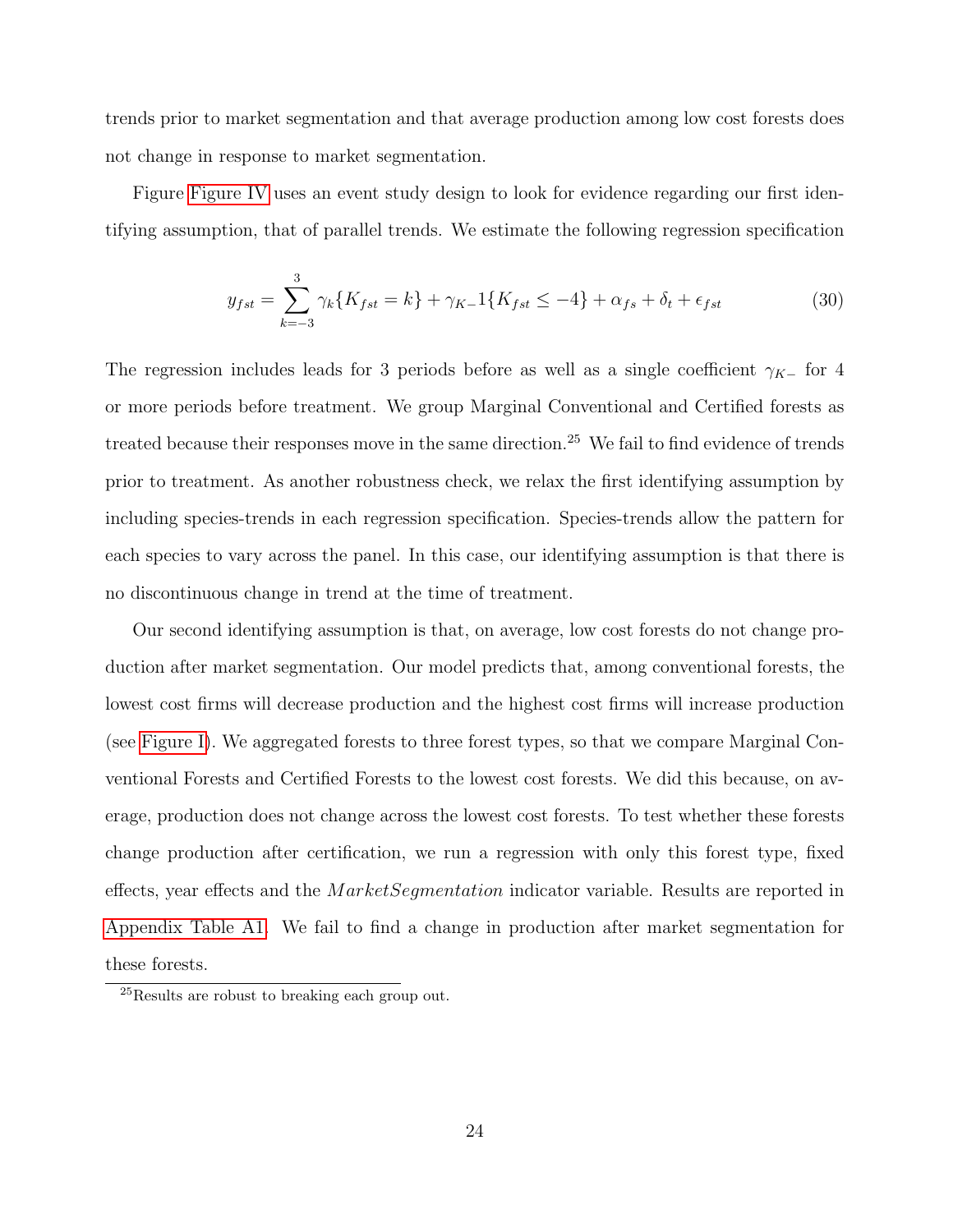### 4.3 Results

[Table 2](#page-36-0) reports results from eight fixed effects panel regressions estimated via OLS. The unit of observation is at the forest type-species-year level. The outcome variable is average firm production in the top panel and total production by forest type in the bottom panel. Columns two and four include species trends.

We focus first on the response by firms with the highest extraction costs, those that certify. Columns one and two show that, across species, average and total production for firms that certify increases after entry into the certified market. Higher total and average production implies a non-binding harvesting constraint, which is consistent with [Doremus](#page-31-11) [\(2015\)](#page-31-11). An increase in production is contrary to the goals of sustainable harvesting. Yet as we saw in Proposition [2,](#page-16-1) under weak conditions we might expect an increase in production by certified firms.

In the eco-certification literature, theoretical models have focused on improvements in the production process and restricted production to a single unit [\(Li and van't Veld](#page-33-2) [\(2015\)](#page-33-2); [Fischer and Lyon](#page-32-1) [\(2014\)](#page-32-1); [Amacher et al.](#page-31-3) [\(2004\)](#page-31-3)). Our model allows for quantity effects on individual units of land, which highlights dynamic externality effects of unsustainable harvest rates for tropical forest resources.

We turn next to the response by Marginal Conventional Forests, which are those forests closet to the certification threshold among conventional forests in terms of extraction costs. For these forests, we find total production increases following market segmentation when competing, high-cost firms switch into the certified market. The change in average production is also positive, although the estimate has precision only in the specification with species trends. Proposition [2](#page-16-1) shows that high cost conventional firms increase production after certified firms exit the market under relatively weak regularity conditions, and our empirical findings support this prediction.

Our findings highlight the fact that segmenting markets through eco-certification standards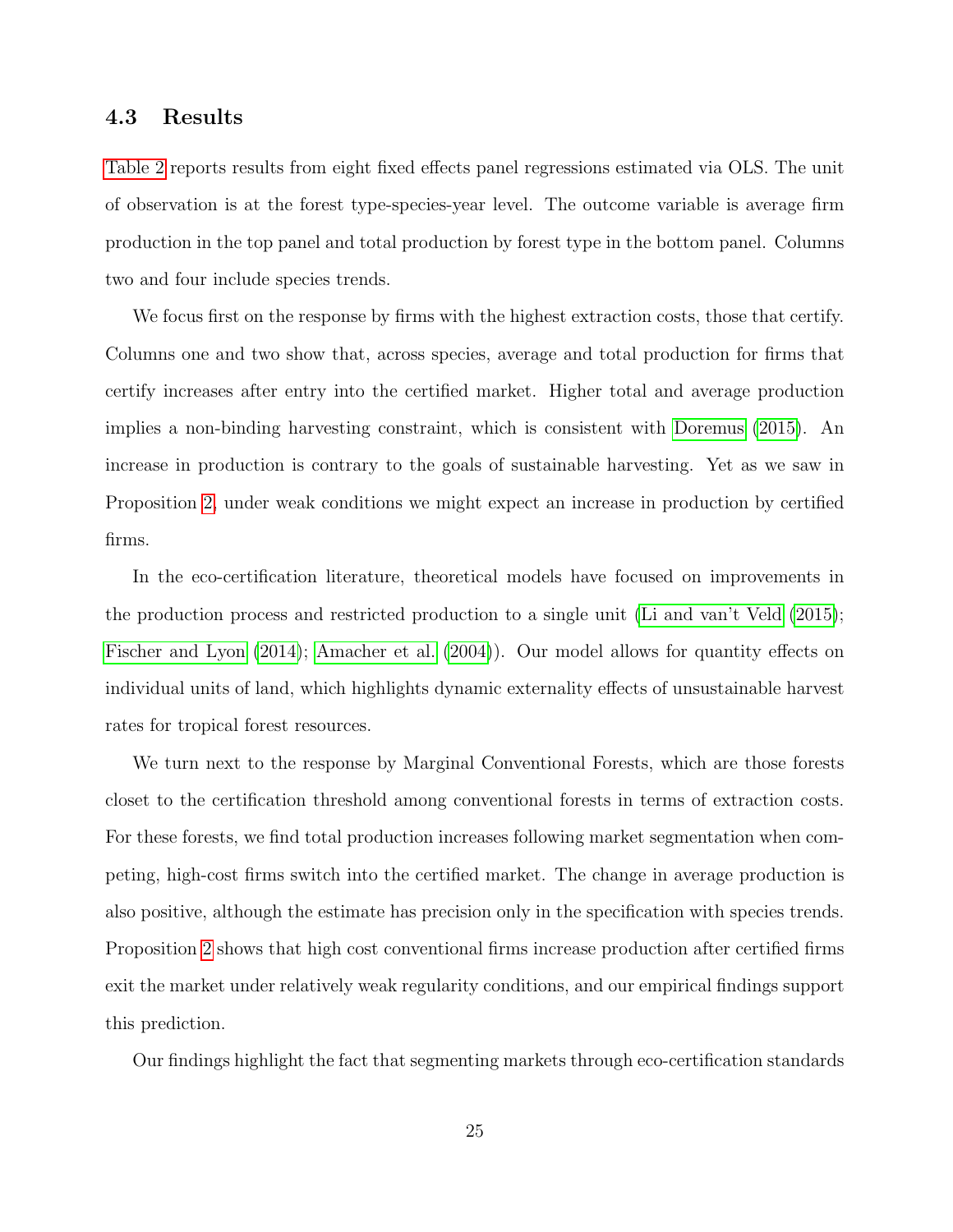via import restrictions in industrial countries can result in increased production in uncertified markets. As in the case of certified production, these adverse quantity effects emerge naturally in a Cournot model with heterogeneous marginal harvesting costs. In the case of Cameroon timber production, our findings reveal that modeling quantity effects is essential. Our results are broadly consistent with predictions by [Brusselaers et al.](#page-31-7) [\(2017\)](#page-31-7) in response to green procurement programs in Europe.

Columns three and four of [Table 2](#page-36-0) present thge results of our specification with interaction terms on the degree of competition in the market. Recall that there are three competing effects from market segmentation: a reduction in demand, a reduction in competition, and a reallocation of effort in response to changes in the distribution of firm costs in each market. Proposition [3](#page-18-0) predicts that certifying firms increase harvest rates post certification for tree species sold in less competitive markets. The interaction terms test this prediction by showing the differential effect of market segmentation for species with fewer producers. Notably, we find that the increase in production is driven by increases in production of species in less competitive markets for both Certified and Marginal Conventional forests.

Next, we turn to [Figure IV](#page-40-0) to check the robustness of these results. Because the Certified and Marginal Conventional forests move in the same direction, the figure shows the differential effect for less competitive species for either forest type. The event study specification allows us to identify whether pre-trends are driving the effect and investigate the pattern of the response to certification across time. Consistent with the table, where estimates were stable when including trends, we fail to find evidence that pre-trends are driving our results. Before the market segments, the estimates hug the zero line. One year after market segmentation, production increases and the increase is persistent.

A delayed response to market segmentation could be driven by three things. First, firms may exit the conventional market and enter into the certified market later in the year, after the bulk of harvesting has occurred. Second, orders for certified timber may not begin until after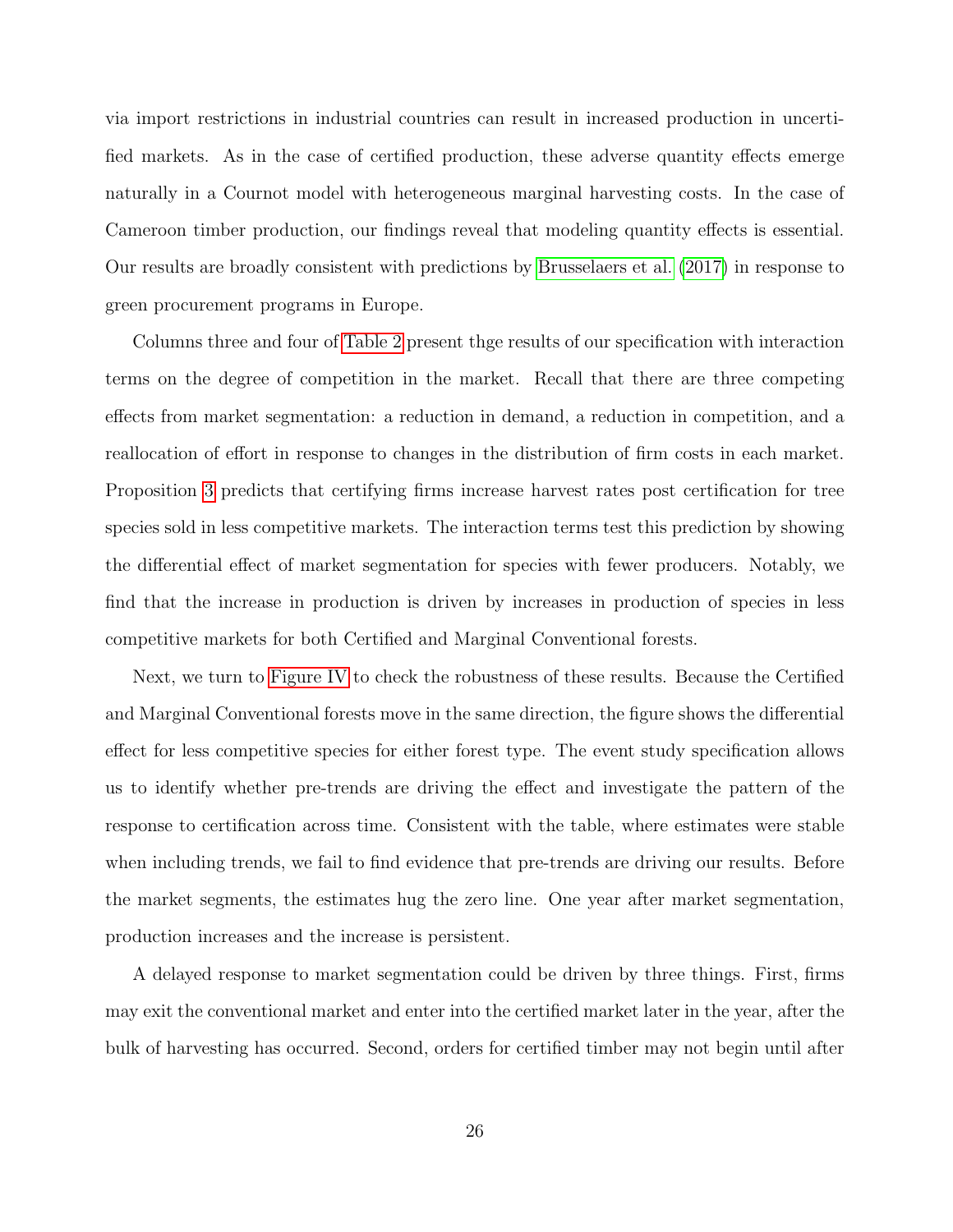certification. Third, we have aggregated forests across forest type, so that within the Certified forest type for each year there are forests that have not yet certified but who subsequently certify in the following year or two.

### 4.4 Welfare Implications

Import restrictions that require eco-certification on imported wood products are ostensibly designed to increase the sustainability of global timber harvesting. As such, the goal of eco-certification restrictions is to address two negative externalities: the dynamic opportunity cost of excessive present consumption and, conditional on the quantity harvested, the marginal external damages associated with unsustainable harvesting practices. The main contribution of our theoretical model is to try to capture both of these effects by allowing for quantity competition and heterogeneous firm costs. Our main finding is that market segmentation led to increased production by high cost forests that certify in Cameroon, particularly in less competitive markets. In this section we explore three potential implications for welfare.

First, we find evidence that the total quantity harvested increased for many tree species after market segmentation, despite the policy goal of reducing total extraction. This is consistent with the finding of [Doremus](#page-31-11) [\(2015\)](#page-31-11) that certification harvesting restrictions are non-binding due to firms gaming the policy. Given non-binding harvesting restrictions and feedback between certified and conventional markets, market segmentation may lead to no change or even an increase in production. [Blackman et al.](#page-31-10) [\(2010\)](#page-31-10) reports a similar finding in Mexico in which deforestation rates fail to decrease after firms certify using a matching strategy. One potential explanation is that comparison forests *and* certified forests may on average fail to decrease or even increase harvest rates after eco-certification policy segments the global market.

Second, our findings suggest that market segmentation led to increased harvest rates among forests with higher marginal extraction costs. Ignoring, for the moment, variation in marginal damages from extraction, if we focus instead on just the firm's private extraction costs, mar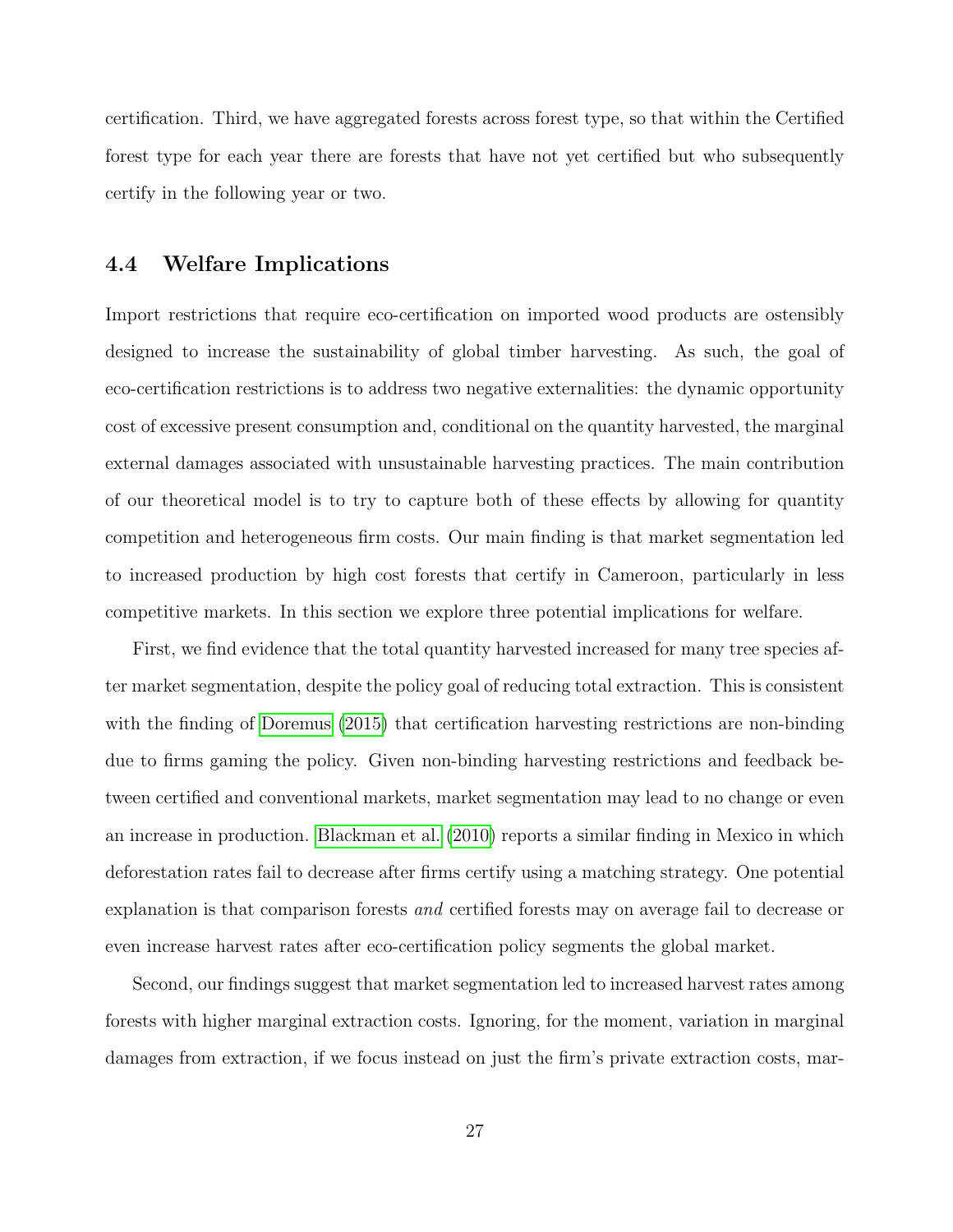ket segmentation served to reallocate production in Cameroon to forests with higher private extraction costs. This is inefficient.

Finally, it is helpful to consider variation in marginal damages from extraction across forested areas and how market segmentation shifts production among forests. Marginal damages from extraction come from forest fragmentation, habitat loss for high conservation value areas, soil loss, and water pollution from sedimentation. Based on the findings of [Doremus](#page-31-8) [\(2018\)](#page-31-8), the forests that certify tend to be further from port, have lower conservation value, have more rivers and waterways, and have less extreme topography, implying that an increase in production in these forests has mixed effects in terms of changing the overall marginal damage of production. Increased production by certifying forests may increase forest fragmentation, since these forests tend to be further from the port, contain more intact concentrations of species, and have more varied topography. Moreover, soil loss and water pollution may worsen, because these forests tend to contain more waterways. These features of certified forests are likely to be associated with higher marginal damages from production when firms increase harvest rates in response to certification. However, less extreme topography, less gorilla habitat, and greater distance to protected areas imply less soil erosion from harvesting on hillsides and a smaller loss, in terms of habitat conservation. Thus, the net effect of market segmentation from import restrictions on marginal damages is ambiguous and deserving of further study.

## 5 Conclusion

Market-based policies in industrial countries that mandate sustainable production techniques with the use of eco-labels have the potential to address chronic over-exploitation of natural resources. Such polices have been proposed to achieve global environmental objectives for fisheries [\(Smith et al. 2010\)](#page-33-11) and timber resources [\(Agrawal et al. 2008\)](#page-31-12), as wealthy countries increasingly rely on import restrictions to mandate certification as a condition for market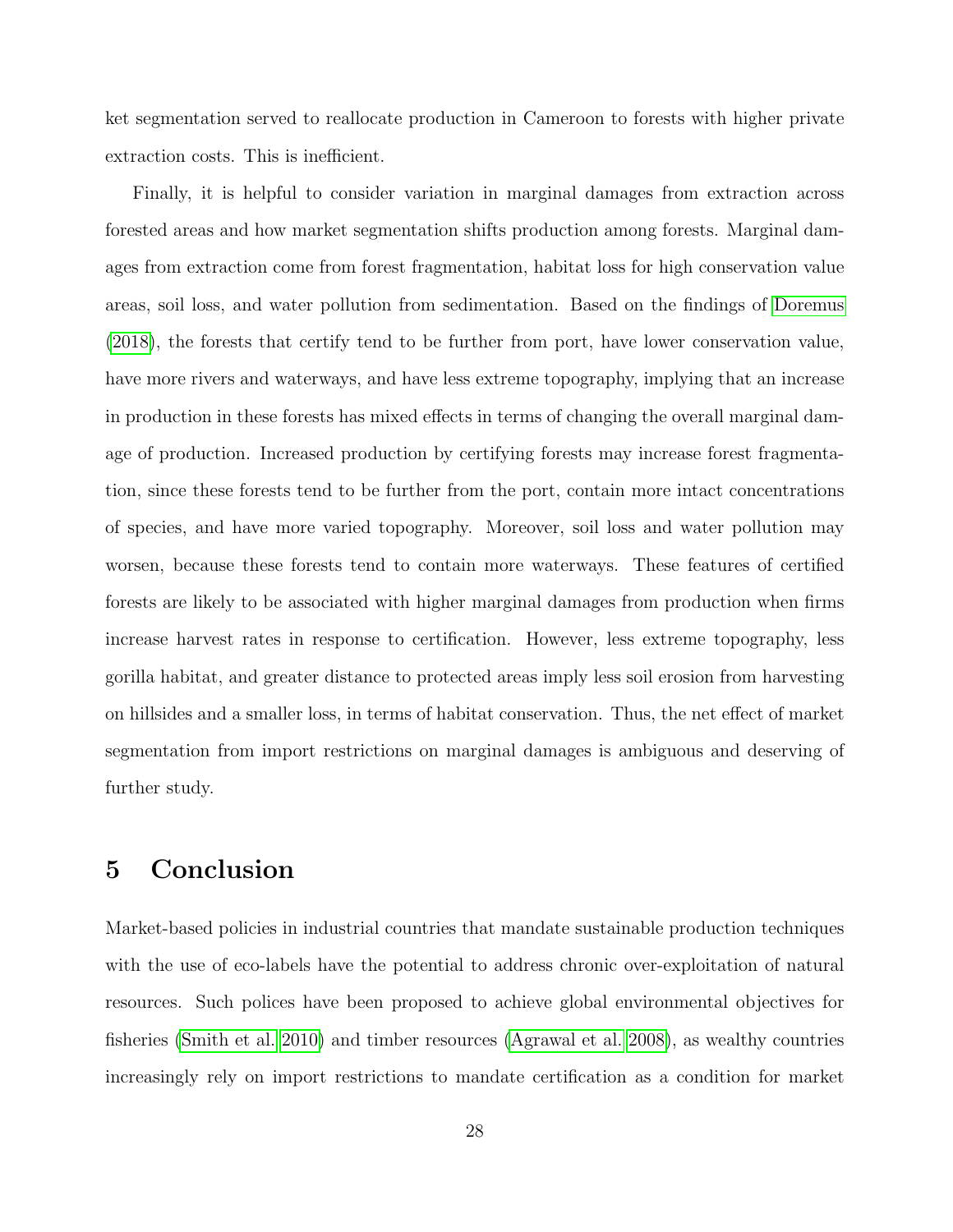access. In this paper, we model how entry into a certified timber market - and thus exit from the conventional timber market - segments the global markets for the resource-intensive good, altering harvest incentives in both certified an uncertified markets.

Our results reinforce the predictions of [Mattoo and Singh](#page-33-3) [\(1994\)](#page-33-3), [Sedjo and Swallow](#page-33-4) [\(2002\)](#page-33-4), and [Zago and Pick](#page-34-2) [\(2004\)](#page-34-2), who observed that certification differentiates the renewable resource market, potentially increasing production in an imperfectly competitive market. Our theoretical contribution is to allow for market power, cost heterogeneity and asymmetric information among firms producing resource-intensive goods. This structure allowed us to characterize the main mechanisms driving an increase in production and highlight features of the market that result in increased harvest rates for certified production in response to market segmentation. Our model reveals the potential for a fundamental market failure from import restrictions, both through shifts in production from low-cost to higher cost producers and from increased harvest pressure on the underlying natural resource in producing regions. We provide evidence that import restrictions that limit purchases to eco-labeled wood products in restricting countries result in segmented global market demand, relaxed competition, and production reallocation from low-cost to relatively high cost firms producing on marginal forest lands in Cameroon.

Given that the change in production depends on parameter values, our empirical analysis characterized changes in conventional and certified timber production in Cameroon. Using panel data over the period 2003-2009, an interval in which a large number of forests became certified, we provide evidence that production increased for certifying firms, particularly for species with weaker competition, in response to market segmentation.

Our analysis fills a critical gap in the literature by empirically estimating the mechanisms through which eco-labels change output, an area dominated to date by theoretical work [\(Bon](#page-31-5)[roy and Constantatos 2014\)](#page-31-5). Understanding these effects is essential to better predict global environmental outcomes under eco-label import restrictions by industrial countries and has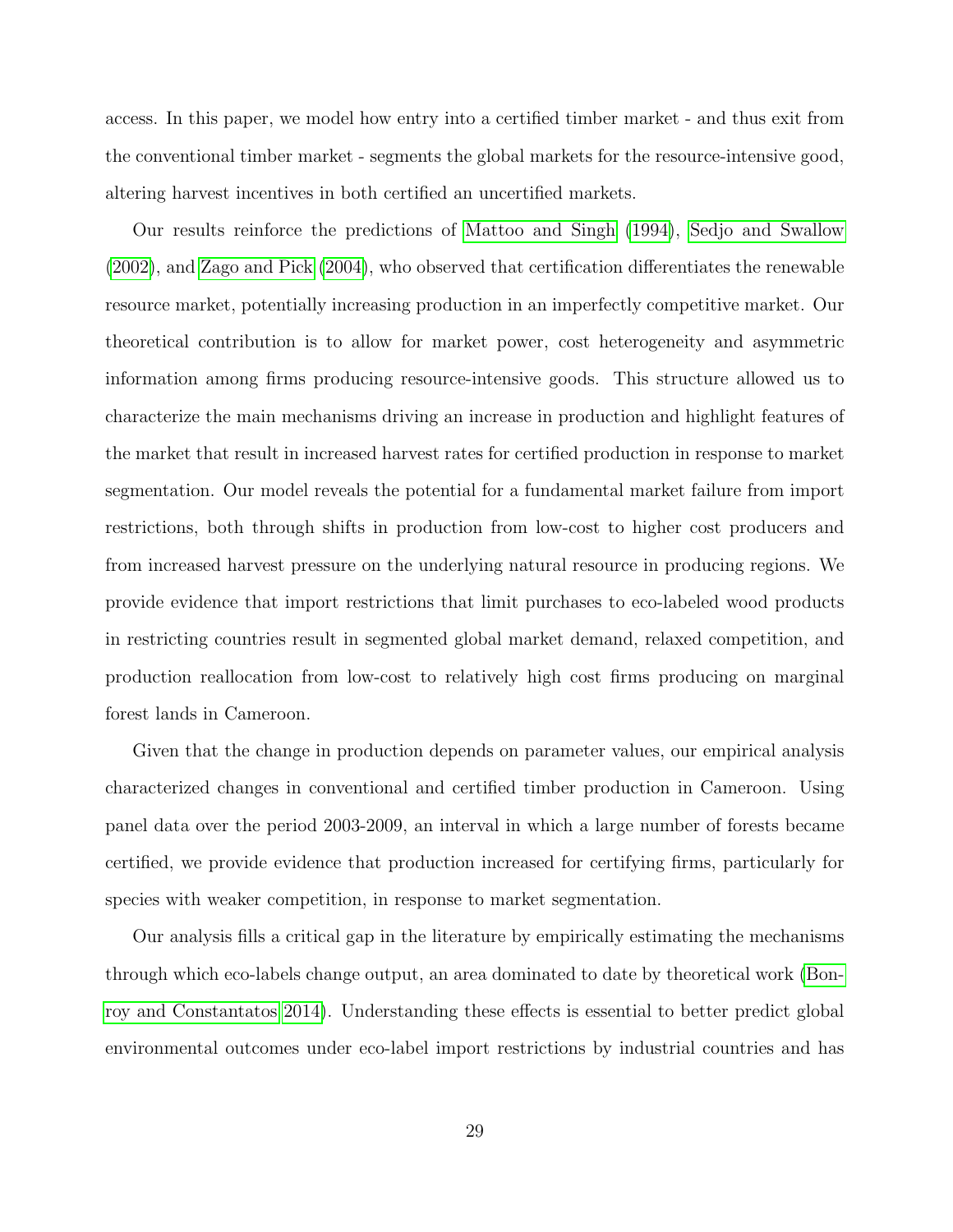applications in other segmented markets. In the case of fisheries, [Hallstein and Villas-Boas](#page-32-10) [\(2013\)](#page-32-10) find that total fish consumption fell by 15 percent after a supermarket labeled fish with a traffic-light system for sustainable harvest; however, sales of the most ecologically over-exploited species did not change. Similar results have been found for carbon labels [\(Ko](#page-32-11)[rtelainen et al. 2016\)](#page-32-11) and junk food in the UK [\(Sacks et al. 2009\)](#page-33-12) in supermarkets in the UK. Our model helps explain why using eco-labels to segment markets may fail to contribute overall to sustainable production goals. Moreover, the magnitude of our estimation results suggest that this failure, at least in the case of forest management practices in Cameroon, is empirically relevant.

Our attention in this study is limited to timber production in Cameroon, a region with high biodiversity and a large share of certified forests. Our focus on a single country, using detailed panel data, complements the work of [Brusselaers et al.](#page-31-7) [\(2017\)](#page-31-7), who use a simultaneous equation approach to model changes in global certified and conventional timber supply in response to green procurement programs in Europe and North America.<sup>26</sup> Together, our work suggests that eco-certification increases production for species where certified demand is high and shifts production and consumption of conventional timber, potentially increasing production in areas like tropical forests, where marginal environmental damages from additional exploitation are high.

 $^{26}$ [Brusselaers et al.](#page-31-7) [\(2017\)](#page-31-7) predict a global decrease in conventional timber, with a particularly large decrease in Africa. Here our results differ in the sense that we find increased conventional production by some firms in markets with high certified demand. We document a shifting of production across forests, within a country.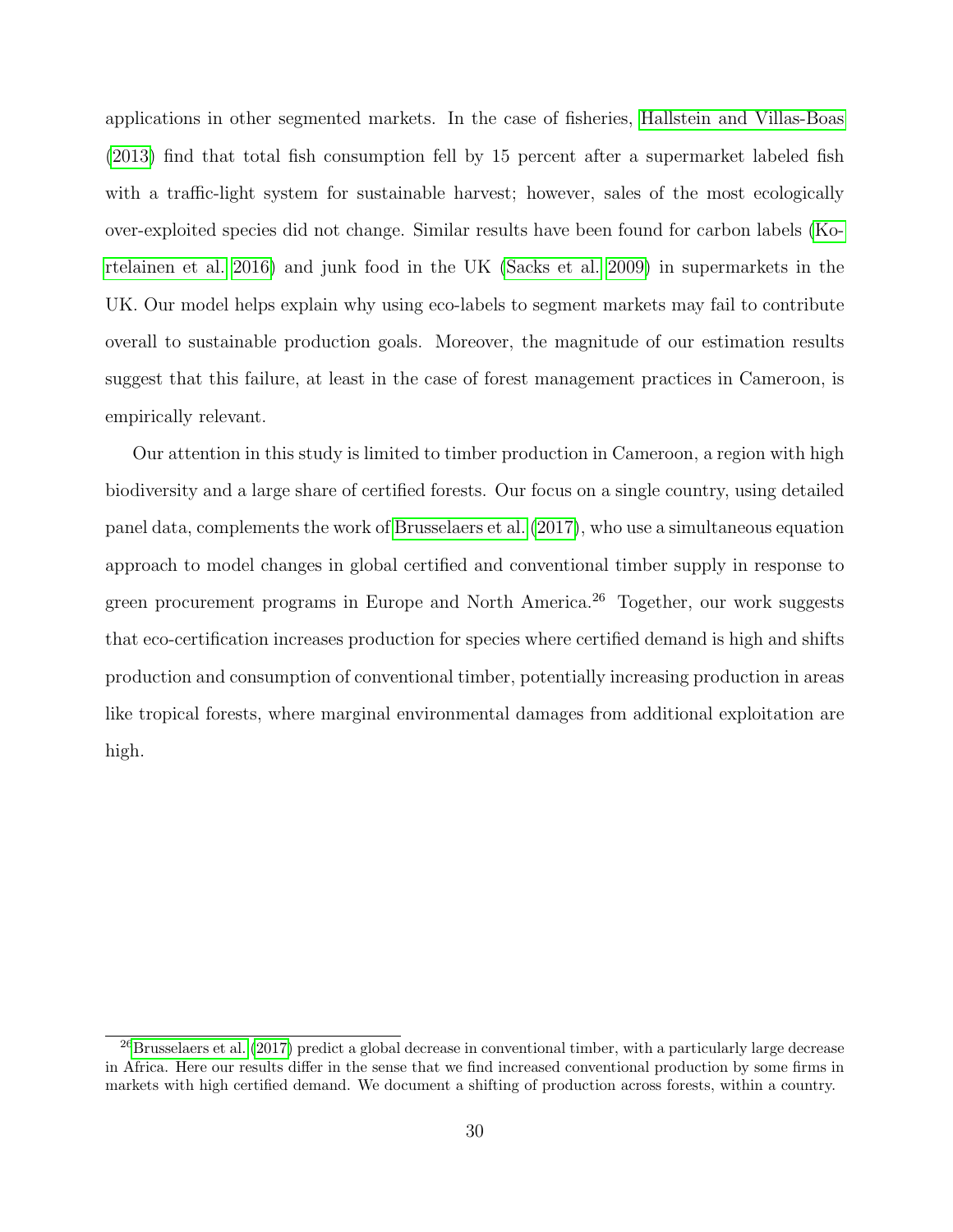## References

- <span id="page-31-12"></span>Agrawal, Arun, Ashwini Chhatre, and Rebecca Hardin, "Changing Governance of the World's Forests," Science, 2008, 320 (5882), 1460–1462.
- <span id="page-31-3"></span>Amacher, Gregory S, Erkki Koskela, and Markku Ollikainen, "Environmental quality competition and eco-labeling," Journal of Environmental Economics and Management, 2004, 47 (2), 284–306.
- <span id="page-31-0"></span>Asner, Gregory P., Thomas K. Rudel, T. Mitchell Aide, Ruth Defries, and Ruth **Emerson**, "A Contemporary Assessment of Change in Humid Tropical Forests," Conservation Biology, 2009, 23 (6), 1386–1395.
- <span id="page-31-10"></span>Blackman, Allen, Bidisha Lahiri, William Pizer, Marisol Rivera Planter, and Carlos Muñoz Piña, "Voluntary environmental regulation in developing countries: Mexico's Clean Industry Program," Journal of Environmental Economics and Management, 2010, 60 (3), 182–192.
- <span id="page-31-5"></span>Bonroy, Olivier and Christos Constantatos, "On the economics of labels: How their introduction affects the functioning of markets and the welfare of all participants," American Journal of Agricultural Economics, 2014, 97 (1), 239–259.
- <span id="page-31-7"></span>Brusselaers, Jan, Guido Van Huylenbroeck, and Jeroen Buysse, "Green Public Procurement of Certified Wood: Spatial Leverage Effect and Welfare Implications," Ecological Economics, 2017, 135, 91 – 102.
- <span id="page-31-9"></span>Cerutti, Paolo Omar and Luca Tacconi, "Forests, illegality, and livelihoods: the case of Cameroon," Society and Natural Resources, 2008, 21 (9), 845–853.
- <span id="page-31-2"></span>Chen, Chialin, "Design for the environment: A quality-based model for green product development," Management Science, 2001, 47 (2), 250–263.
- <span id="page-31-6"></span>Clark, David B, Michael W Palmer, and Deborah A Clark, "Edaphic factors and the landscape-scale distributions of tropical rain forest trees,"  $Ecology$ , 1999, 80 (8), 2662–2675.
- <span id="page-31-1"></span>Crane, Peter R and Scott Lidgard, "Angiosperm diversification and paleolatitudinal gradients in Cretaceous floristic diversity," Science, 1989, 246 (4930), 675–678.
- <span id="page-31-11"></span>Doremus, Jacqueline M., "Three Essays on the Effectiveness of Voluntary Forest Certification." PhD dissertation, University of Michigan 2015.
- <span id="page-31-8"></span>, "How Does Eco-Label Competition affect Environmental Benefits? The Case of Central Africa's Forests," Working Paper, 2018.
- <span id="page-31-4"></span>Edwards, David P, Joseph A Tobias, Douglas Sheil, Erik Meijaard, and William F Laurance, "Maintaining ecosystem function and services in logged tropical forests," Trends in Ecology & Evolution, 2014, 29 (9), 511–520.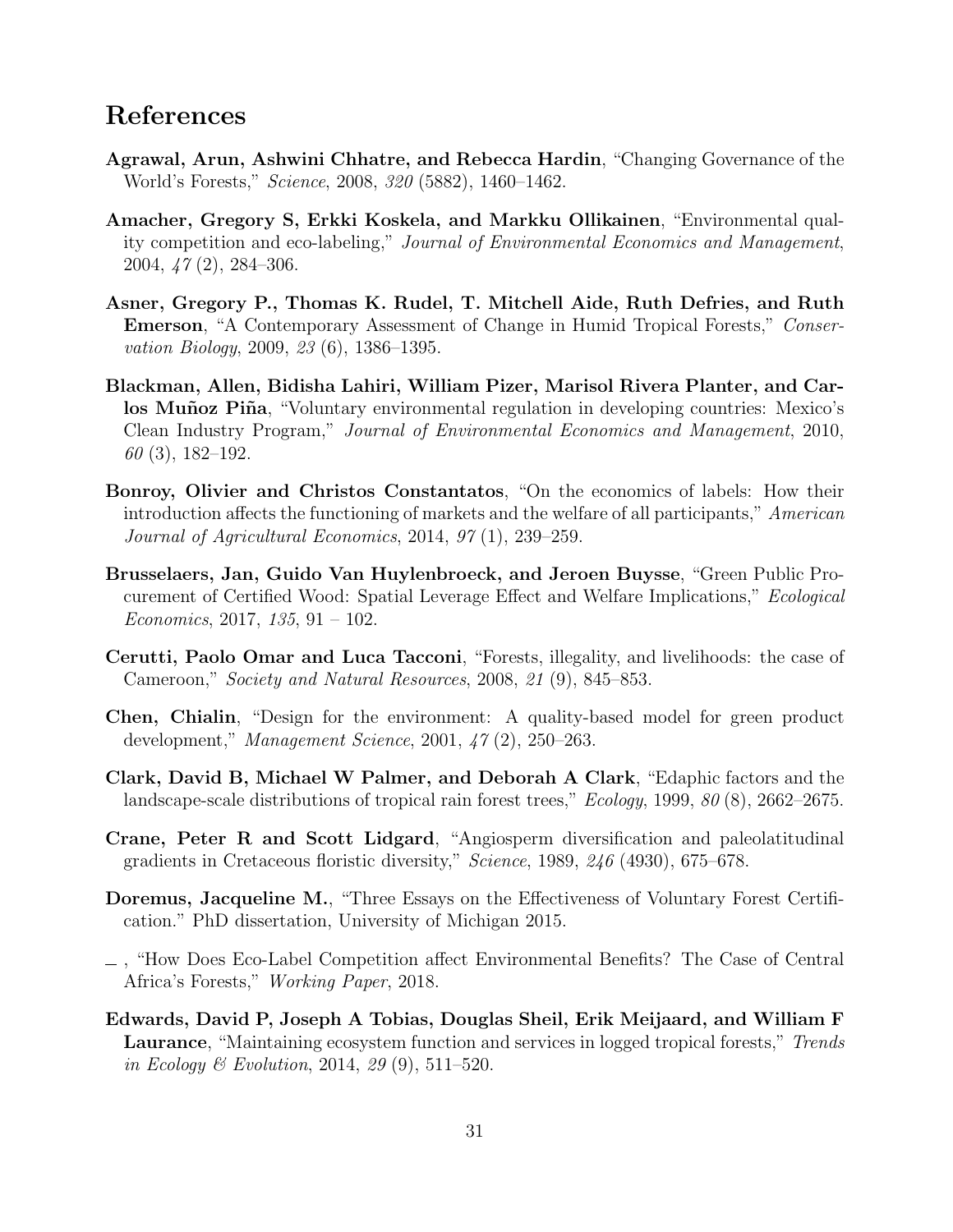- <span id="page-32-3"></span>Estrada, Alejandro, Paul A Garber, Anthony B Rylands, Christian Roos, Eduardo Fernandez-Duque, Anthony Di Fiore, K Anne-Isola Nekaris, Vincent Nijman, Eckhard W Heymann, Joanna E Lambert et al., "Impending extinction crisis of the world's primates: Why primates matter," *Science Advances*, 2017, 3 (1), e1600946.
- <span id="page-32-1"></span>Fischer, Carolyn and Thomas P Lyon, "Competing environmental labels," Journal of Economics & Management Strategy, 2014, 23 (3), 692-716.
- <span id="page-32-6"></span>Forest Stewardship Council, "FSC principles and criteria for forest stewardship," Bonn (Germany): Forest Stewardship Council, 2004.
- <span id="page-32-8"></span>Gamper-Rabindran, Shanti, "Did the EPA's voluntary industrial toxics program reduce emissions? A GIS analysis of distributional impacts and by-media analysis of substitution," Journal of Environmental Economics and Management, 2006, 52 (1), 391–410.
- <span id="page-32-0"></span>Gibson, Luke, Tien Ming Lee, Lian Pin Koh, Barry W Brook, Toby A Gardner, Jos Barlow, Carlos A Peres, Corey JA Bradshaw, William F Laurance, Thomas E Lovejoy et al., "Primary forests are irreplaceable for sustaining tropical biodiversity," Nature, 2011, 478 (7369), 378.
- <span id="page-32-10"></span>Hallstein, Eric and Sofia B. Villas-Boas, "Can Household Consumers Save the Wild Fish? Lessons from a Sustainable Seafood Advisory.," Journal of Environmental Economics and Management, 2013, 66  $(1)$ , 52 – 71.
- <span id="page-32-7"></span>Hamilton, Stephen F and David Zilberman, "Green markets, eco-certification, and equilibrium fraud," *Journal of Environmental Economics and Management*, 2006, 52 (3), 627–644.
- <span id="page-32-9"></span>Hanna, Rema Nadeem and Paulina Oliva, "The Impact of Inspections on Plant-Level Air Emissions," B.E. Journal of Economic Analysis and Policy: Contributions to Economic Analysis and Policy, 2010, 10 (1).
- <span id="page-32-2"></span>Heyes, Anthony and Steve Martin, "Social labeling by competing NGOs: A model with multiple issues and entry," Management Science, 2016, 63 (6), 1800–1813.
- <span id="page-32-4"></span>Hubbell, Stephen P, The Unified Neutral Theory of Biodiversity and Biogeography (MPB-32), Princeton University Press, 2001.
- <span id="page-32-5"></span>John, Robert, James W. Dalling, Kyle E. Harms, Joseph B. Yavitt, Robert F. Stallard, Matthew Mirabello, Stephen P. Hubbell, Renato Valencia, Hugo Navarrete, Martha Vallejo, and Robin B. Foster, "Soil nutrients influence spatial distributions of tropical tree species," *Proceedings of the National Academy of Sciences*, 2007, 104 (3), 864–869.
- <span id="page-32-11"></span>Kortelainen, Mika, Jibonayan Raychaudhuri, and Beatrice Roussillon, "Effects of carbon reduction labels: evidence from scanner data," *Economic Inquiry*, 2016, 54 (2), 1167–1187.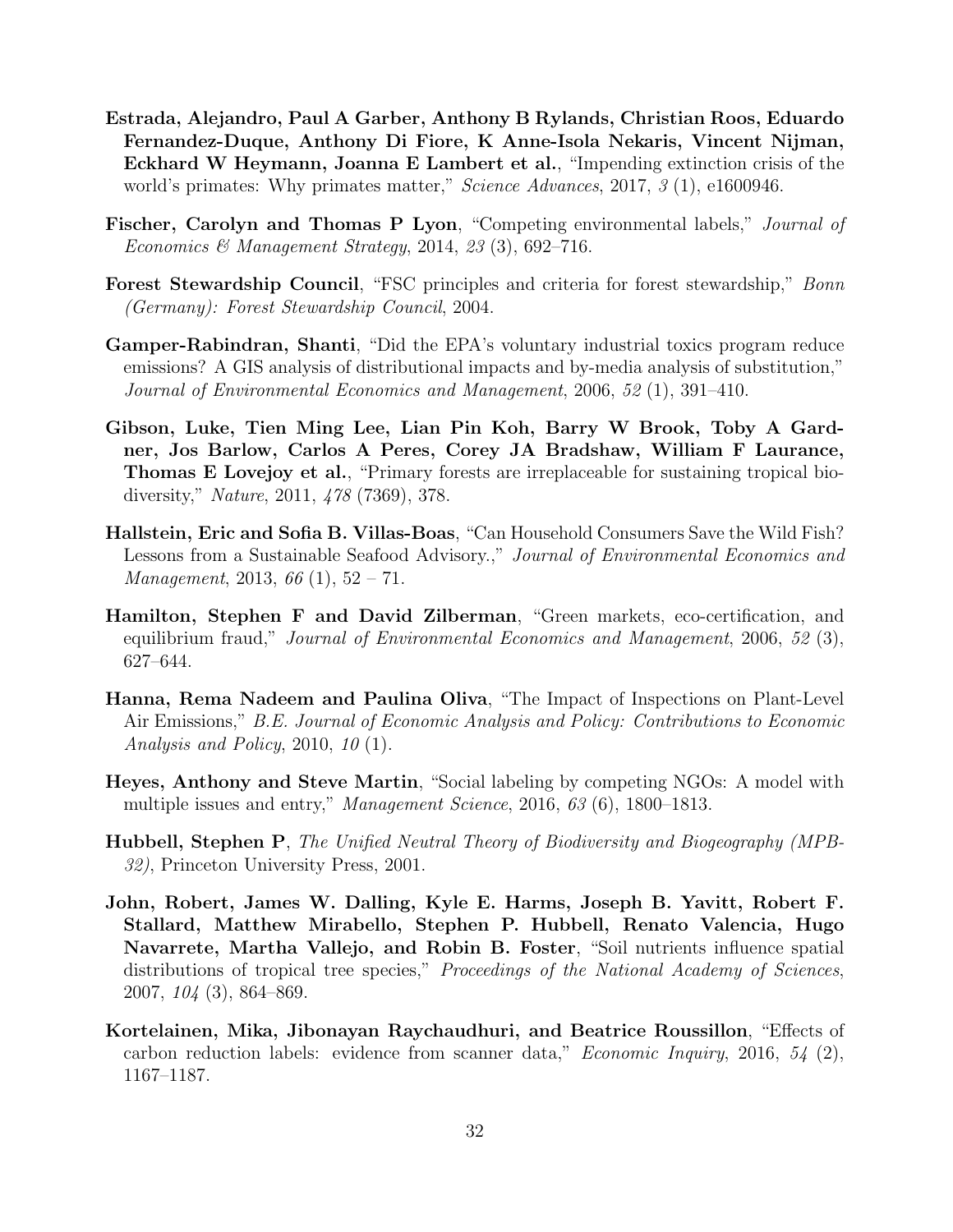- <span id="page-33-5"></span>Laporte, Nadine T, Jared A Stabach, Robert Grosch, Tiffany S Lin, and Scott J Goetz, "Expansion of industrial logging in Central Africa," Science, 2007, 316 (5830), 1451–1451.
- <span id="page-33-10"></span>Lepore, Jason J, "Cournot and Bertrand–Edgeworth competition when rivals' costs are unknown," Economics Letters, 2008, 101 (3), 237–240.
- <span id="page-33-2"></span>Li, Yuanhao and Klaas van't Veld, "Green, greener, greenest: Eco-label gradation and competition," Journal of Environmental Economics and Management, 2015, 72, 164–176.
- <span id="page-33-9"></span>Manel, Stéphanie, Thomas L. P. Couvreur, François Munoz, Pierre Couteron, Olivier J. Hardy, and Bonaventure Sonké, "Characterizing the Phylogenetic Tree Community Structure of a Protected Tropical Rain Forest Area in Cameroon," PLOS ONE, 06 2014,  $9(6)$ , 1-12.
- <span id="page-33-3"></span>Mattoo, Aaditya and Harsha V Singh, "Eco-labelling: Policy considerations," Kyklos, 1994, 47 (1), 53–65.
- <span id="page-33-6"></span>Meyfroidt, Patrick and Eric F Lambin, "Forest transition in Vietnam and displacement of deforestation abroad," Proceedings of the National Academy of Sciences, 2009, 106 (38), 16139–16144.
- <span id="page-33-0"></span>Pauwelyn, Joost, "Carbon leakage measures and border tax adjustments under WTO law," in Denise Prévost Geert van Calster, ed., Research Handbook on Environment, Health and the WTO, Edward Elgar, 2013, pp. 448–506.
- <span id="page-33-8"></span>Putz, Francis E, Dennis P Dykstra, and Rudolf Heinrich, "Why poor logging practices persist in the tropics," Conservation Biology, 2000, 14 (4), 951–956.
- <span id="page-33-7"></span>Robalino, Juan, Alexander Pfaff, and Laura Villalobos, "Heterogeneous local spillovers from protected areas in Costa Rica," Journal of the Association of Environmental and Resource Economists, 2017, 4 (3), 795–820.
- <span id="page-33-12"></span>Sacks, Gary, Mike Rayner, and Boyd Swinburn, "Impact of front-of-pack 'traffic-light' nutrition labelling on consumer food purchases in the UK," Health Promotion International, 2009, 24 (4), 344–352.
- <span id="page-33-4"></span>Sedjo, Roger A and Stephen K Swallow, "Voluntary eco-labeling and the price premium," Land Economics, 2002, 78 (2), 272–284.
- <span id="page-33-1"></span>Shaked, Avner and John Sutton, "Relaxing price competition through product differentiation," The Review of Economic Studies, 1982, pp. 3–13.
- <span id="page-33-11"></span>Smith, Martin D, Cathy A Roheim, Larry B Crowder, Benjamin S Halpern, Mary Turnipseed, James L Anderson, Frank Asche, Luis Bourillón, Atle G Guttormsen, Ahmed Khan et al., "Sustainability and global seafood," Science, 2010, 327 (5967), 784–786.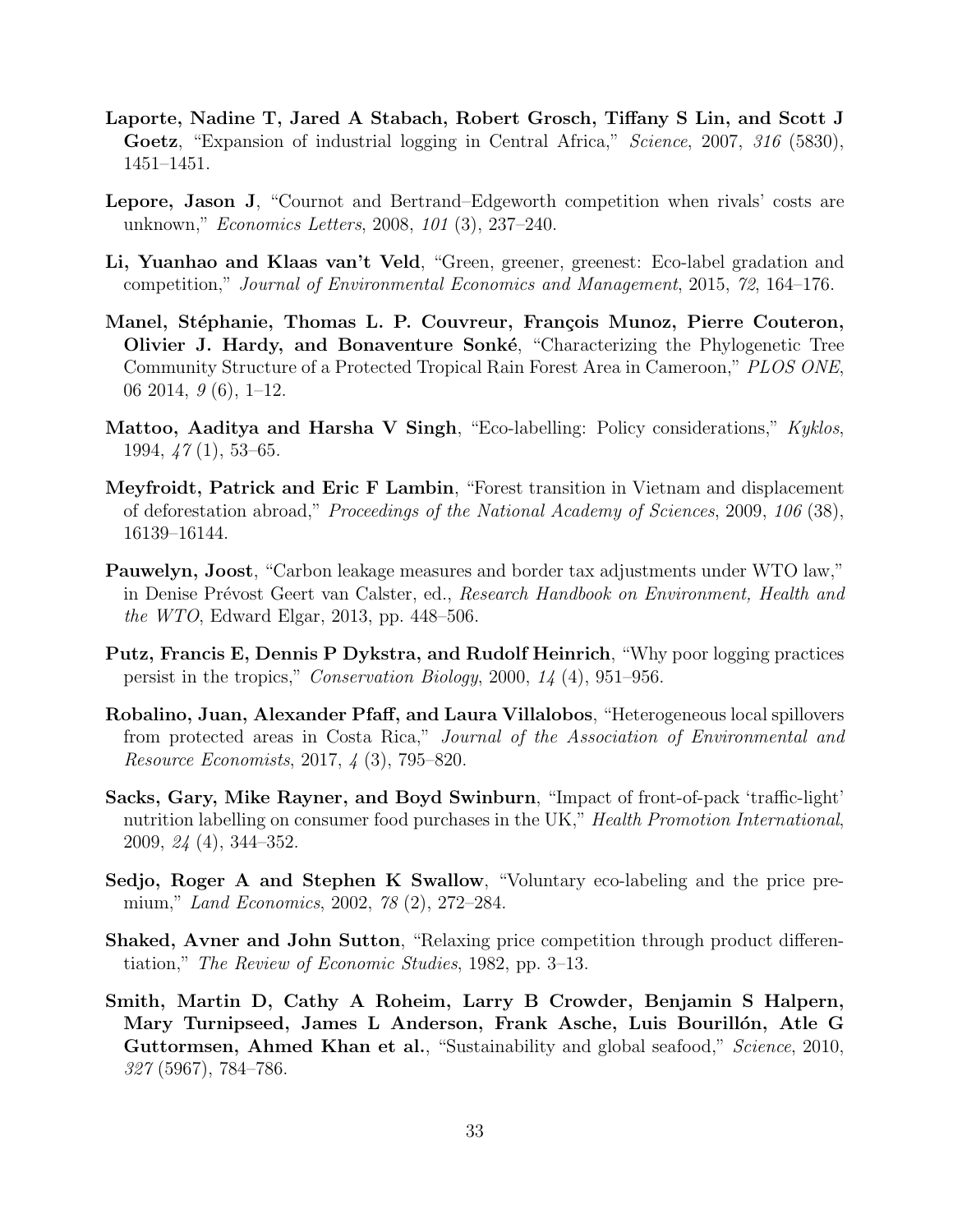- <span id="page-34-5"></span>Stevens, James, Mubariq Ahmad, and Steve Ruddell, "Forest products certification: A survey of manufacturers," Forest Products Journal, 1998, 48 (6), 43.
- <span id="page-34-4"></span>Upton, Christopher and Stephen Bass, "The forest certification handbook. St," Lucie Press, Delray Beach, Fla, 1996, 18, 1995.
- <span id="page-34-6"></span>Walter, Jason and Yang-Ming Chang, "Green certification, heterogeneous producers, and green consumers: a welfare analysis of environmental regulations," Journal of Regulatory Economics, 2017, 52 (3), 333–361.
- <span id="page-34-3"></span>Wassink, Jan Tjibbes, "Choice Patterns for Tropical Timber, Imported in Seven European Countries," in "Tropical Hardwood Utilization: Practice and Prospects," Springer, 1982, pp. 405–429.
- <span id="page-34-0"></span>Wilkie, David, Ellen Shaw, Fiona Rotberg, Gilda Morelli, and Philippe Auzel, "Roads, Development, and Conservation in the Congo Basin," Conservation Biology, 2000, 14 (6), 1614–1622.
- <span id="page-34-1"></span>Wu, JunJie, "Slippage effects of the conservation reserve program," American Journal of Agricultural Economics, 2000, 82 (4), 979–992.
- <span id="page-34-2"></span>Zago, Angelo M and Daniel Pick, "Labeling policies in food markets: Private incentives, public intervention, and welfare effects," Journal of Agricultural and Resource Economics, 2004, pp. 150–165.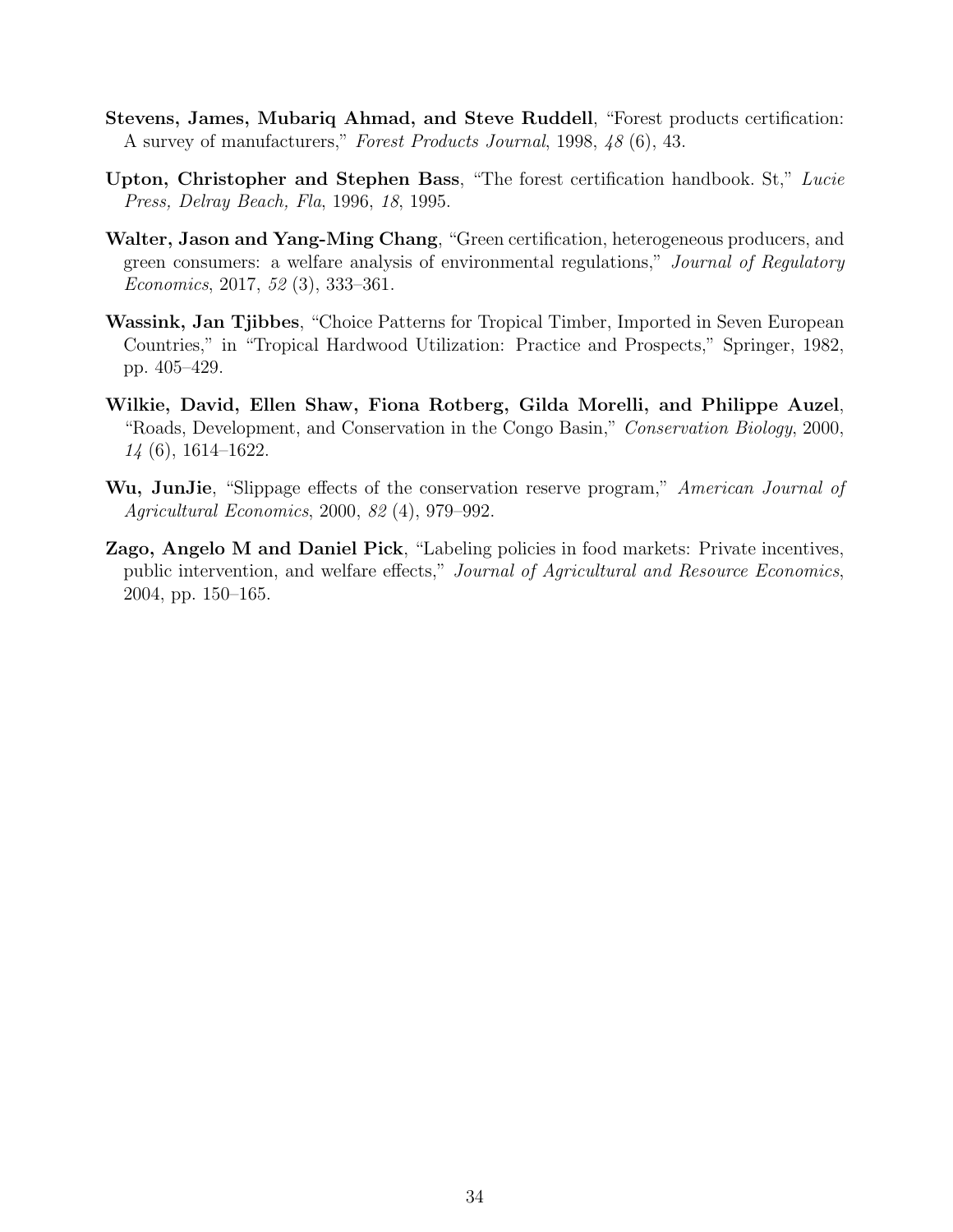<span id="page-35-0"></span>

|                                             | N     | mean  | sd     | mın      | max     |
|---------------------------------------------|-------|-------|--------|----------|---------|
|                                             |       |       |        |          |         |
| Volume felled $(m^3)$                       | 1,554 | 7,162 | 29,794 | $\theta$ | 357,129 |
| Average volume felled $(m^3)$               | 1,554 | 374.8 | 1,211  | $\theta$ | 13,721  |
| Marginal Conventional * Any Cert            | 1,554 | 0.330 | 0.470  | $\theta$ |         |
| Marginal Conventional * Any Cert * Low Comp | 1,554 | 0.173 | 0.378  | $\Omega$ |         |
| Certified * Any Cert                        | 1,554 | 0.231 | 0.422  | $\theta$ |         |
| Certified * Any Cert * Low Comp             | 1.554 | 0.173 | 0.378  | $\Omega$ |         |
| Low Competition                             | 1,554 | 0.757 | 0.429  | $\Omega$ |         |
|                                             |       |       |        |          |         |

Notes: The unit of observation is forest type-species-year.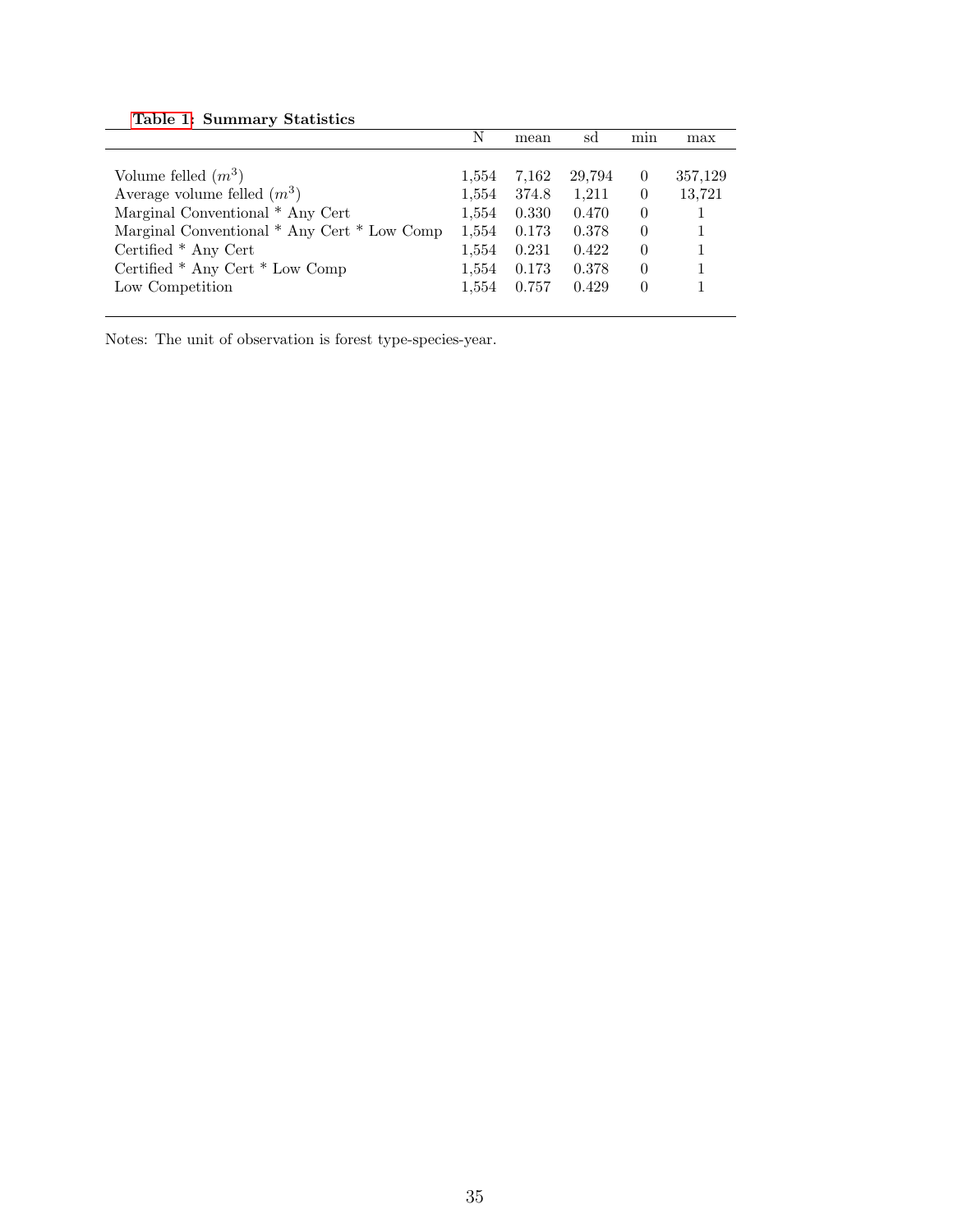|                                                     | (1)                          | (2)                           | (3)                        | (4)                           |
|-----------------------------------------------------|------------------------------|-------------------------------|----------------------------|-------------------------------|
| Panel A: Average Volume, log                        |                              |                               |                            |                               |
| Certified * Market Segmented                        | $0.690***$<br>(0.142)        | $0.825***$<br>(0.146)         | 0.141<br>(0.157)           | $0.384***$<br>(0.104)         |
| Certified * Market Segmented * Low Comp             |                              |                               | $0.951***$<br>(0.204)      | $0.744***$<br>(0.215)         |
| Marginal Conventional * Market Segmented            | 0.230<br>(0.138)             | $0.284*$<br>(0.136)           | 0.257<br>(0.140)           | $0.274*$<br>(0.136)           |
| Marginal Conventional * Market Segmented * Low Comp |                              |                               | $0.549**$<br>(0.206)       | $0.588**$<br>(0.194)          |
| Constant                                            | $3.474***$<br>(0.0530)       | $3.425***$<br>(0.0523)        | 3.332***<br>(0.0650)       | $3.300***$<br>(0.0633)        |
| Trends                                              | No                           | Yes                           | No                         | Yes                           |
| Observations<br>$R^2$                               | 1554<br>0.761                | 1554<br>0.785                 | 1554<br>0.765              | 1554<br>0.788                 |
| Panel B: Total Volume, log                          |                              |                               |                            |                               |
| Certified * Market Segmented                        | $1.110***$<br>(0.183)        | $1.259***$<br>(0.192)         | 0.336<br>(0.183)           | $0.573***$<br>(0.124)         |
| Certified * Market Segmented * Low Comp             |                              |                               | $1.311***$<br>(0.251)      | $1.114***$<br>(0.278)         |
| Marginal Conventional * Market Segmented            | $0.373*$<br>(0.169)          | $0.496**$<br>(0.177)          | $0.412*$<br>(0.172)        | $0.483**$<br>(0.177)          |
| Marginal Conventional * Market Segmented * Low Comp |                              |                               | $0.708**$<br>(0.248)       | $0.761**$<br>(0.237)          |
| Constant<br>Trends                                  | $5.182***$<br>(0.0667)<br>No | $5.107***$<br>(0.0699)<br>Yes | 4.999***<br>(0.0794)<br>No | $4.945***$<br>(0.0798)<br>Yes |
| Observations<br>$\,R^2$                             | 1554<br>0.815                | 1554<br>0.834                 | 1554<br>0.818              | 1554<br>0.837                 |

#### <span id="page-36-0"></span>[Table 2:](#page-36-0) Production Response to Certification

Standard errors in parentheses

<sup>∗</sup> p < 0.05, ∗∗ p < 0.01, ∗∗∗ p < 0.001

Notes: The table presents results from four fixed effects OLS regressions where a unit of observation is a forest type-species-year. The outcome variable is the natural log of average volume of trees harvested (top panel) and the natural log of the total volume of trees harvested (bottom panel). Standard errors are in parentheses and are clustered by forest type. The panel runs from 2003-2009. Low competition is defined as having fewer than 40 forests produce the species in 2004.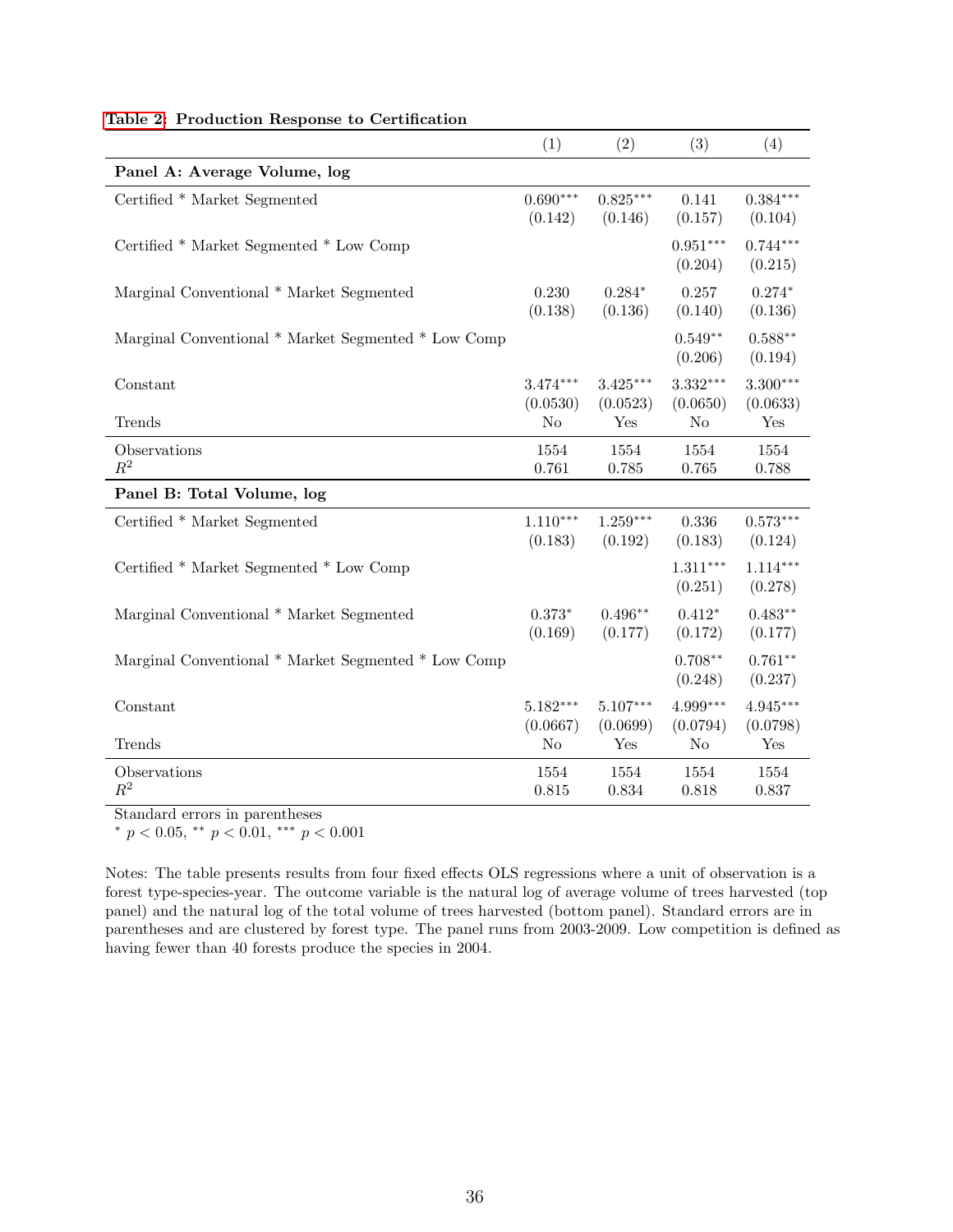<span id="page-37-0"></span>

[Figure I:](#page-0-0) Pre- and Post-Certification Equilibria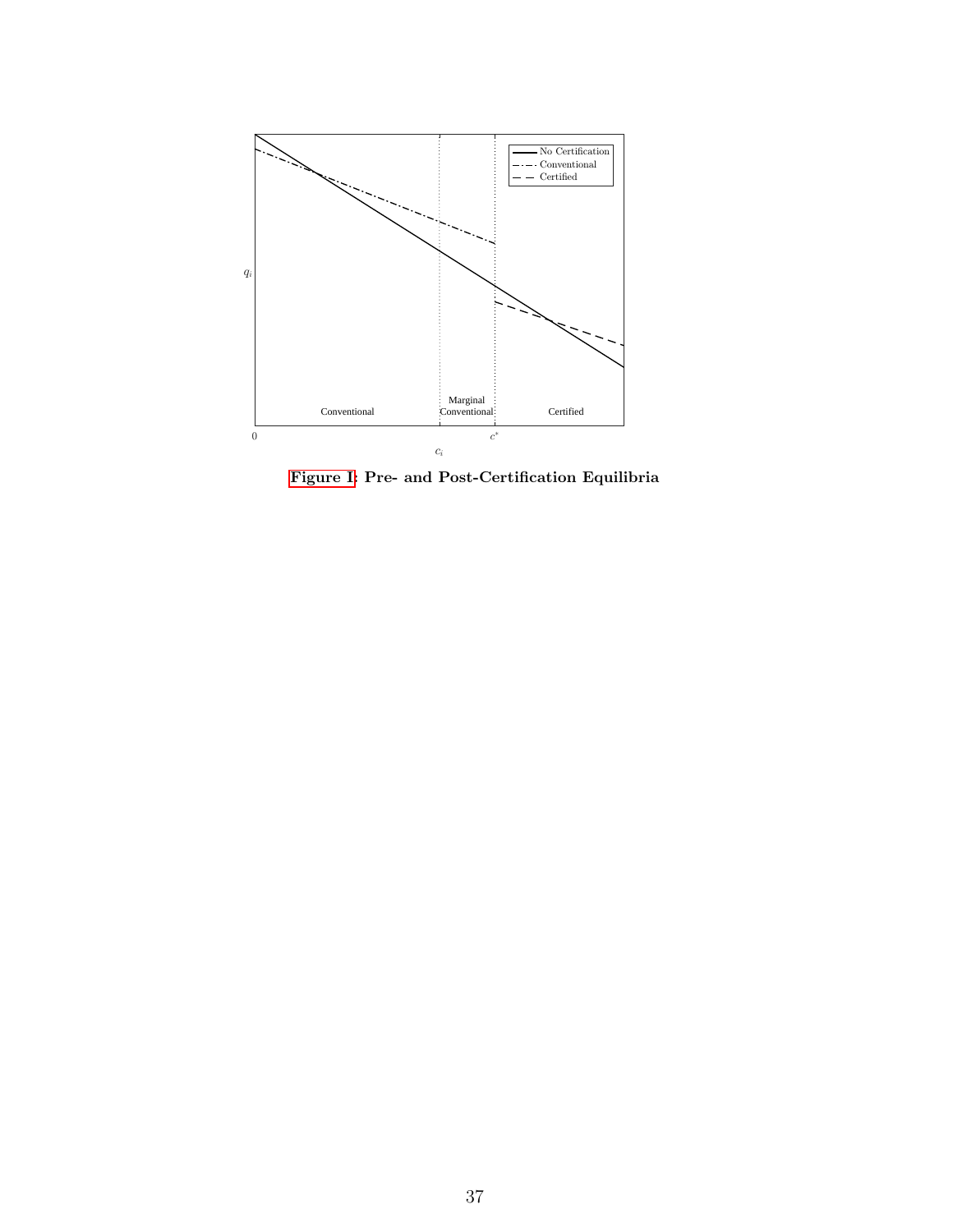

[Figure II:](#page-0-0) Production Forest in Central Africa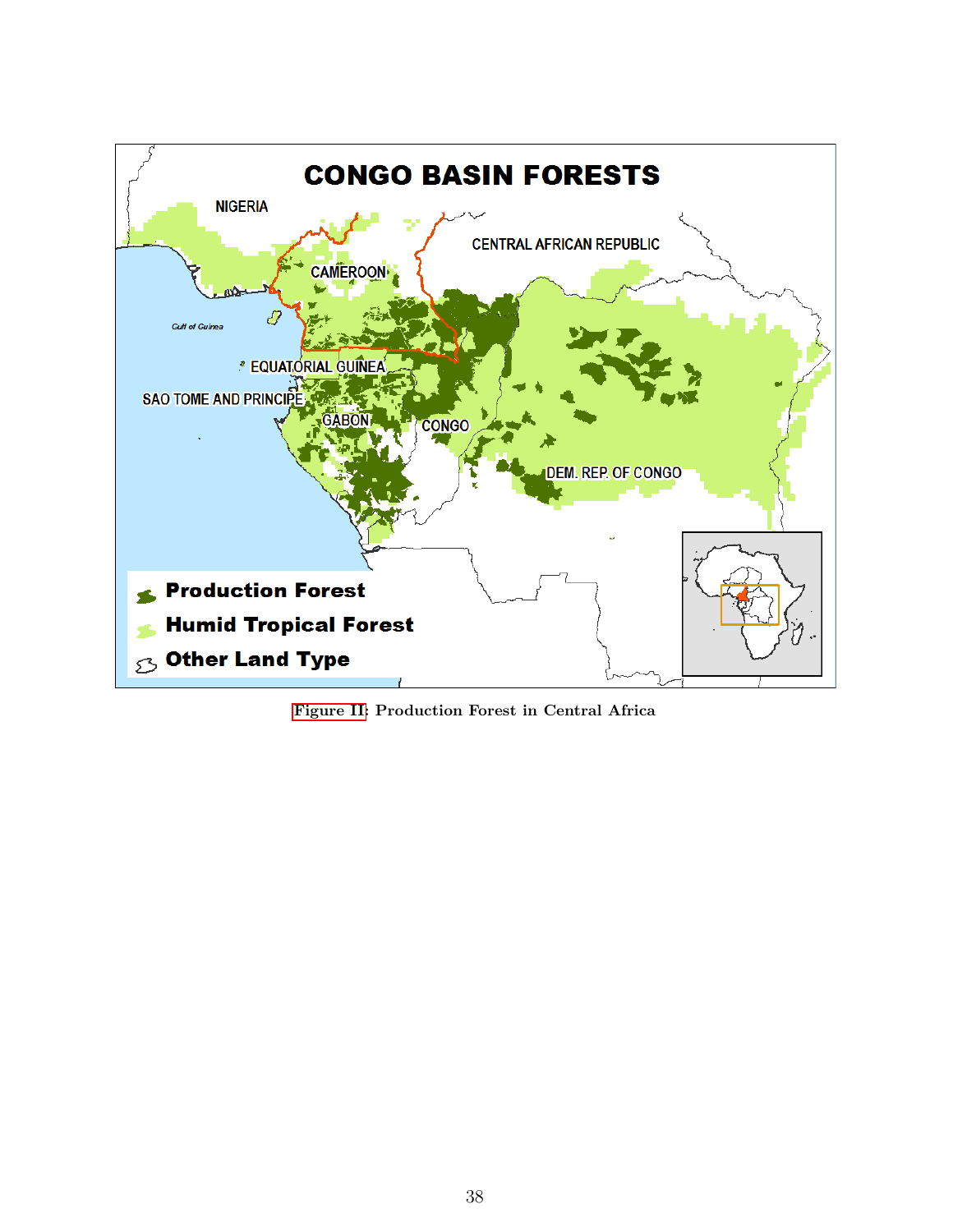<span id="page-39-0"></span>

[Figure III:](#page-0-0) Some species produced by many forests, some by few

Notes: The figure displays the frequency of rivals in 2004. An observation is a species in a forest. Note that regressions aggregate across forests to forest type.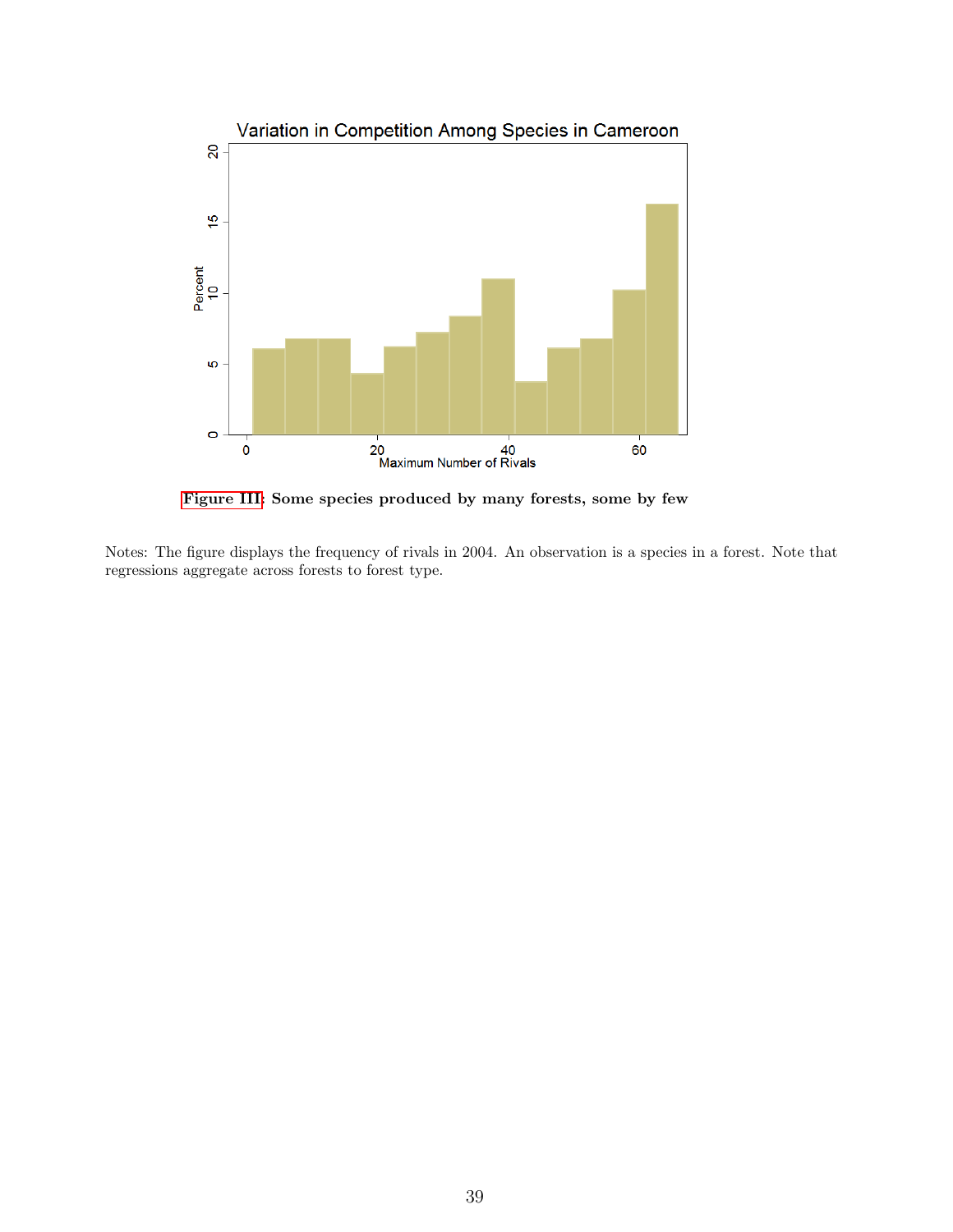<span id="page-40-0"></span>

[Figure IV:](#page-0-0) Event Study Graph for High Cost Forests

Notes: The outcome variable is the natural log of the average volume felled by forest type.